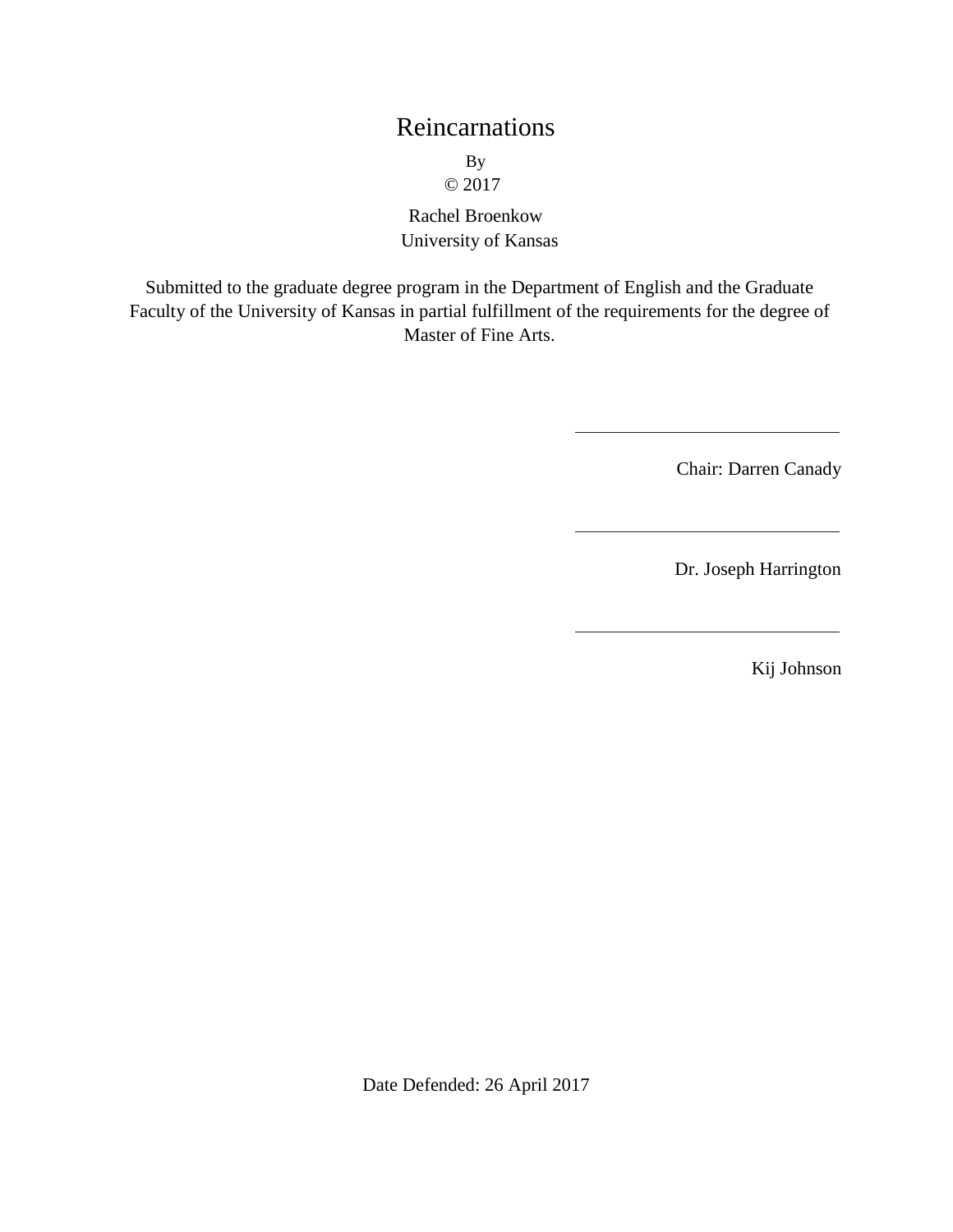The thesis committee for Rachel Broenkow certifies that this is the approved version of the following thesis:

# Reincarnations

Co-Chair: Darren Canady

Dr. Joseph Harrington

Kij Johnson

Date Approved: 26 April 2017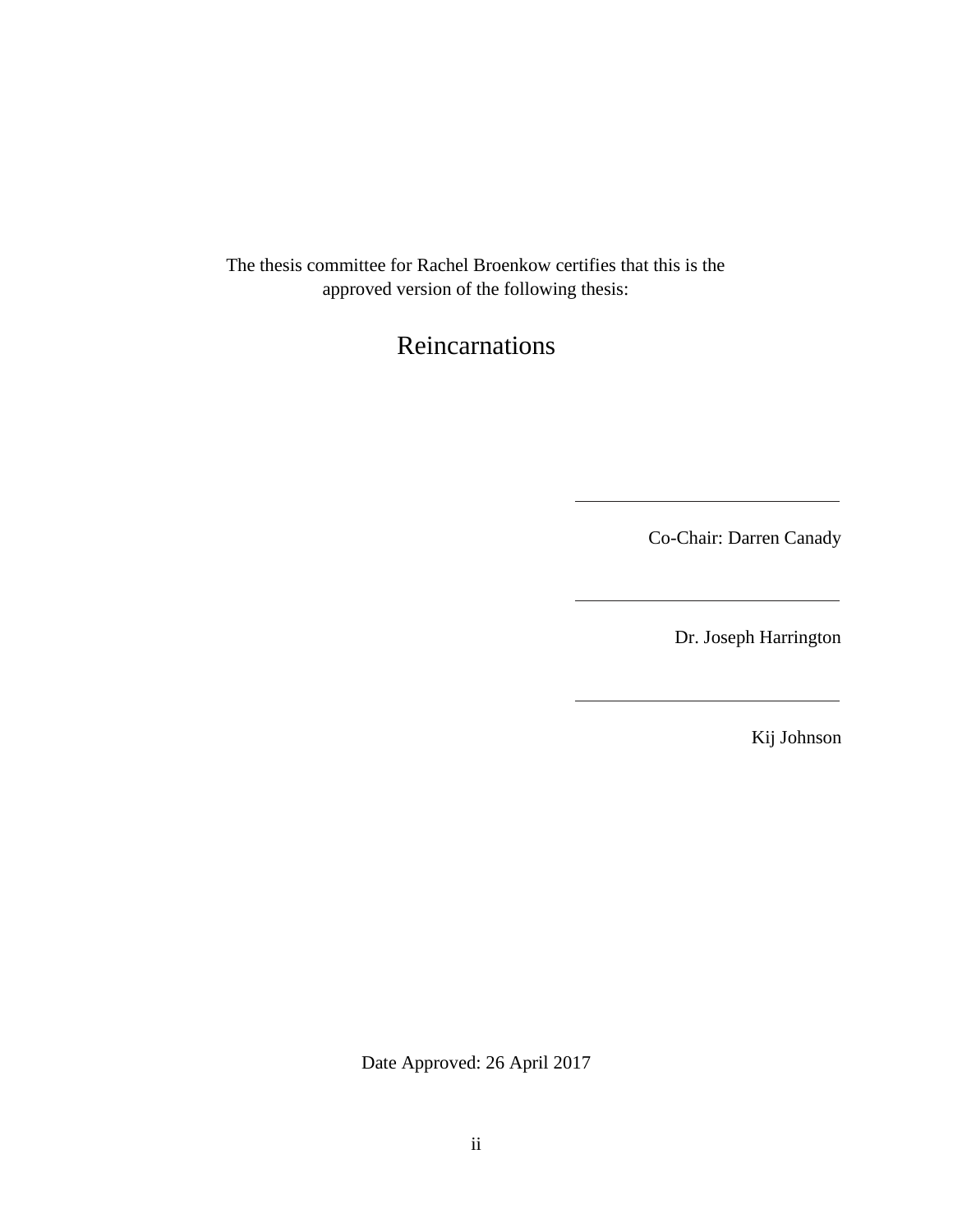#### Abstract to *Reincarnations*

*Reincarnations* blends Confessional influences, ecopoetic and ecofeminist perspectives, and poetry of the occult. Through this unique mixture of theory, I have attempted to make a connection between the self, politics, and location. *Reincarnations* travels through Washington State, Kansas, and Oklahoma, exploring themes unique to each landscape while also incorporating a narrative "I" through-line. In each landscape, the confessional voice merges with ecopoetic theory to draw the connection between the body, mind, the land, and greater environmental considerations.

My constant poetic influence has been the American Confessional movement of the 1950's and 60's, hallmarked by writers such as Sylvia Plath, Anne Sexton, Robert Lowell, and W.D. Snodgrass, because of the use of personal experience and introspection as a tool for political counter discourse. Throughout *Reincarnations*, the theme of forbidden sexuality and its cultural ramifications is almost ever-present. The poem "Discontent" examines the question of female location and gendered spheres by alternating stanzas exploring possible lifestyles; one aspect of the poem offers traditional images of domesticity such as a large house, a husband, baby, and private spheres inside the home, such as the kitchen, which has been culturally gendered as a female space. On the flipside of the poem, the narrator unleashes her desires for the opposite of domesticity—dive bars, sex in public restrooms, and transience, as a counterweight to show female liberation from a destiny that was once considered perfunctory. This second thread of the poem places the narrator in male gendered spheres outside of the home. The poem is careful not to place negative judgement upon either lifestyle, highlighting the feminist ethos of women's right to choose their own futures.

iii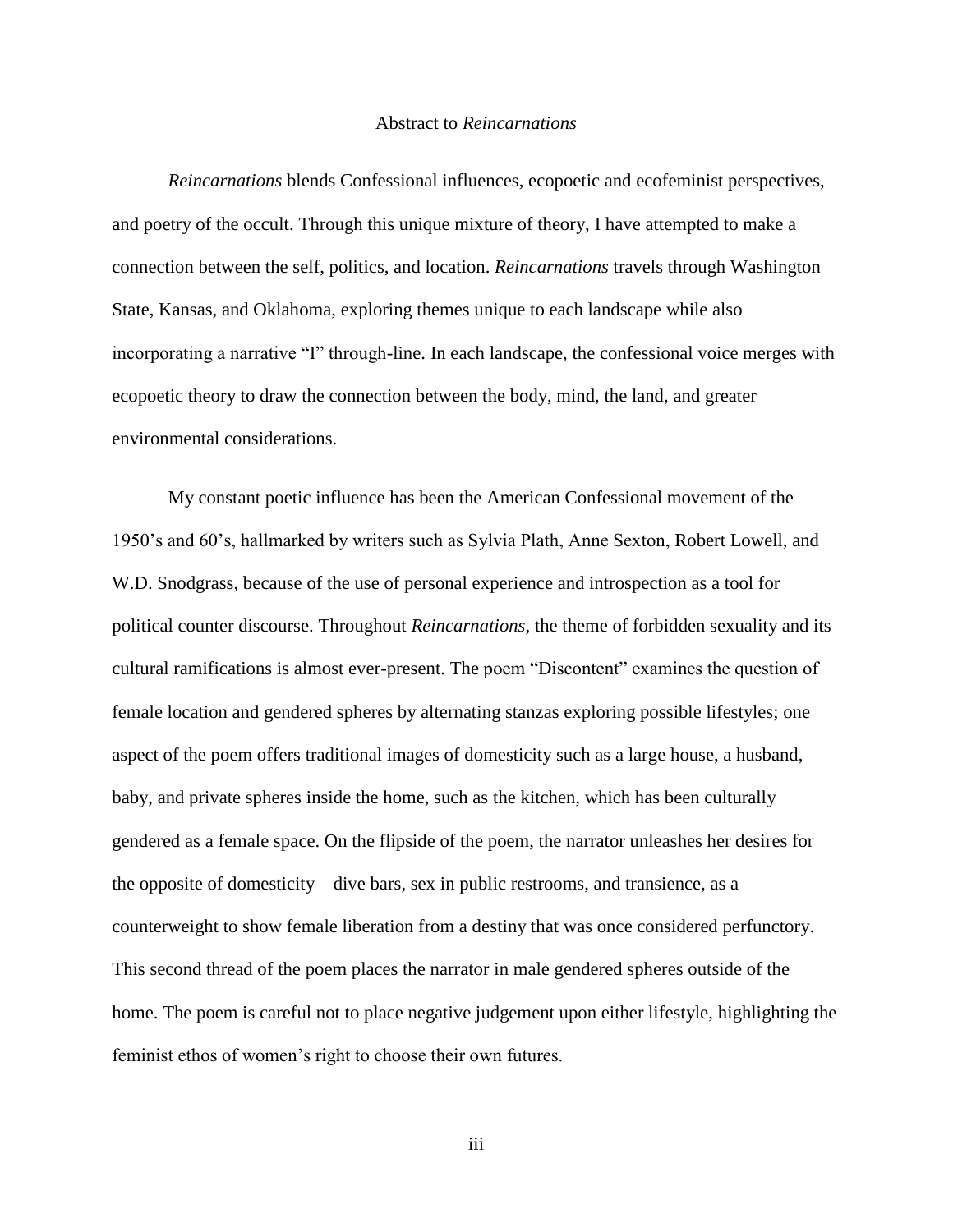One critique of the Confessionalist movement was that it only had room for narratives of white, cisgender, straight, and financial privilege and was not inclusive to those who were considered outside the dominant culture or discourse, such as people of color, those of lower economic means, and members of LGBTQ+ communities. Susan Bordo asserts, "the body ... is a medium of culture. ... [The] commitments of a culture are inscribed and reinforced through ... the body. ... Our conscious politics [and] social commitments ... [are often] undermined and betrayed by ... our bodies" (Tunc). Bordo points out that the body and politics are inseparable. Non-white, and especially female, bodies have been historically underrepresented due to insidious institutionalized racism and sexism. In "Confessionalism Birthed from Feminism", Melinda Wilson points out the true aims of Confessionalism: "The Confessional movement began to construct a literary environment in which other voices of difference could write about their experiences" (Wilson). It began as a white-washed mode, but over time, Confessionalism has begun to embrace a multitude of different identities, although the legacy of its origins remains that the most widely documented and touted of the original Confessionalists such as Sexton, Plath, Lowell, and Berryman were all white, and have been criticized over racial ignorance in some of their pieces.

Adrienne Rich states, "Without an articulate lesbian/feminist movement, lesbian writing would still be lying in that closet" (Wilson). Intersectional feminism has influenced post-Confessionalism to include a broader spectrum of identity. I hope to add to that conversation by standing in solidarity with historically marginalized groups in my creative work. Intersectional feminism and post-confessional poetry are now irrevocably intertwined.

Morgan Parker's *Other People's Comfort Keeps Me Up at Night* (2015) expands the scope of traditional Confessionalism by exploring African American female identity through the

iv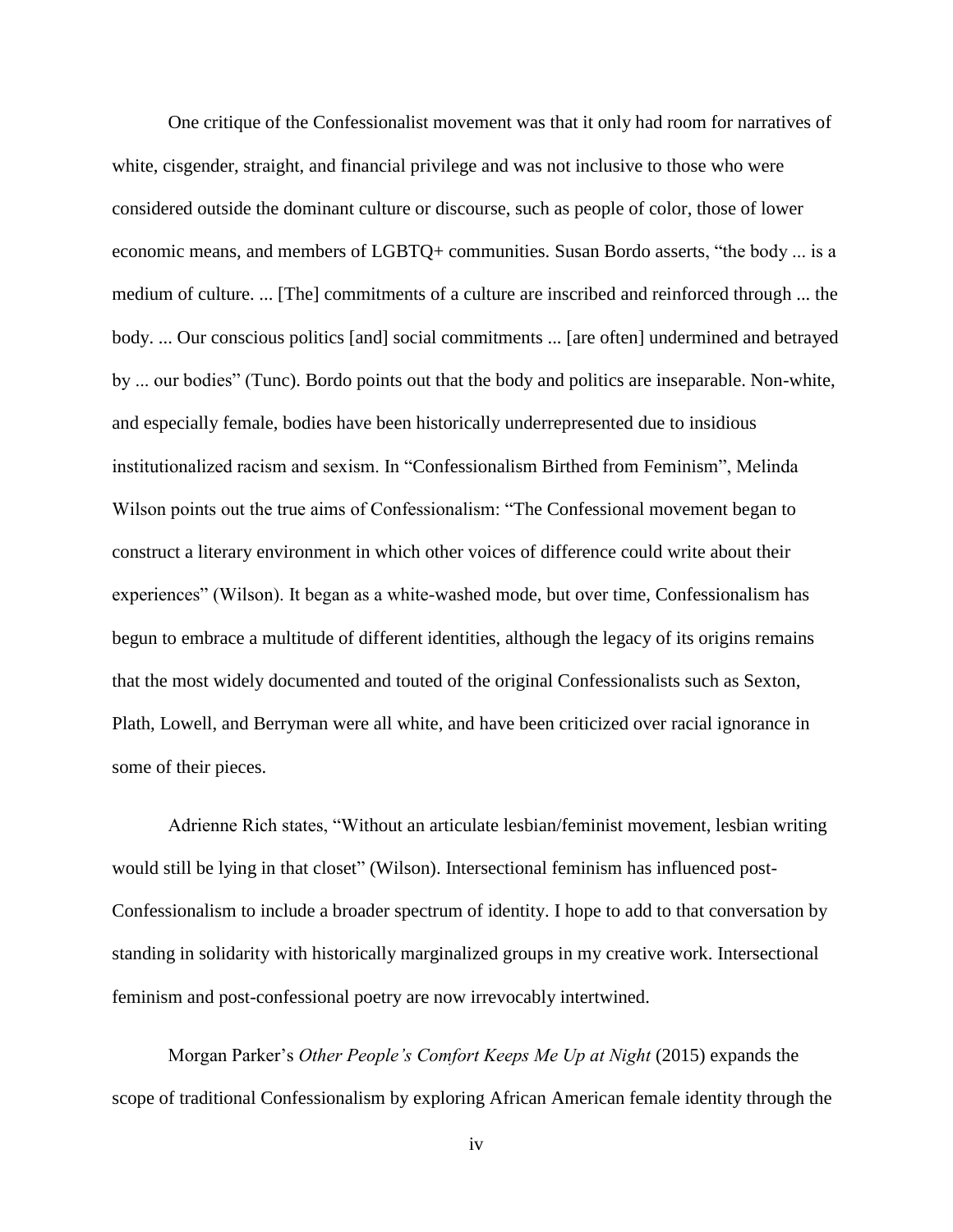use of that "I", or personal narrative, in which Confessionalism is steeped. As I was writing *Reincarnations*, it was important for me to not speak on behalf of those whose identities I do not inhabit, and it was paramount for me to recognize and pay respect to the struggles other women face. In the poem "Straight Men at the Bar", the narrator recalls moments of misogyny she and her significant other have experienced at the hands of straight men because the two women are in a same sex relationship, as well as confrontational moments between her partner and different men who single her out because of her masculine-leaning gender expression. The narrator stands in solidarity with her partner who may be called an "angry black butch bitch" by those same straight men at the bar. My use of the narrative "I" is a continuation of speaking not only for myself, but also allowing other women to identify with the content of politically motivated pieces, and calling attention to issues many women face and situations many women have experienced but that are underrepresented.

Another critical backdrop that *Reincarnations* is in conversation with is the tradition of ecopoetry. In the creation of *Reincarnations*, one of the most paradigm-shifting discoveries for me was ecopoetic theory and what divides ecopoetry from nature poetry. Nature poetry is poetry that does not recognize the complexities of human's relationship to the world, and instead relies upon an almost-pastoral, idealized view of the land, that tends to glorify the beauty of nature but not recognize the fraught relationship between humanity and this Earth. J. Scott Bryson, a prominent ecopoetry theorist, defines ecopoetry and its characteristics, and how it separate from nature poetry:

Ecopoetry is a subset of nature poetry that, while adhering to certain conventions of romanticism, also advances beyond that tradition and takes on distinctly contemporary problems and issues, thus resulting in a version of nature poetry generally marked by

v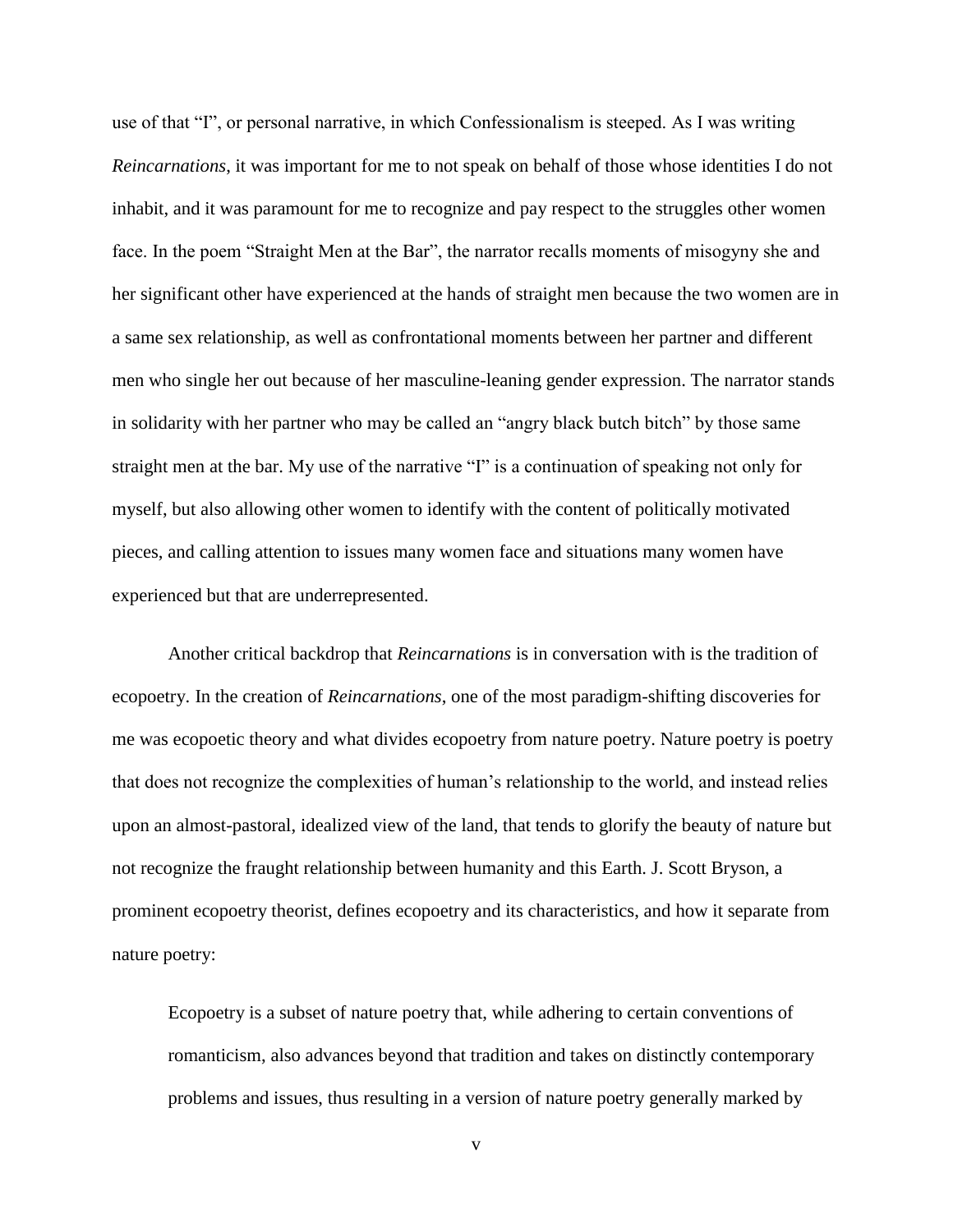three primary characteristics. The first is an emphasis on maintaining an eccentric perspective that recognizes the interdependent nature of the world; such a perspective leads to a devotion to specific places and to the land itself, along with those creatures that share it with mankind. The awareness of the world as a community tends to produce the second attribute of ecopoetry: an imperative toward humility in relationships with both human and nonhuman nature. Related to this humility is the third attribute of ecopoetry: an intense skepticism concerning hyper rationality, a skepticism that usually leads to an indictment of an over technologized modern world and a warning concerning the very real potential for ecological catastrophe. (5)

Poems such as "Text of Puget Sound" and "Water Year" can be described as post-pastoral, in that the landscapes discussed are not idealized or romanticized, and the poems are instead brutally honest about the devastation that is inflicted upon environments, and could be considered firmly in the ecopoetry tradition.

Out of ecopoetry's three main characteristics, perhaps *Reincarnations* most prominently engages with the third. When thinking about the idea of apocalypse, I was inspired by Octavia Butler's representation of apocalypse in her 1993 book, *Parable of the Sower*, wherein Butler shows readers the implications of humankind's destruction of our environment and its resources. My poem "Future Child" is meant to give readers an idea of possible ways the end of our world could be brought about by further abuse of our environment.

Connected to Bryson's third pillar of ecopoetry is Gilles Clement's philosophy of the "third landscape". The third landscape is what is left over of nature after humans have vanished—abandoned buildings, crumbling infrastructure, what is left behind. Jonathan

vi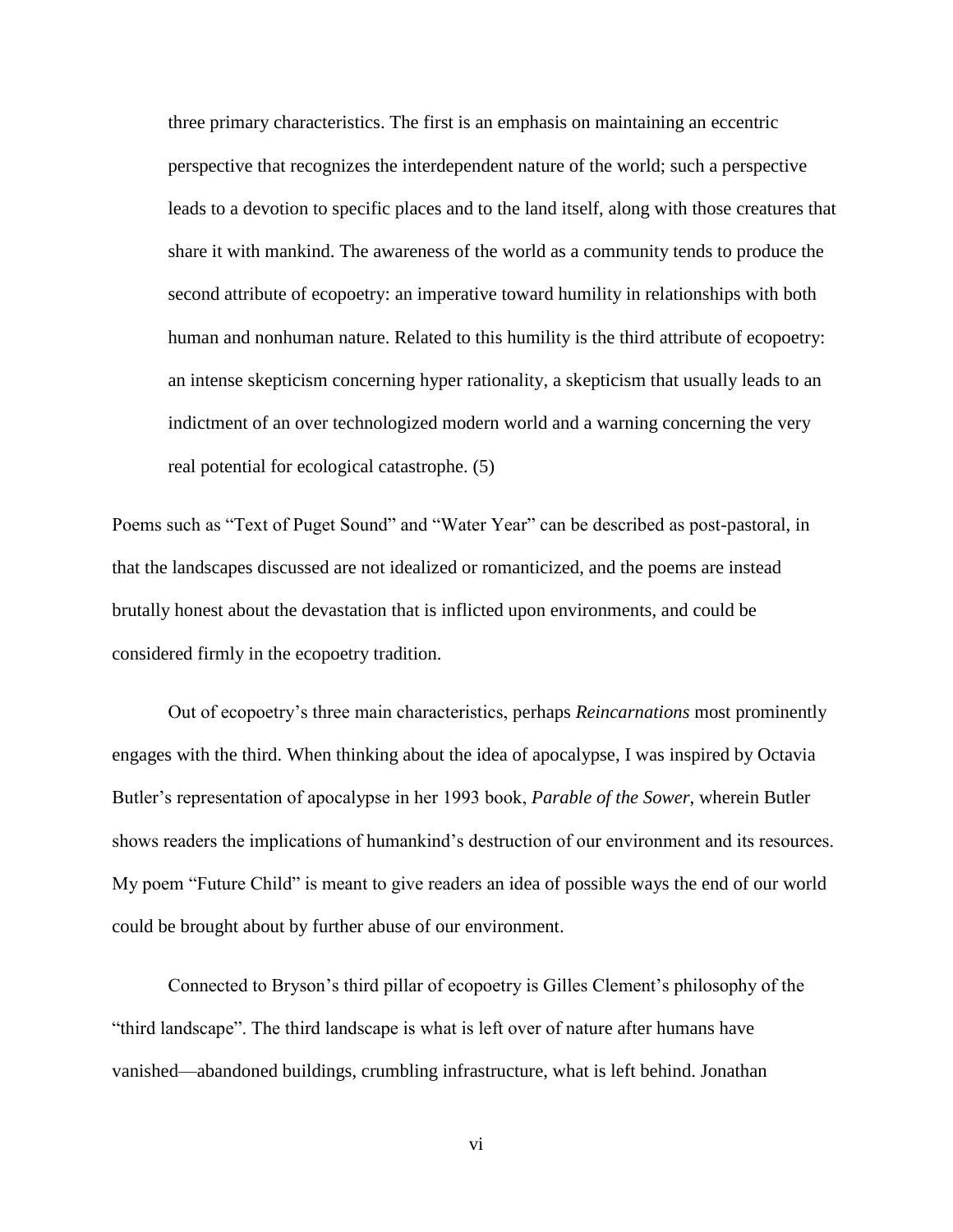Skinner's essay in the *EcoLanguage Reader*, "Thoughts on Things: Poetics of the Third Landscape" defines the first landscape as almost "idealized pastoral", or what I have described as nature poetry. Skinner evades defining the second landscape, but if the pastoral is placed in the past, and the post-human is placed in the future, one might infer that the second landscape could be located in our present-- cityscapes or urban landscape, or, more generally, human-occupied landscapes.

I have found myself trying to blend my two major influences, Confessionalism and ecopoetry, and have discovered other poets who may be attempting the same task. In his book, *Ecodeviance: (Soma)tics for the Future Wilderness* (2014), CA Conrad urges his readers to take action against the contemporary human condition of isolation and loneliness at the hands of capitalism through encouraging us to be unafraid of and to live outside social constructions of normality. In his "Introduction to (Soma)tic Poetry Rituals" (xi), Conrad notes that he was born and raised in a factory town, where he saw the people he loved reduced to instruments of the factory—machines of capitalism. He then discusses what he sees as what humans need the most during these times: the need to be "present", or autonomous, free to be creative and live lives that are unique and colorful. Conrad represents the factory as draining upon individuality, as well as a force of destruction on the natural world. Throughout *Ecodeviance*, Conrad offers the reader a series of prompts or challenges to do outrageous acts and to write about them, or ways of living in the moment and resisting the cycles to which many people fall victim. Conrad also sporadically threads pieces where he discusses personal trials and tribulations surrounding his identity as a gay man in America, thus blending his personal narrative with themes of ecopoetry.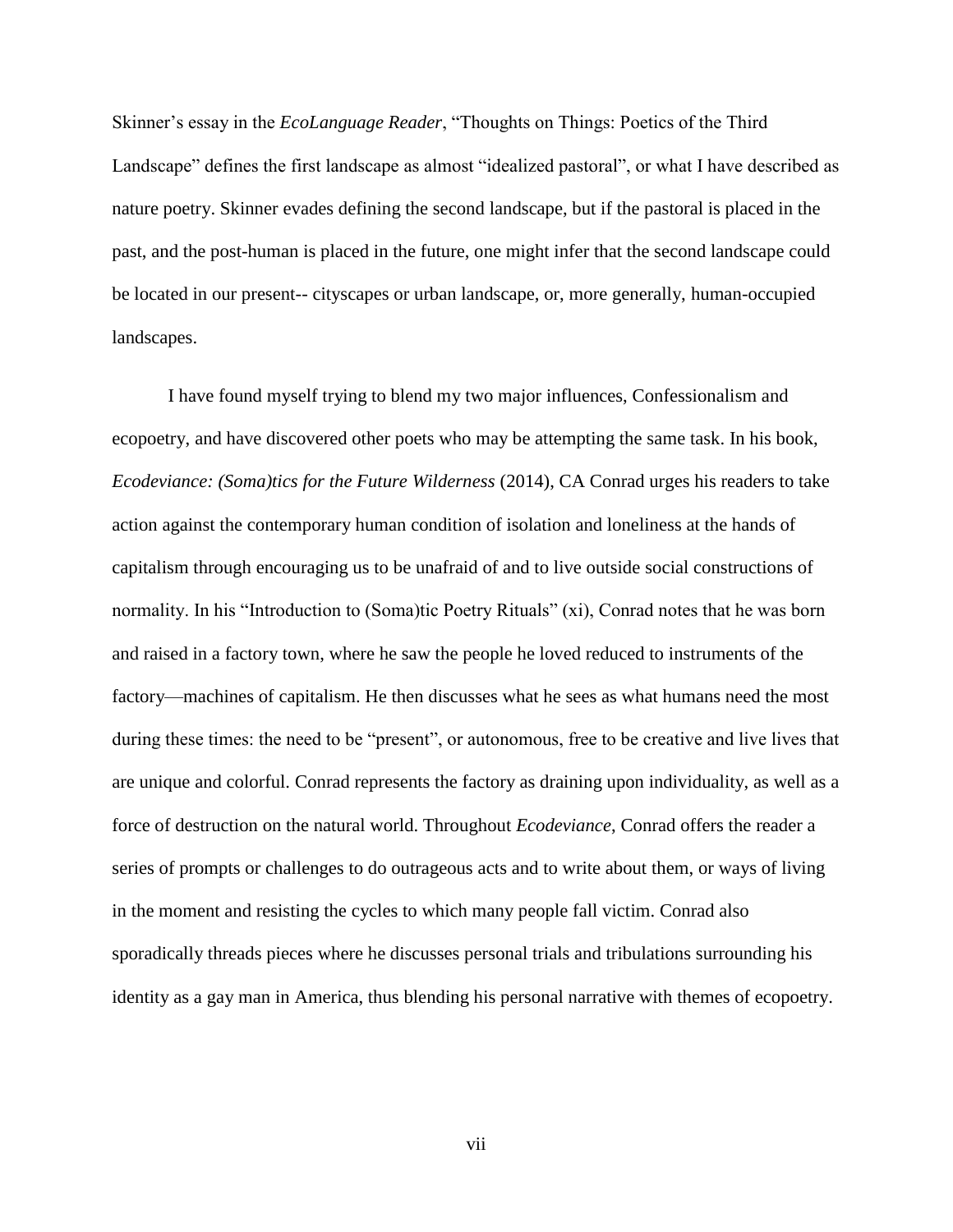A point of juncture between my interest in ecopoetry and post-Confessional intersectional feminism is ecofeminism, which from *Ecofeminist Literary Criticism: Theory, Interpretation, Pedagogy* can be defined as:

"Ecofeminism is a practical movement for social change that discerns interconnections among all forms of oppression: the exploitation of nature, the oppression of women, class exploitation, racism, colonialism. Against binary divisions such as self/other, culture/nature, man/woman, humans/animals, white/nonwhite, ecofeminist theory asserts that human identity is shaped more by fluid relationships and by acknowledgment of both connection and difference." (back cover)

The relationship between female experience and environment/landscape is prevalent throughout *Reincarnations,* as exemplified by my poem "Entering Kansas". In the piece, the narrator is driving into Kansas for the first time and noticing signs that deride abortion and praise religion. In this new state, she notices sexism in new and pervasive ways, such as a man yelling at her boyfriend to "take care of that girl tonight". Each incident is catalogued in connection to where it happens in the state.

One way that I attempted to make the connection between gender and landscape in *Reincarnations* is through the figure of the witch. Historically, witches have been seen as women who live outside the bounds of society for a multitude of possible reasons, including their sexuality, disposition, and socioeconomic class, or women who were somehow outside of ideal womanhood in some way. I wanted to reclaim the figure of the witch. The moniker of 'witch' was a death sentence for many women throughout history, and America had its own dark period of witch-frenzy in Salem Massachusetts in the late 1600's. I wanted to reclaim the word and

viii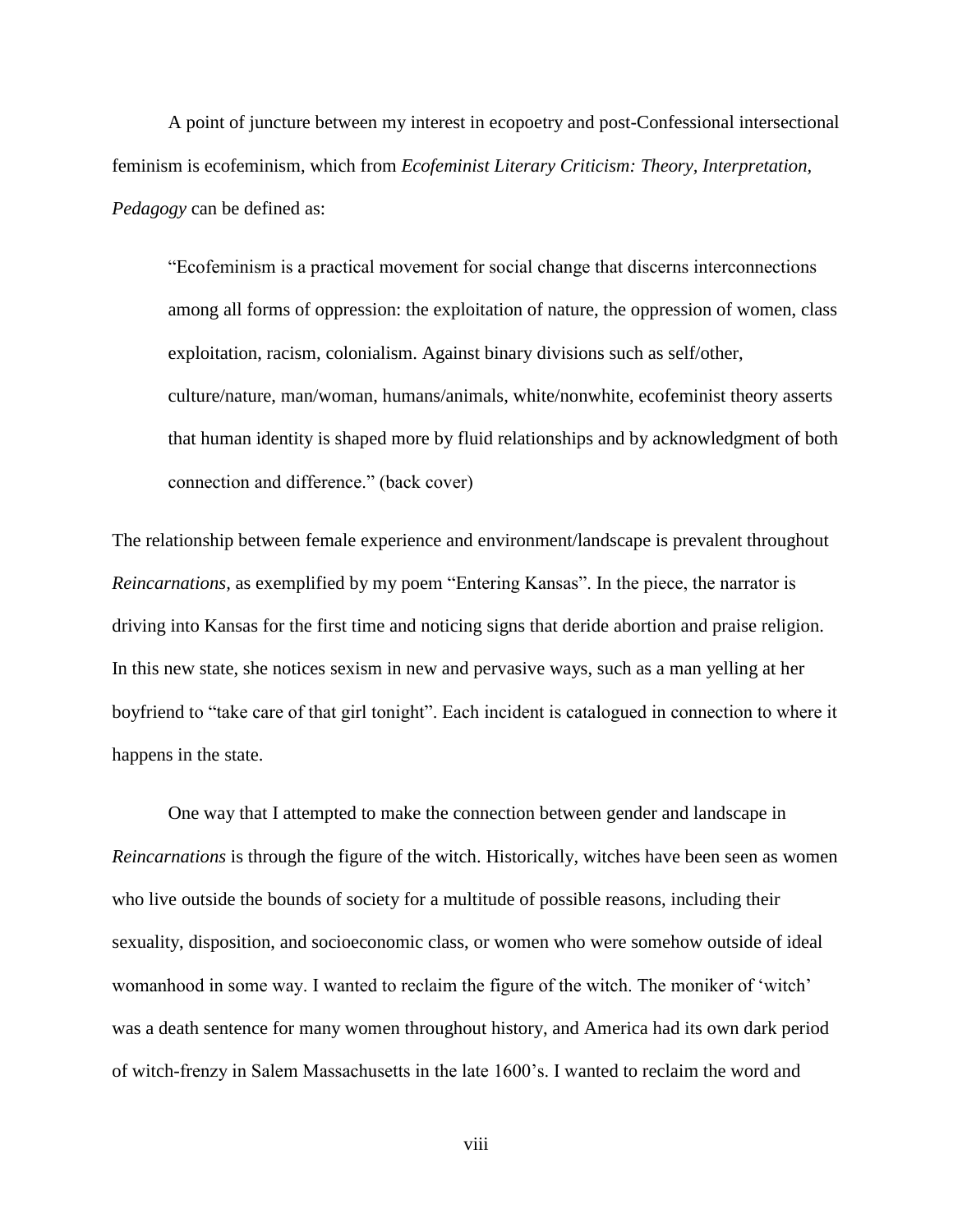imbue it with power and productive resistance. In *Reincarnations*, a witch is a woman who lives outside or on the edges of society, and who doesn't conform to cultural structures of ideal femaleness, and represents a feral womanhood. Even further, witches are agents of environmental reclamation who protect the land from forces of destruction, aligning closely with ecofeminist goals:

These [ecofeminist] struggles are waged against the 'maldevelopment' and environmental degradation caused by patriarchal societies, multinational corporations, and global capitalism. They are waged for environmental balance, heterarchical and matrifocal societies, the continuance of indigenous cultures, and economic values and programs based on subsistence and sustainability. (Gaard 2)

One place where this is most clearly manifest is in "Scenic Prairie Hills", where a man has built a house on rural prairie land, representing invasion and destruction. The man, John, ruminates about his lost his job in the chemical industry, due to allowing illegal dumping of chemical waste into water sources. He notices his dog acting strangely as they move into the house, and John has two supernatural encounters himself before the story culminates with a witch possessing the man's dog and attacking him through it, effectively clearing him off the land.

Throughout my explorations, I was guided by questions such as: "Where do the bodies of the land and the human meet?" "How can I represent women as resistors of environmental oppression?" and "How can I give voice to experiences and concerns many women face?" In my creative work, I hope to create an intersection between contemporary feminist Confessionalism and Ecopoetics and Ecofeminism through my use of the narrative "I" and the poetics of place and politics.

ix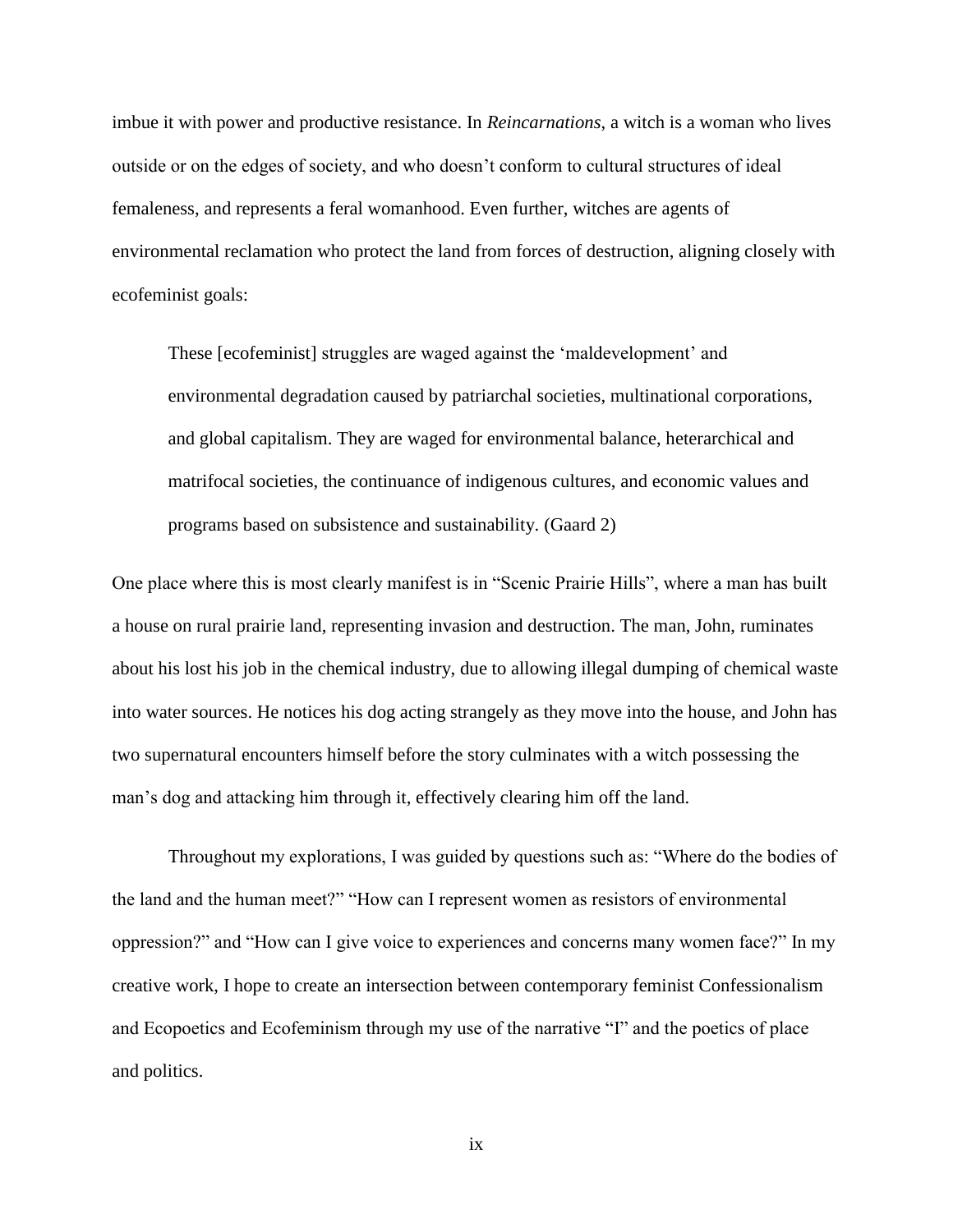#### Works Cited

- Bryson, J. Scott, ed. *Ecopoetry: A Critical Introduction*. Salt Lake City: U of Utah, 2002. Print.
- Conrad, C. A. *Ecodeviance: (soma)tics for the Future Wilderness*. First ed. Seattle: Wave, 2014. Print.
- Gaard, Greta Claire, and Patrick D. Murphy, eds. *Ecofeminist Literary Criticism: Theory, Interpretation, Pedagogy*. Urbana: U of Illinois, 1998. Print.
- Iijima, Brenda, ed. *)((eco(lang)(uage(reader))*. Brooklyn, NY: Portable at Yo-Yo Labs and Nightboat, 2010. Print.
- Parker, Morgan. *Other People's Comfort Keeps Me up at Night*. First ed. Chicago: Switchback, 2015. Print.
- Tunc, Tanfer Emin. "RIVERS OF THE BODY: FLUIDITY AS A REPRODUCTIVE METAPHOR IN AMERICAN FEMINIST (POST)CONFESSIONAL ECOPOETRY." *Women's Studies* 42.2 (2013): 113-39. Web. 1 Apr. 2017.
- Wilson, Melinda. "Confessionalism Birthed from Feminism." *Coldfront*. Coldront Magazine, 15 Sept. 2014. Web. 01 Apr. 2017.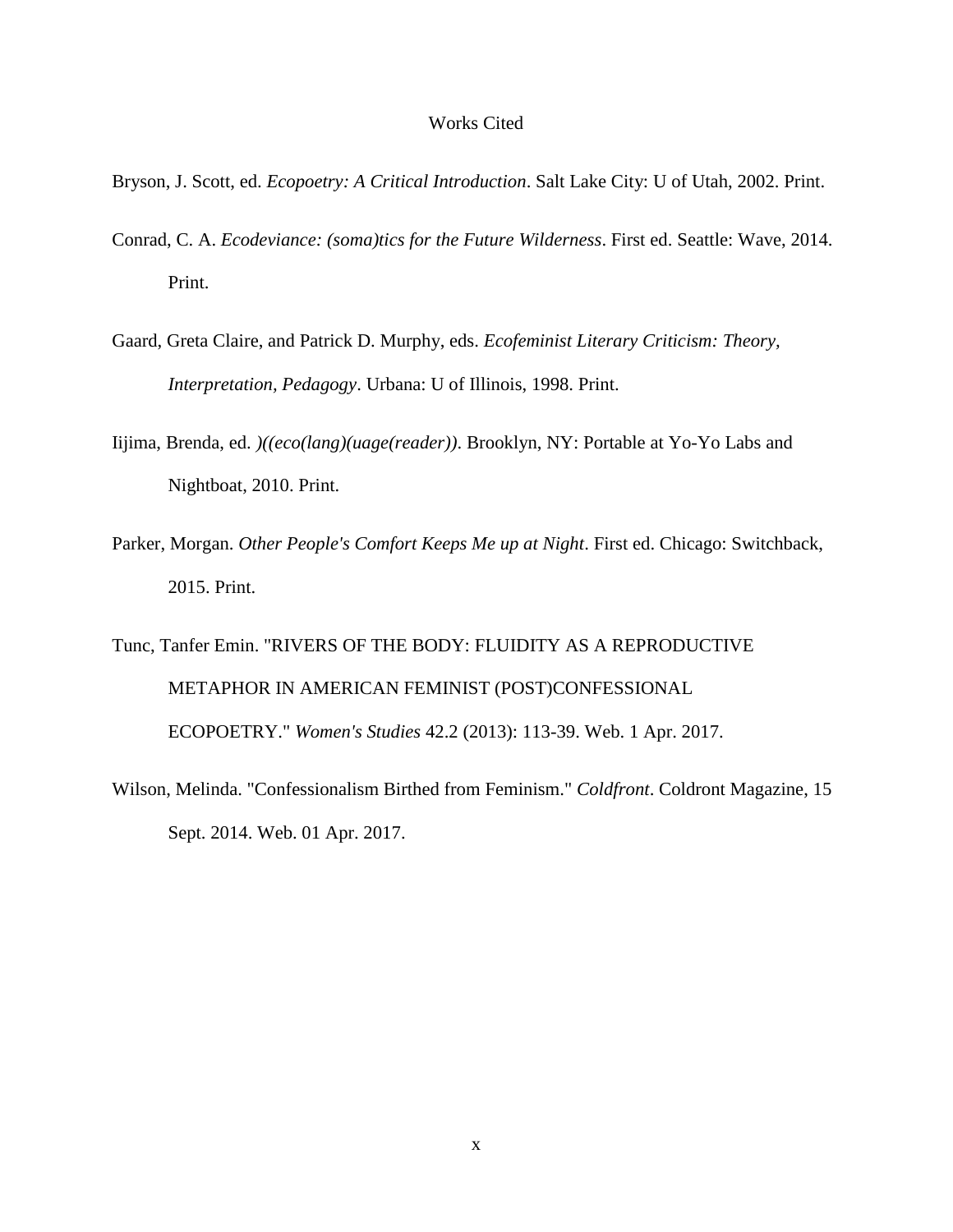# Table of Contents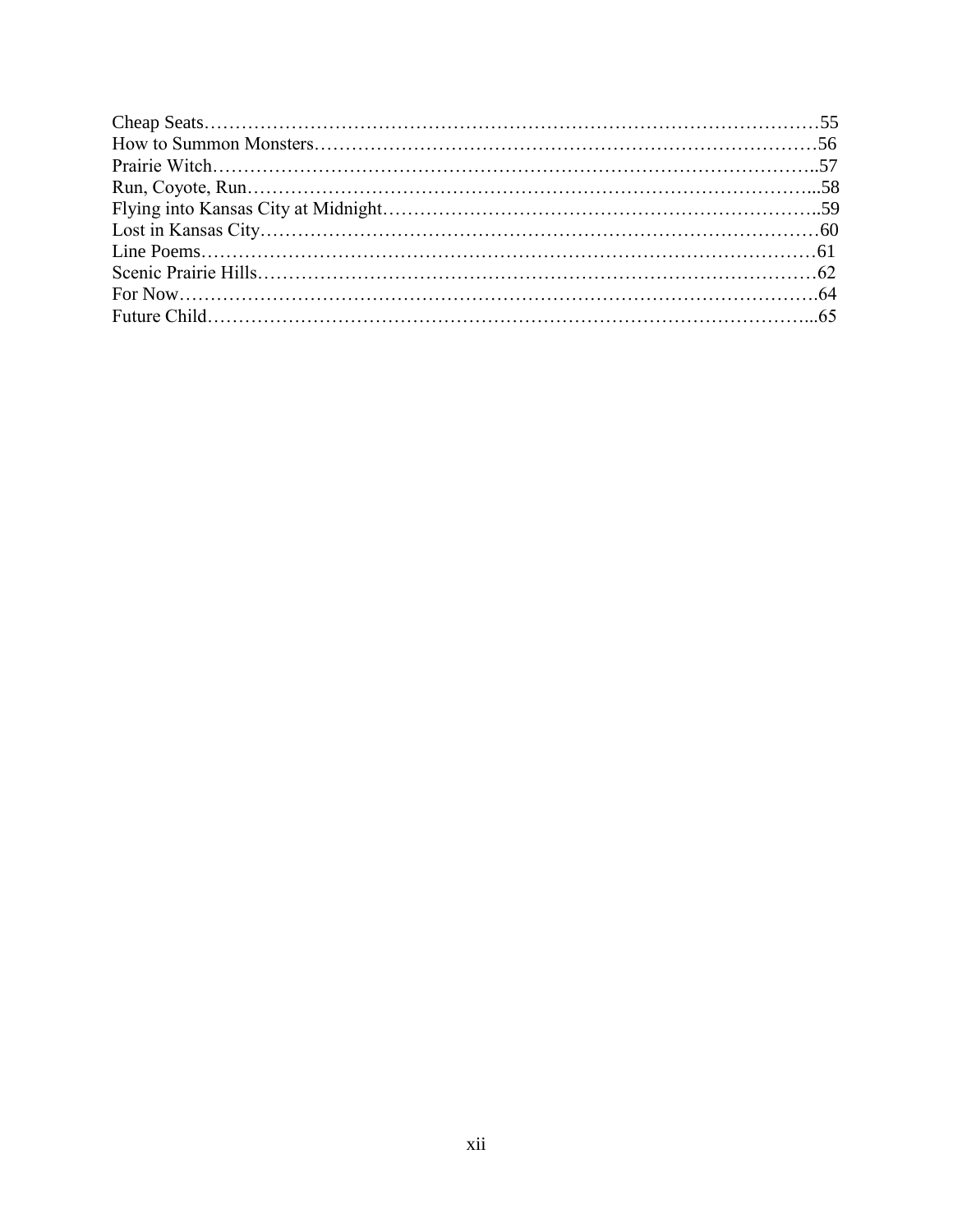*Poem for my last summer in Washington (Heavy with nostalgia)*

It was spent under a shredded tarp barn / / every *n i g h t* / / The ceiling felt cathedral-high when my head was too heavy to look anywhere else The nights were opaque as the brandy in our glass-clenched hands / / every *d o l l a r* / / In a mess of blankets we sat on fold-up camping chairs with pacific northwest silence curled into our laps A dog barks a few yards over / / every *g r a m* / / We pledged allegiance to when the burn began I imagined my father on his knees sifting through cement for ashes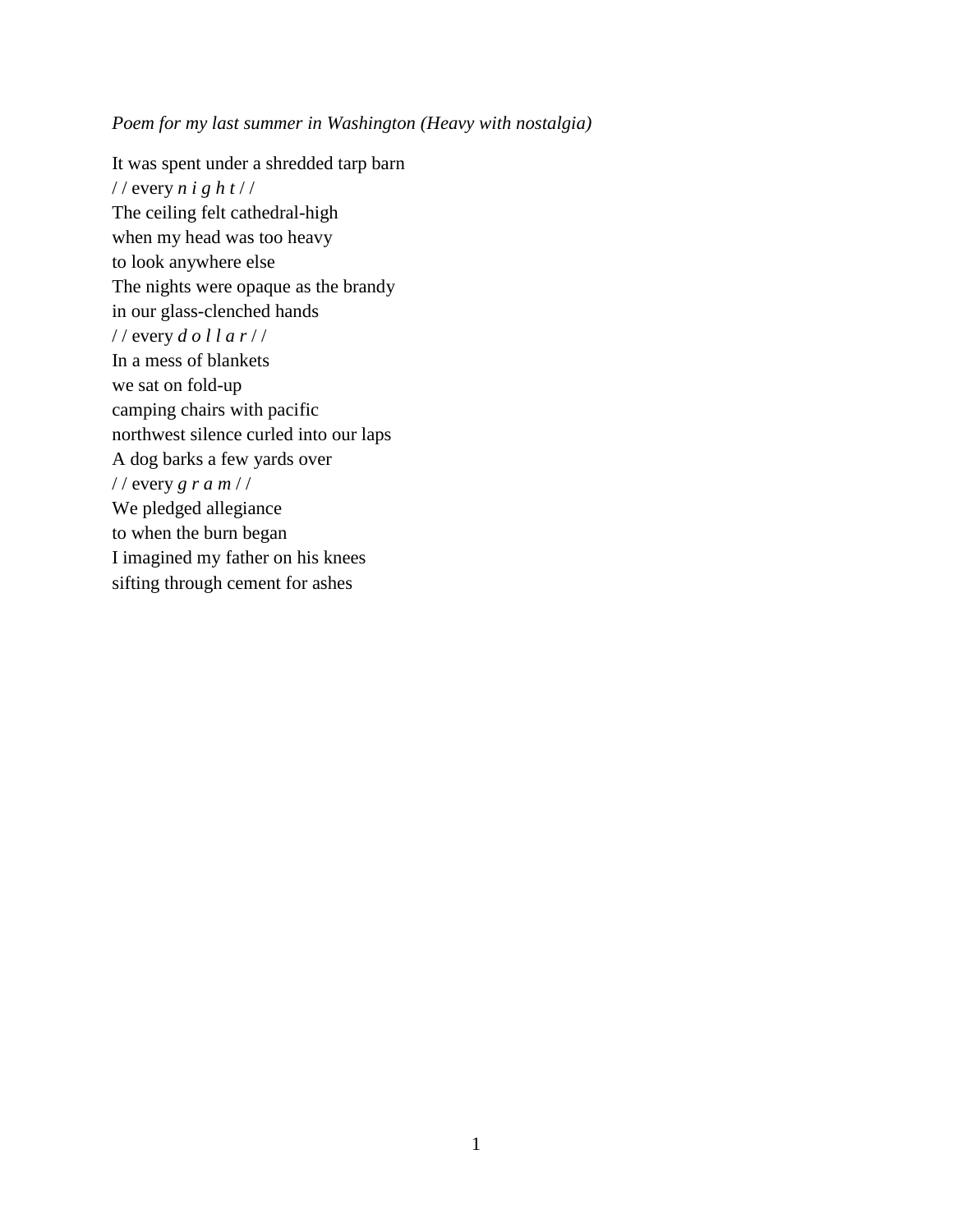# *Cement*

To lay cement on the broken patio, hands drought cracked dry from skin-absorbent dust. Men wait outside Home Depot for a pickup and some cash. Sweat smeared eyes. We carry heavy bags of rubble through rows of dead cars. Ahead, a cream-smooth coyote skull catches and refracts light.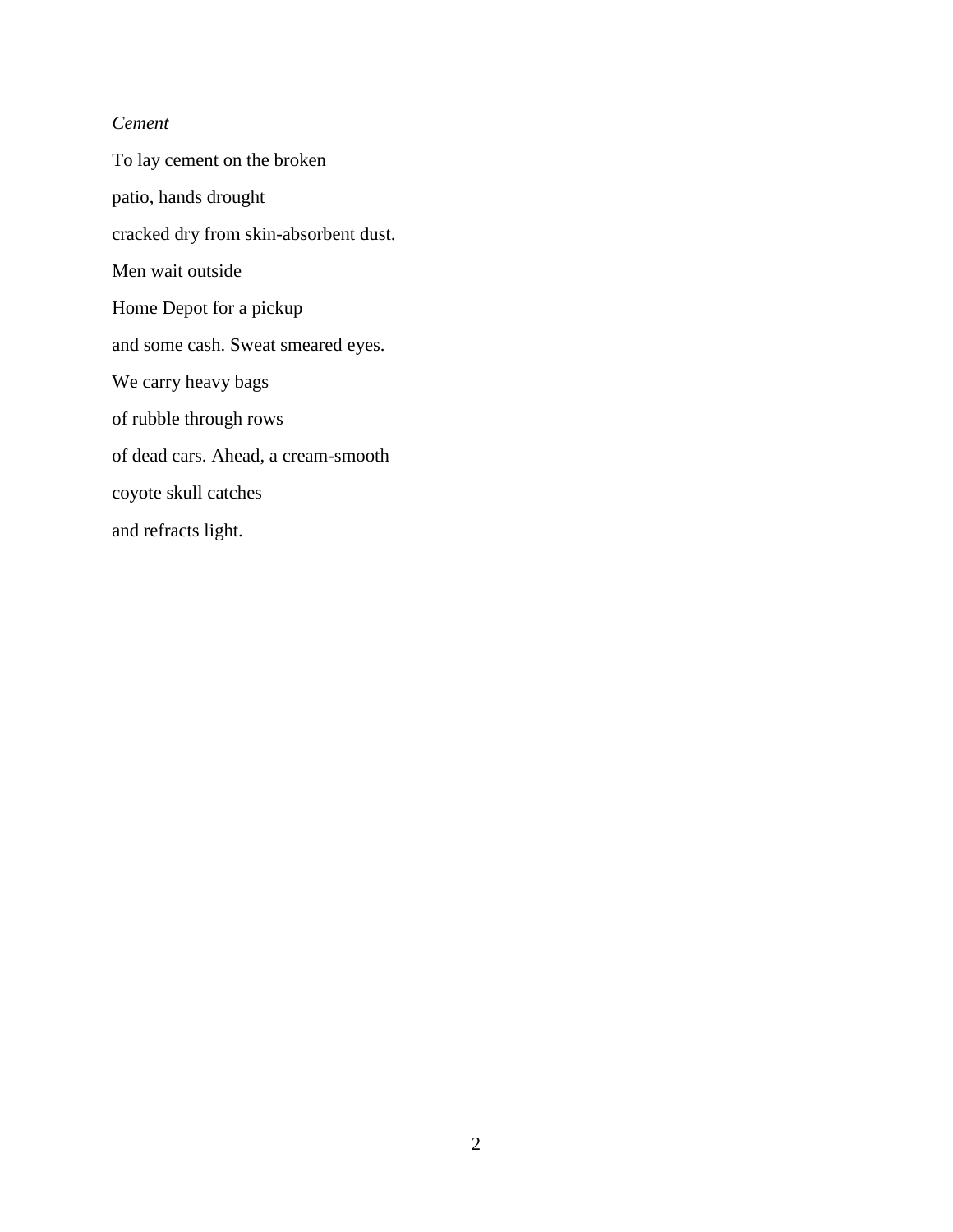### *Swedish Pancake Family Recipe*

- 1. Find a large bowl with steep sides. Wonder if this is the time you'll get a bloody chicken fetus as you hold an egg wrapped in fingers over the rim. Take a deep breath and crack 3 eggs, one after another. Discard the shells by tossing them into the sink to be shattered in the whirlwind of the disposal.
- 2. Grimace as you reach into the bowl and scoop the first golden yolk into your palm. Hold it there and use the other hand to peel off the spun umbilical cord and other bunched-up white pieces. The idea of the slippery bits in your mouth makes you want to vomit. Repeat twice more. Beat the eggs with a whisk.
- 3. Add 1/3 cup of granulated white sugar and think about diabetes. Your father pushes insulin into his stomach every night, winces and holds blue bruise-blotches. Wonder if it runs in your family, and start to count carbs. Promise yourself to only eat carrots and apples for the rest of the day (but eat spaghetti with marinara sauce later and hate yourself a little bit more). Mix well.
- 4. Fold in 1 cup of flour one shake at a time. The batter will be thick and gooey like American pancakes. Resist the urge to dip your index finger and suck the bready sweetness into your mouth. Think about how your great grandmother Irene came from Sweden as an infant, and how she made these for you every Sunday after church until she was hospitalized.
- 5. Slowly pour in 1 and 1/2 cups of 1% or 2% milk. This is the crucial stage because any chunks left in the end will diminish the quality of the final product. The milk will dive into the batter and look like a mushroom cloud from overhead, a white stain in the creamgold batter. Use the whisk to beat furiously until combined; add more milk after it smoothens out.
- 6. By now, the batter should be thin and off-white. Keep beating, and be on the lookout for lumps. Meticulously break them up. Be mesmerized by the rhythmic flow of batter.
- 7. Warm large pan on the stovetop and melt a generous amount of butter until it bubbles like hot springs. Think of how no one else in the family bothered to learn how to make these the way Grandma Irene did.
- 8. Pour a small amount of batter onto the center of the pan. Lift it in your hand immediately and spread the batter until it becomes as thin as possible. American pancakes are thick slabs of air pockets and Bisquick. Swedish pancakes are light like the film that builds over a frozen lake.
- 9. Watch as steam flows and the outer rim begins to peel itself from the skillet. When cooked to your taste, flip it with the spatula, or, if you're experienced, swish it around the pan and vault it upwards so it flips in midair.
- 10. The first pancake never turns out as well as the rest, but make sure it gets eaten anyway. Think of how Grandma Irene always warned you to never draw outside the lines of the Tweety Bird coloring book. When you complained to your mom about her sternness, she told you about the Great Depression and the stockpile of canned goods in Grandma Irene's basement. Try to imagine a hunger that never leaves the stomach.
- 11. Serve with your choice of toppings and condiments; your mom likes granulated sugar, your younger brother Jacob likes them almost raw and rolled with string cheese in the center. Personally, you prefer it the way Grandma Irene did— slightly burnt and sprinkled with powdered sugar.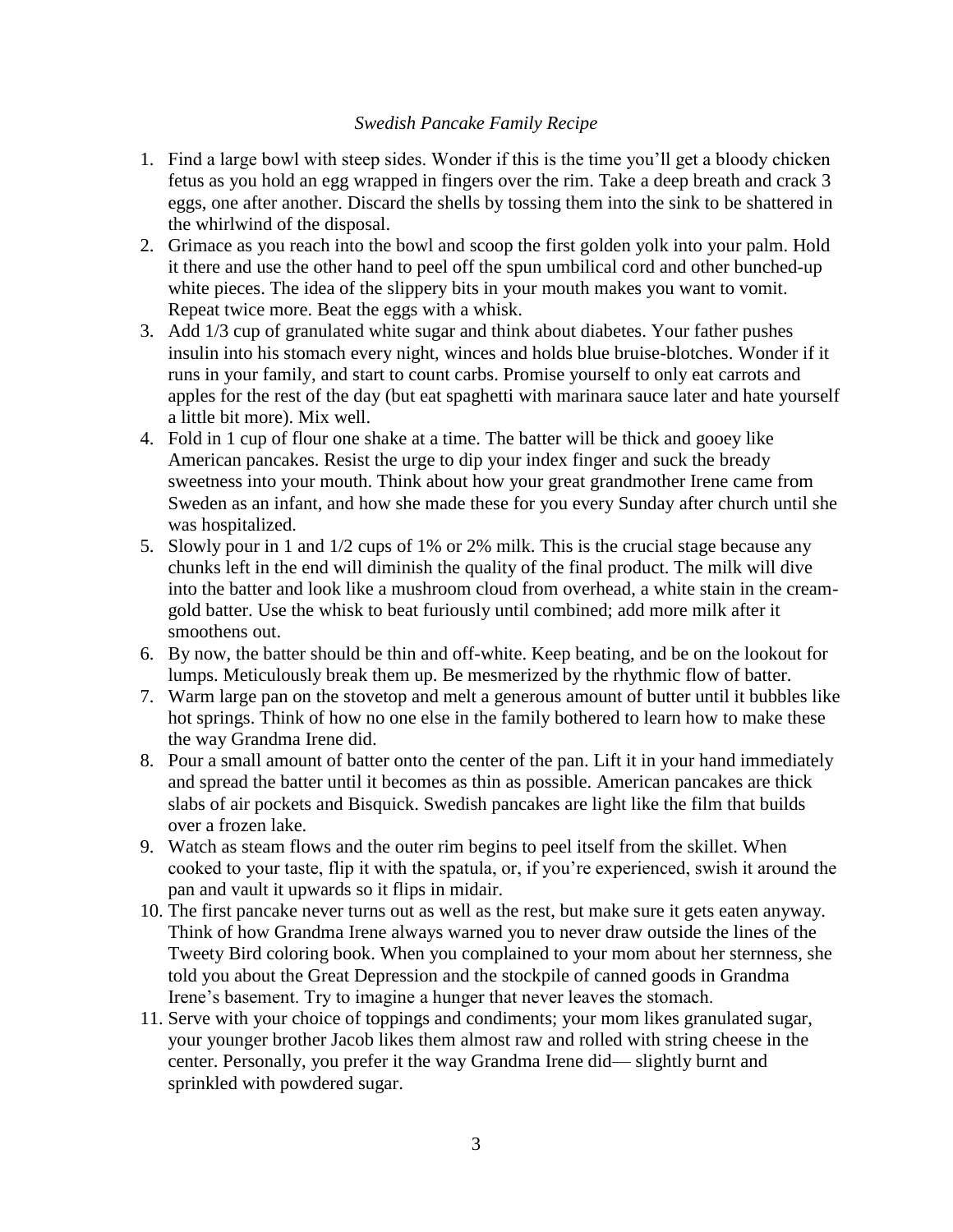# *Text of Puget Sound*

bottle caps and clam shells are ocean harvest oil and gasoline runoff from interstate 5 *the last person to leave Seattle please turn out the lights* thirst for arsenic water pathogens sterile sand piper rain gardens with lead soil dead acres eelgrass cradling invertebrates tideflats and plastic bags shimmer with pinto abalone growth inside estuary of chemical mosaic infested waters unrefined petroleum fights reclamation of the water bodies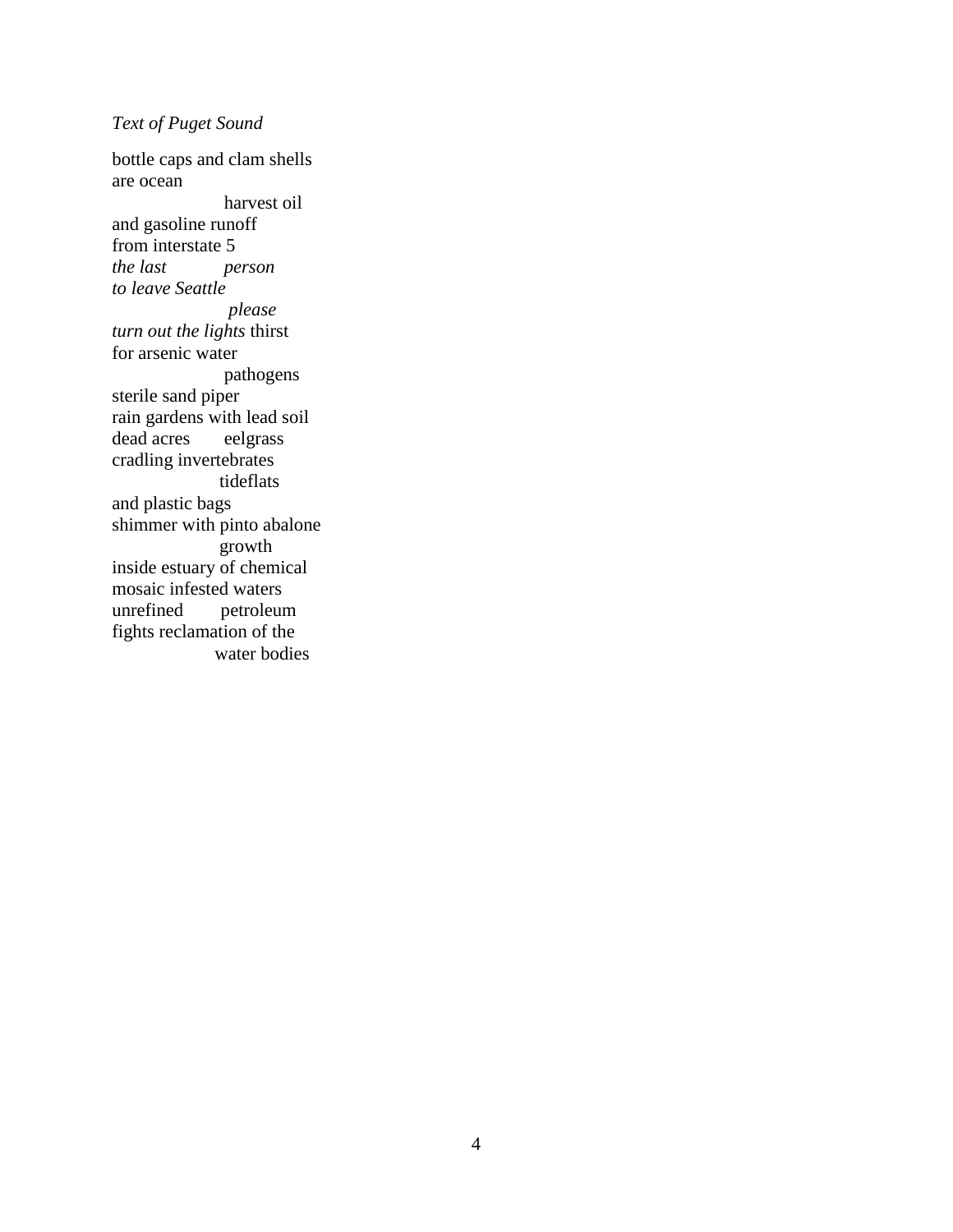#### *Dream Sequence*

Last night I dreamt of hands encrusted with gleaming yellow teeth, canines punctured straight through the palm and poking through to the other side, jaws clenched so tight they were almost fully closed.

*I stand illuminated under parking lot flood lights. Swollen like puzzlegrass, my arthritic fingers struggle with each plastic bag I place into the bed of my Ford. After each bag's been loaded, I walk my grocery cart to the return. The only sound is the jangle of loose wheels against concrete, then plastic bouncing off hollow metal as I shove the cart in.* 

I blame the night terrors on Caroline's miniature poodle sleeping in the bed with us every night, but Caroline denies it and argues that whatever's been killing the cattle is the harbinger of my bad dreams. I guess that might make more sense.

#### *I turn to head back to the truck.*

Last time we fought about it, Caroline said that nothing happens in our marriage bed except sleep, so Moody might as well join in. I had no comeback for that one.

*Before me, a dog: huge, black, yellow-eyed. It stands stark and ear-piqued, every hair on its body bristled. Neither of us move; I, caught in the headlights of its yellow eyes, and it, having found me.*

It's more than just cattle now. I found the first carcass three weeks ago in the east pasture. My favorite mare was heavy with foal. I kept her separated from the herd in the pen nearest the house in birth anticipation. Yesterday before my morning rounds, her flanks were thin again. Her ears pricked back and forth, and she stomped the ground, spooked. She bolted as I opened the gate. I found a piece of trampled umbilical cord in the grass surrounded by membrane. A trail of flattened grass and bits of clogged blood began in the direction of the house, but then vanished, leading to nothing. The baby was nowhere to be found.

*Our eyes move into each other and its lips open over greyed canines. I open my palms to it and in the same moment it bounds into action, running at me before I can turn away. It barrels into me, its weight throwing me to the concrete, both my hands clenched in its jaws. I should scream, but I feel no pain, can only watch in wonder as my oily blood pours along the dog's mouth. I try pushing its shoulder away with my left hand, digging my nails into its thick-furred hide.*

5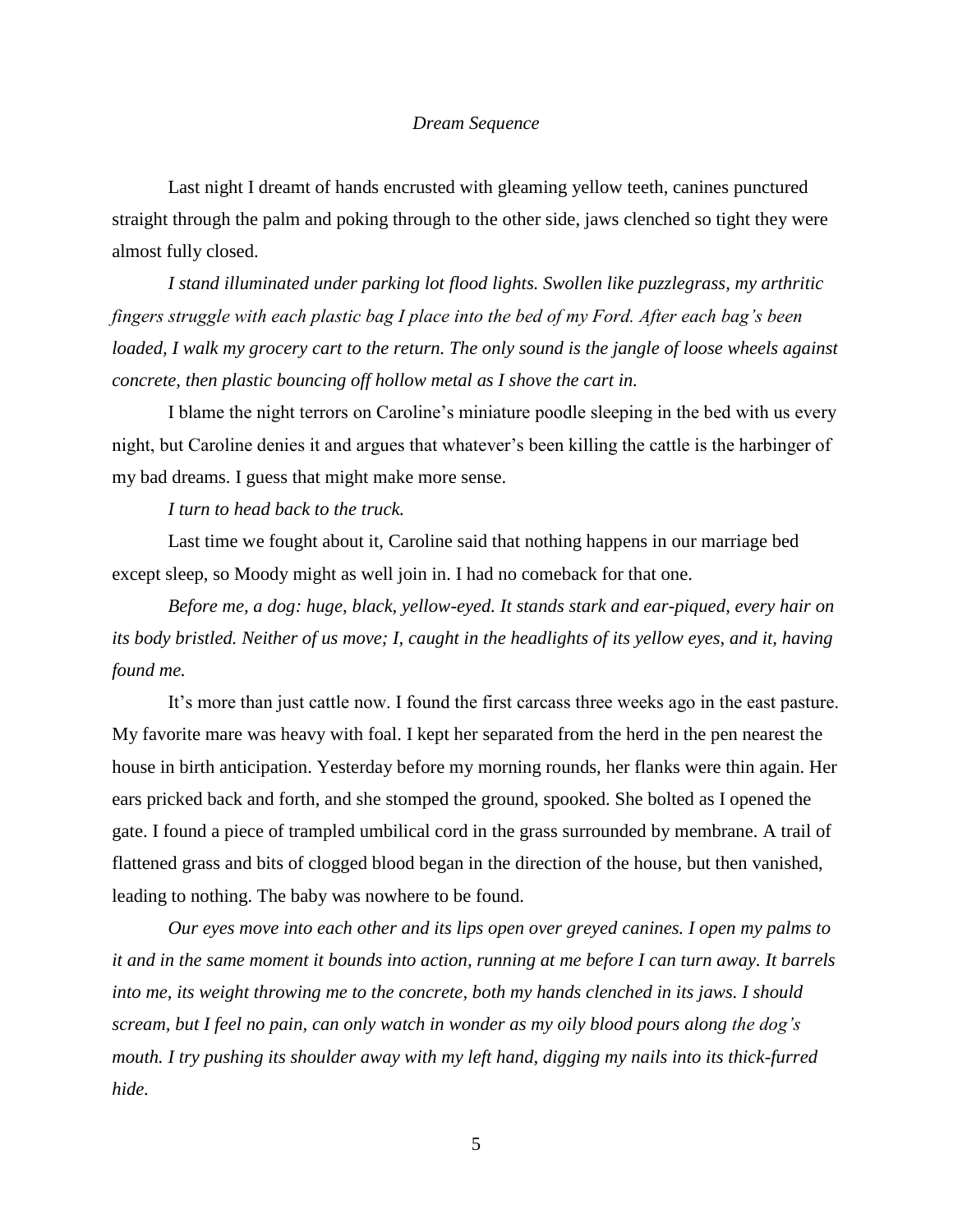When I wake up, I need to move my hands. I need to know if they *can* move. *Slick with blood, my fingers curl like bird wings, scraping the dog's undulating tongue.*

The half-moon below the right thumb from a fishing hook, the diagonal horizon on the back of my left hand from a pocket knife, the crook of my right middle finger from being bitten by a steer-- it's all there. I look to my right; I can tell Caroline is awake although she feigns sleep. Moody is at her stomach, swirled into himself. I deep-breathe for a minute or two, like the marriage counselor suggested I do when I find myself half-wild.

"I had that same dream again," I say as I sit up. "Probably because of that damn dog."

"Some say black dogs are bad omens," Caroline says without moving.

"Moody's the only bad omen I see around here," I say. Coffee begins to call my name.

I step into the kitchen, looking down at a scuff in the floor and making a mental note to buff it out later today, when I hear a low growl. I jerk my head up right before the blur of black fur and gleaming yellow eyes is on me, pulling me to the ground. The dog's eyes are level with mine. They seem to glow, their light penetrating my pupils. My scream is caught in my throat, and the dog pulls it from me, the sinew of my neck flesh hanging from its jaws before it sinks its teeth into me again.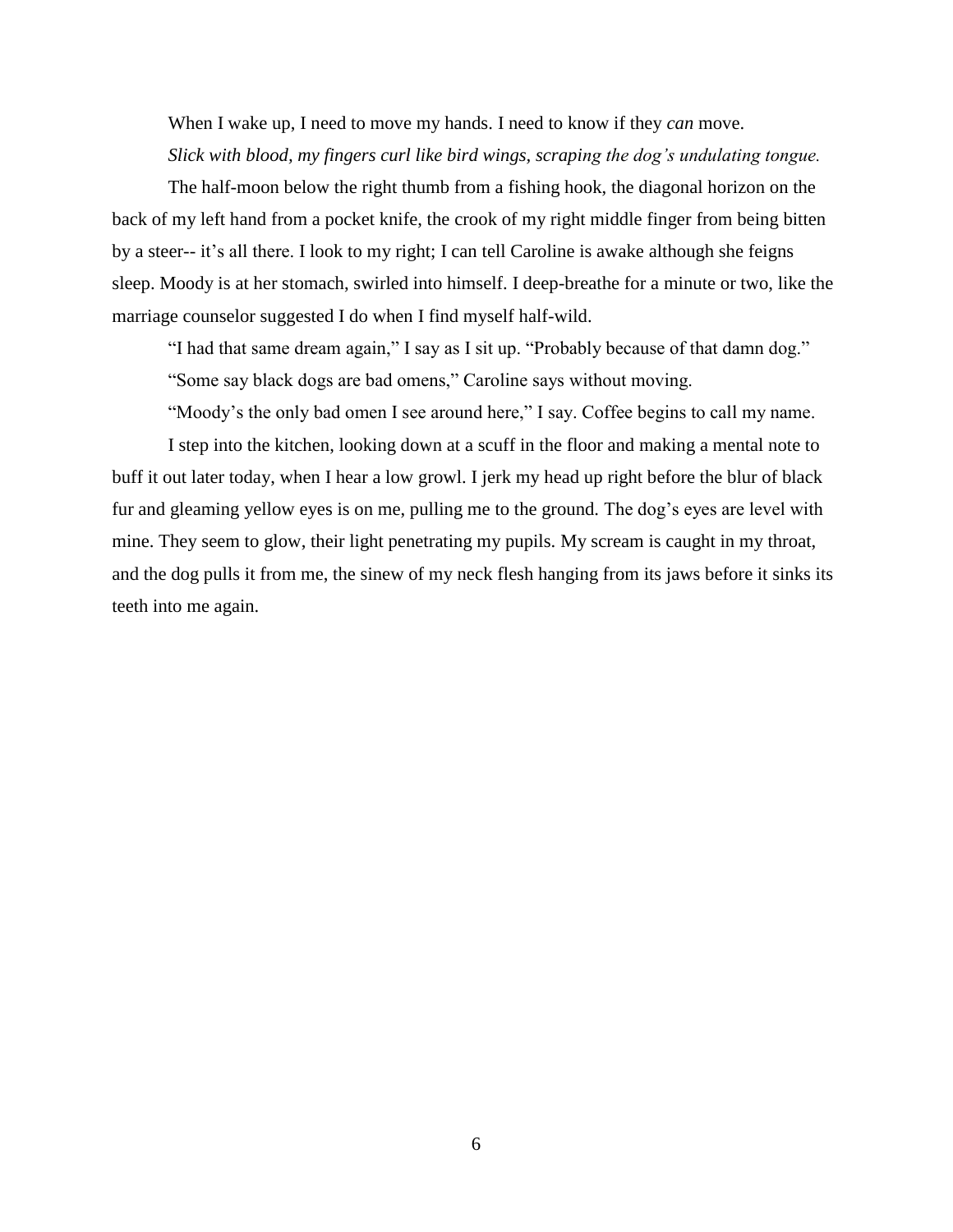*Questions for the Women Seattle Does Not Remember*

Who are you?

Before the distorted evergreen man

With veins like broken windows

Who lingered inside the tree-line

Did you ever feel safe?

Speak with what is left

The tongue must feel you

Reaching through its nest

What happens after ferns consume you?

Silt marshes marched through

By women with reeds in their throats

And fishing wire in their breasts

When did your blood drain?

Tire tracks printed into leaves

His presence becomes absence and then presence

Again worms dig their heads into bloated skin

Did you feel his garrote slip around your neck?

Bones scrape lost hooks

Soft currents drift hair over her face

But her eyes search from beneath the water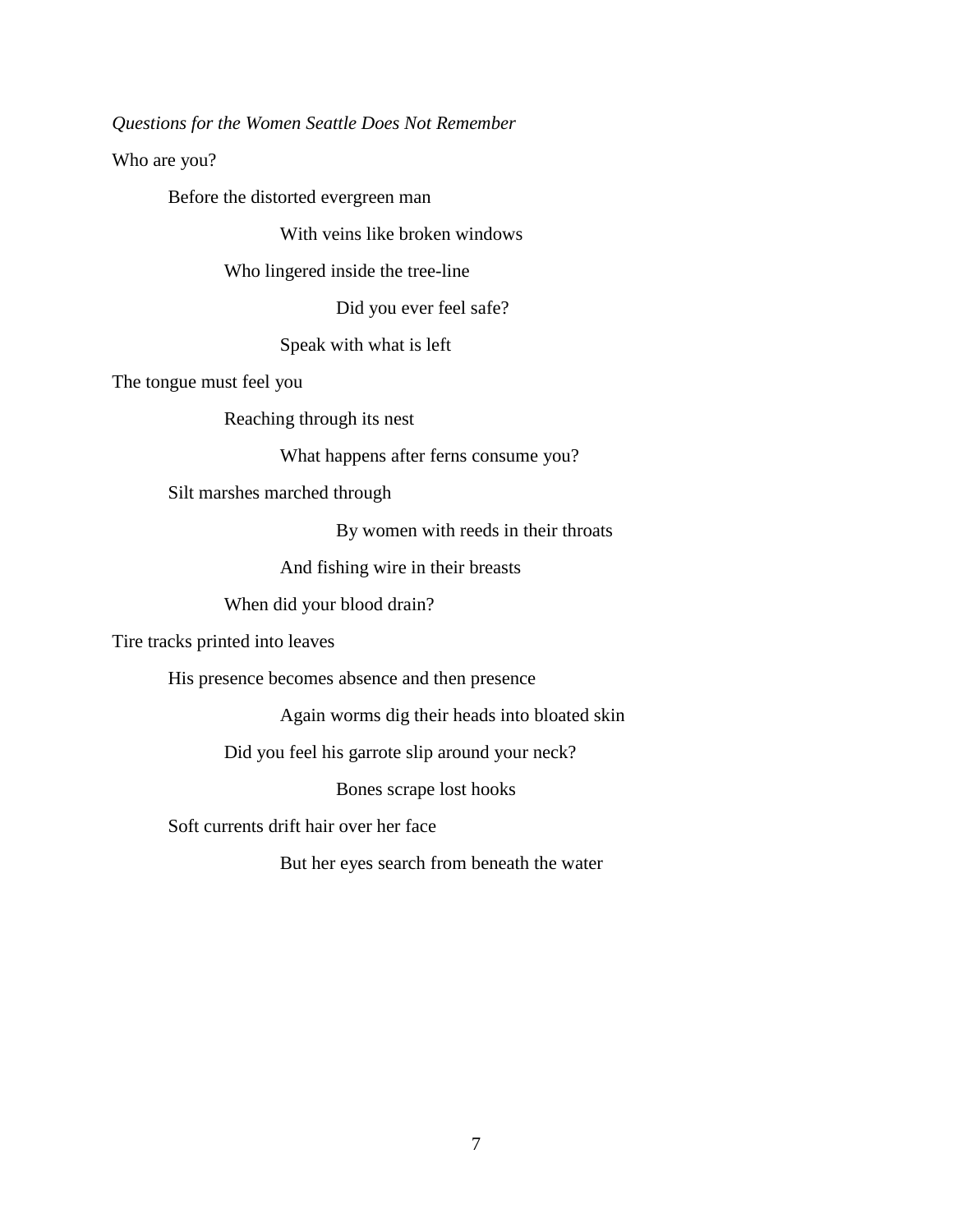*Water Year*

are a sea.surf a cepers (econ d ;; o c e a n h e at f l o w p l a g . u e s i n c e'  $18$  80 - dry land b { e c o m e s w e t l a n d s i n c h > m a g n I tud e k i l o m e t e r m i l e w I l d f i r e  $@$  c r e – f o o t f l o o d g a t e s t h I r s t atmo, spheric riverscoast) linecreep milelongstreamflow acId : oce.anmi gration cro p s w % i ther In the - se\*ed r a d I ~ a t i o n t h I r t \$ y y e a r e x ^ t r e m e r i s e m \_ e t e r - wet  $lands$  beco } me ope; nwater -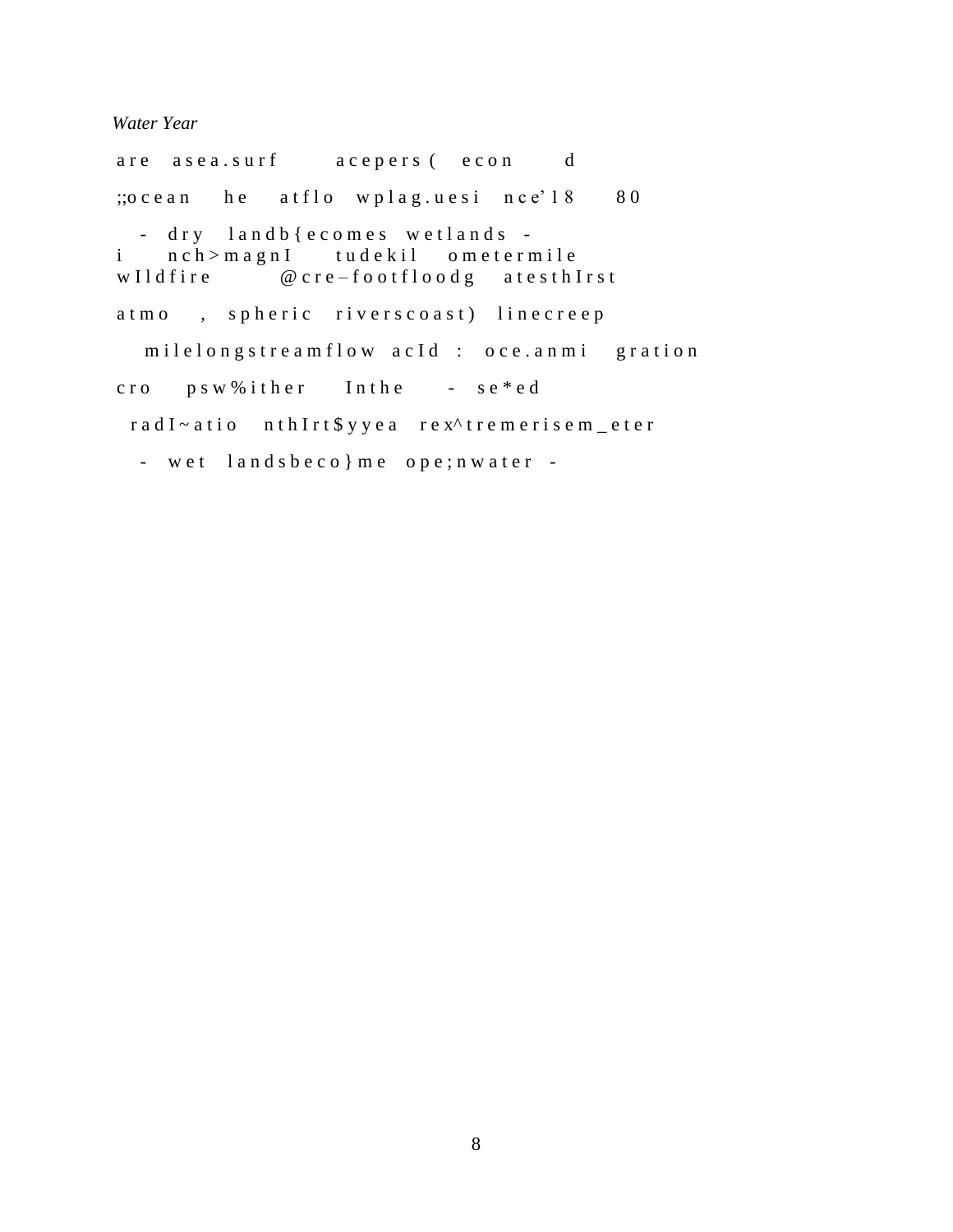#### *Ring Dance*

first dancer girl showed them the power of hips moving in rhythm. now she holds wolf's bane in each hand and chamomile is braided through her hair. music rises and the others start to come alive. faces tip upwards and dancer girl extends her right hand in offering, then it falls back to



heavy eyes. they cross the loop and share palms. circle. switch hands. circle again. as they release, the woman places a hawk feather in dancer girl's hand. back and forth, sway. torn apart, they follow the steps of the rings. chamomile falls to the ground. bow.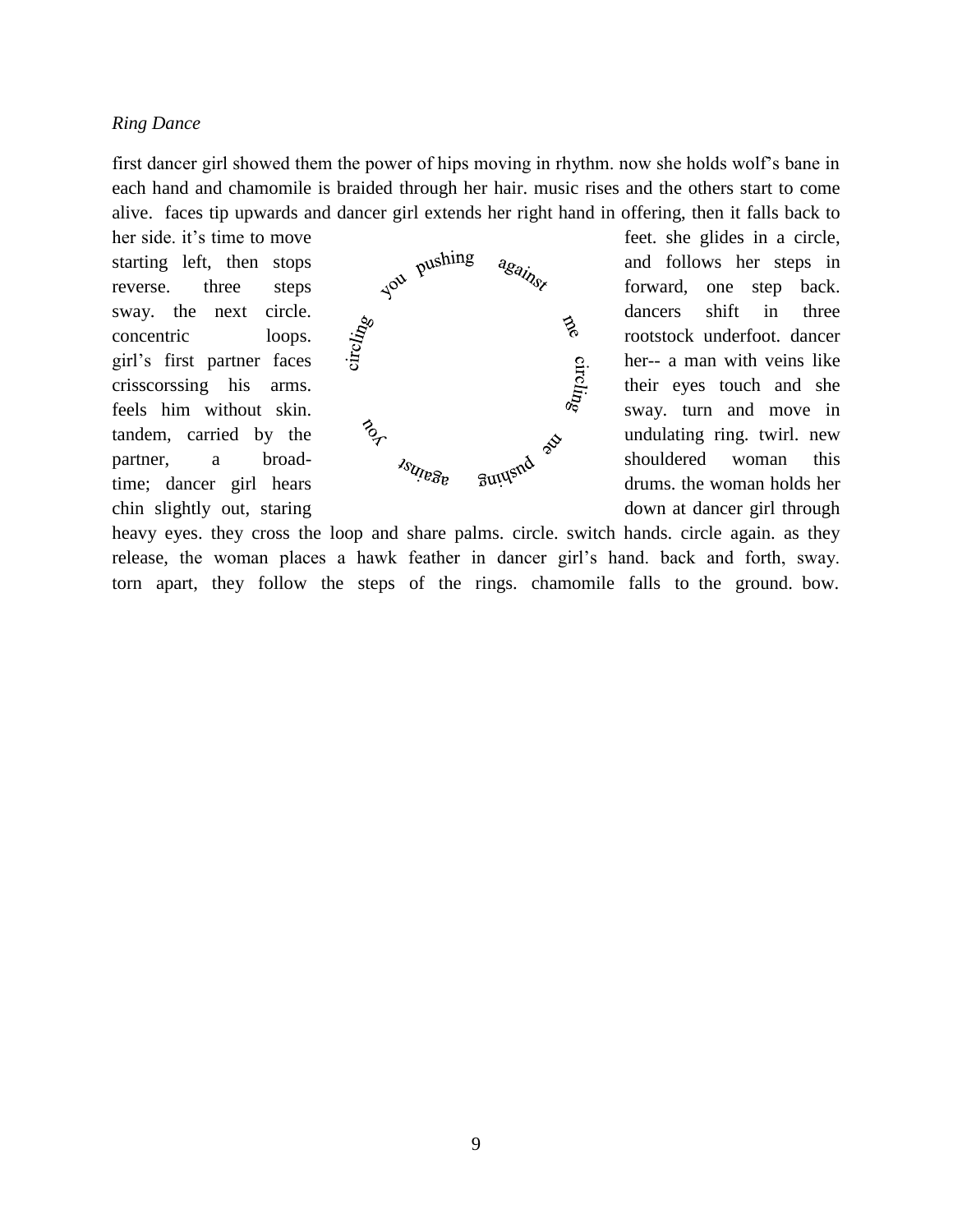#### *Entering Kansas*

The Camry buckles under the weight of twenty years and midnight humidity. Freeway concrete kisses the punch of the gas pedal and headlights slice through the absence ahead. Overgrown buck grass hides coyotes that peep out to watch us pass. Above, the vast star-pregnant sky gleams like shattered beer bottles on the road, and I say *It is a good sign.*

Headlight-illuminated:

"Before I formed you in the womb, I knew you" –God (Jeremiah 15) reads a billboard just on the inside of the Kansas state line. It offers the guidance of a phone number in sturdy red letters. Sunflower printed road markers tick off each mile.

My mom left for home and I wait to pay for paintbrushes at Home Depot. The man in cargo jeans and a ripped tank top ahead of me turns and eats my hips with his eyes. He passes and whispers *I like that dress.*

On Iowa Street: ABORTION IS A SIN ABORTION=DEATH MOMMY DON'T KILL ME They write it and I hear the letters louder than their chant.

I walk down Massachusetts Street through a downpour. A homeless man with a grey beard tells my ex-boyfriend *You take care of that girl tonight* and measures my sway as I walk away.

President Obama comes to speak at the University of Kansas. I drive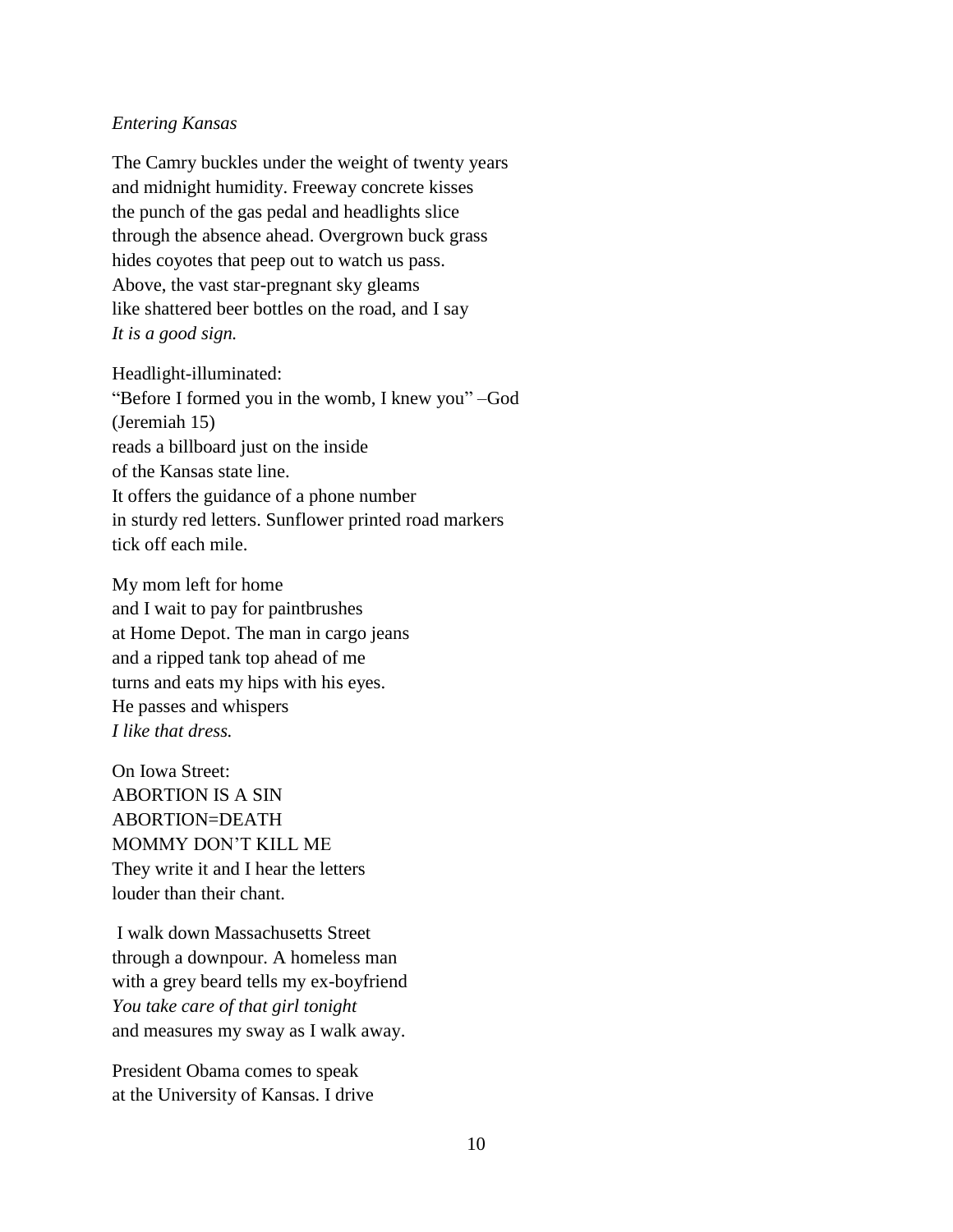to campus and pass a mob of protesters with Deport Obama signs handwritten in red. Farther down, a lone man with a hidden face sits on the frozen ground, a sign propped between his legs: DEPORT THE SAND TAR

Obama's security team asks for rooftop construction work to be halted for the day. I try to resist playing the Zapruder film in my head.

I don't pray, but I think about praying for him.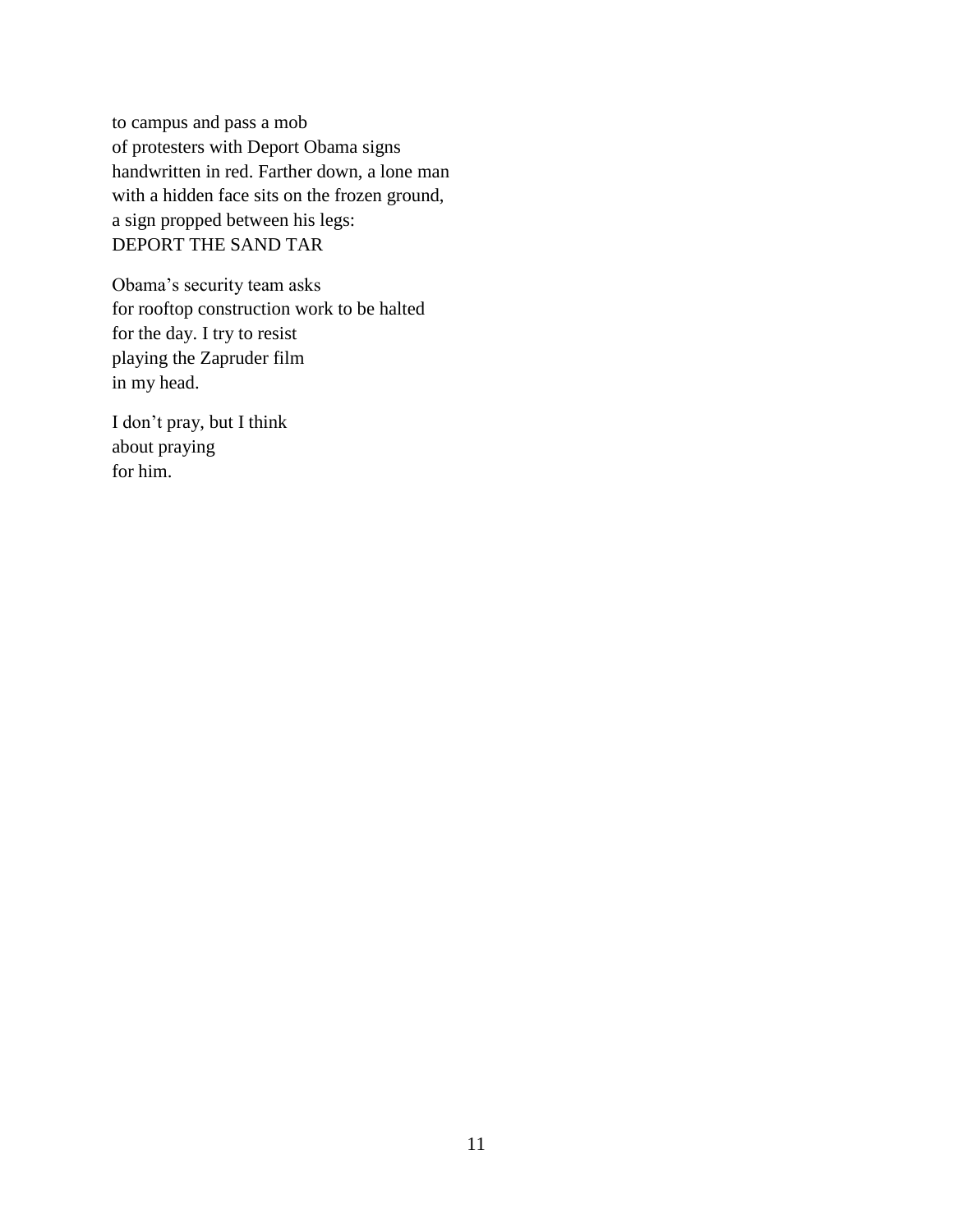#### *Rivers*

The Kansas River asks me why I'm here Thirst-earth brittles under water swollen skin thick greyed fat A lone gull preens in wind light I ask him to trim my edges Construction cordoned threshers bleed dry dirt Leeched Hickory trees loom spread to catch my coat or feel the warmth of my wrist

The Puget Sound pulls me under asks if I can feel her bones Sea lions sprout from the current watch my arms swing I ask about the riptide Oysters clasped taut break against the grey rocks where the invertebrates sleep

El Dorado Lake pushes below me leaps to wet me with his saliva I move over him like hands through hair and tell him about dark red earth He asks me how long His branches stretch like finger bones blooming from molten earth I ask him how to sleep

The Columbia River exhales frozen air pulls away layers of smoke and dried sweat She asks if I've had enough Silvery brown fish thrash against desert canyon basin carved dust roads I ask if she has more Brown bottles wait on shore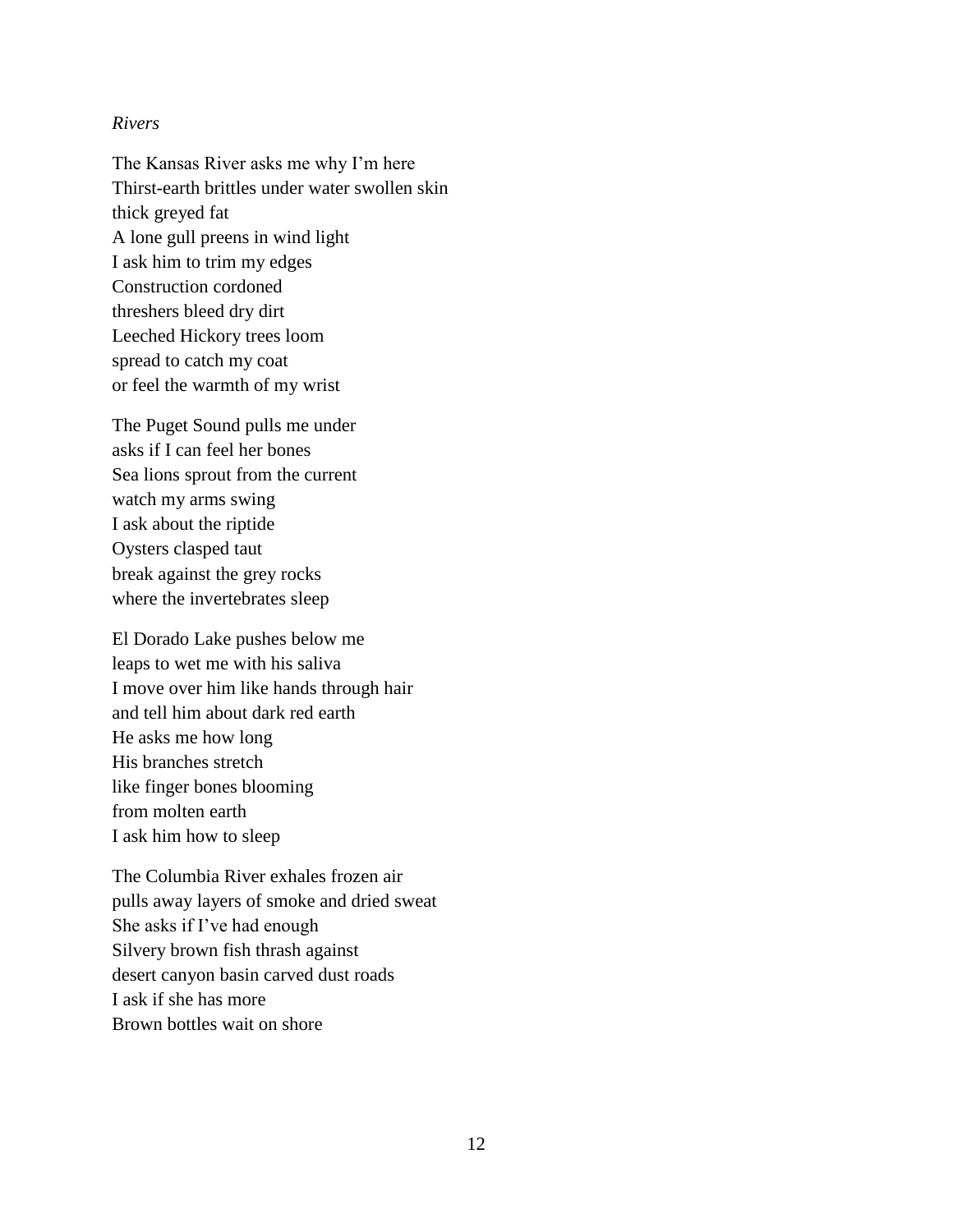#### *Amelia Earhart*

cold hits crumble brickyard eyelids *We must be on you, but cannot see you* asphalt tracks meet yellowed grass *but gas is running low. Have been unable to reach you by radio.*  jittery hands against smooth alloys and black fleece *We are flying at 1,000 feet.*

follow the needle point star tracks *We are on the line 157 337. We will repeat this message.*  dislocate bedroom gasoline use book pages as tinder *We will repeat this on 6210 kilocycles. Wait* outdoor murmurs slip under the seam

bird calls the eagle outside the abandoned church *281 north Howland - call KHAQQ - beyond north –*

how much do you want this *won't hold with us much longer -- above water -- shut off*

crisscross through suburbs with wine in your chest *here put your ear to it*

*are you so scared*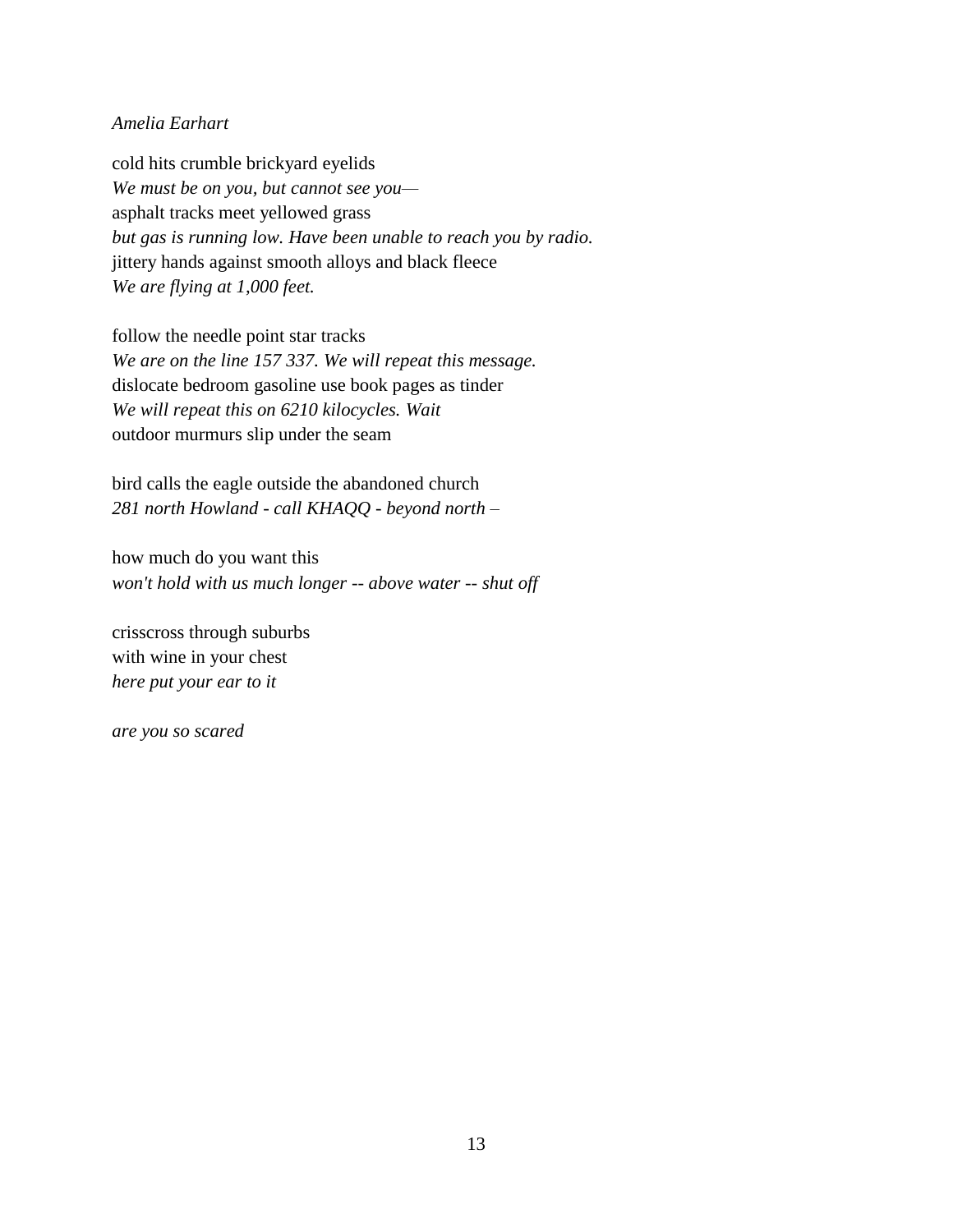#### *Discontent*

I want a white colonial two story with a domed widow's perch a willow in the green front yard an apple tree by the dirt road to feed any hunger that walks by

I want back alleyways streetlamp light to hit my cheekbones as my lips suck a blunt men dressed in shade to look at me and to not be afraid to stare back

I want white eyelet baby blankets a master bedroom with a balcony that I can stand on naked early morning eyes closed with my husband's smell braided into my skin

I want to be fucked in the men's room of a neon ignited dive bar by a man with eyes like whiskey and hands not afraid to pull to feel weightless as I leave

I want ivy crept walls birdsong in the morning a baby's innocent eyelashes and pink spit-glossed lips my husband's deep hum in the water

I want my rent to be 7-11 gas the feel of a new sunken pull-out couch every night of the week cities each with a new shade of night and bottles wrapped in paper bags

I want familiar Sunday rumpled sheets cinnamon sugar spiced kitchen to fasten a tie around my husband's neck while thinking about taking it off again that night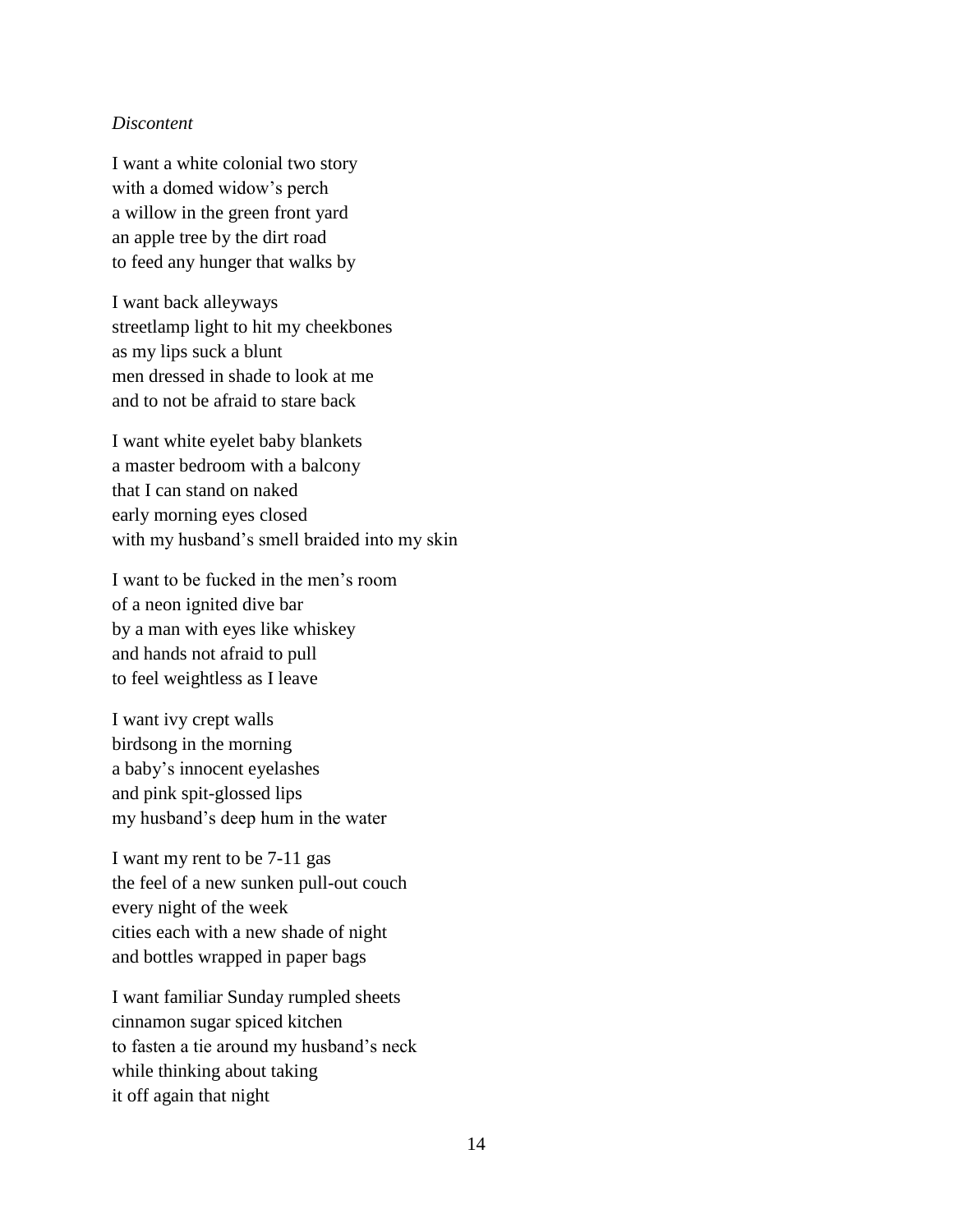I want dilated pupils shredded red ribbon lips for the cold to feel like warmth to wear no one's words around my waist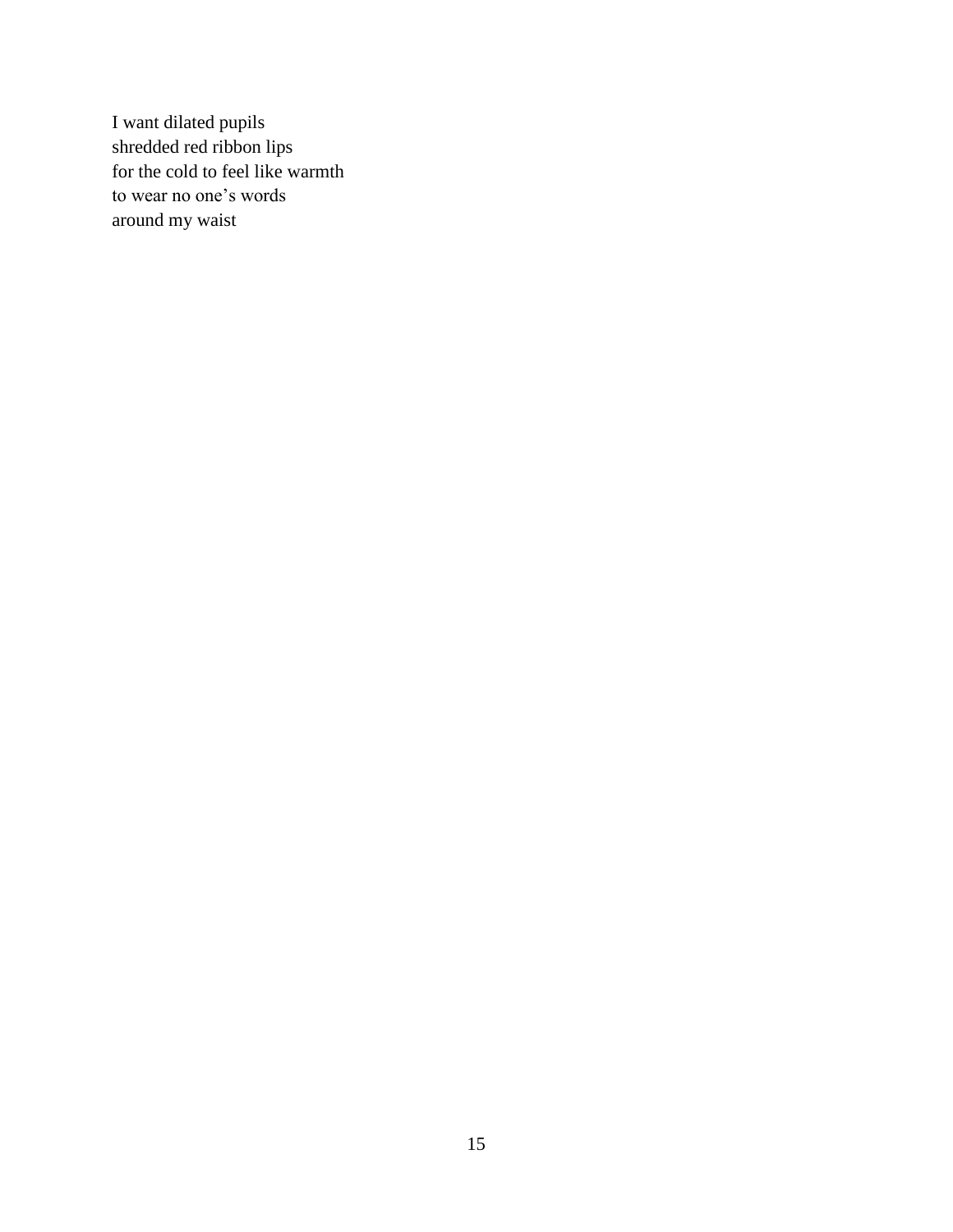*21*

Neon light layers his face as he leans into my ear to say *something*  about his childhood

I nod and watch his thin hand

stroke

the

neck

of the beer bottle between his legs

The sunken brown leather couch hard against the silhouette of his jawline

Behind us a drunken musician

begs

for

whiskey

breath

Later the climb into his blue pick-up truck on an 18 degree midnight

His apartment black leather pressed against my neck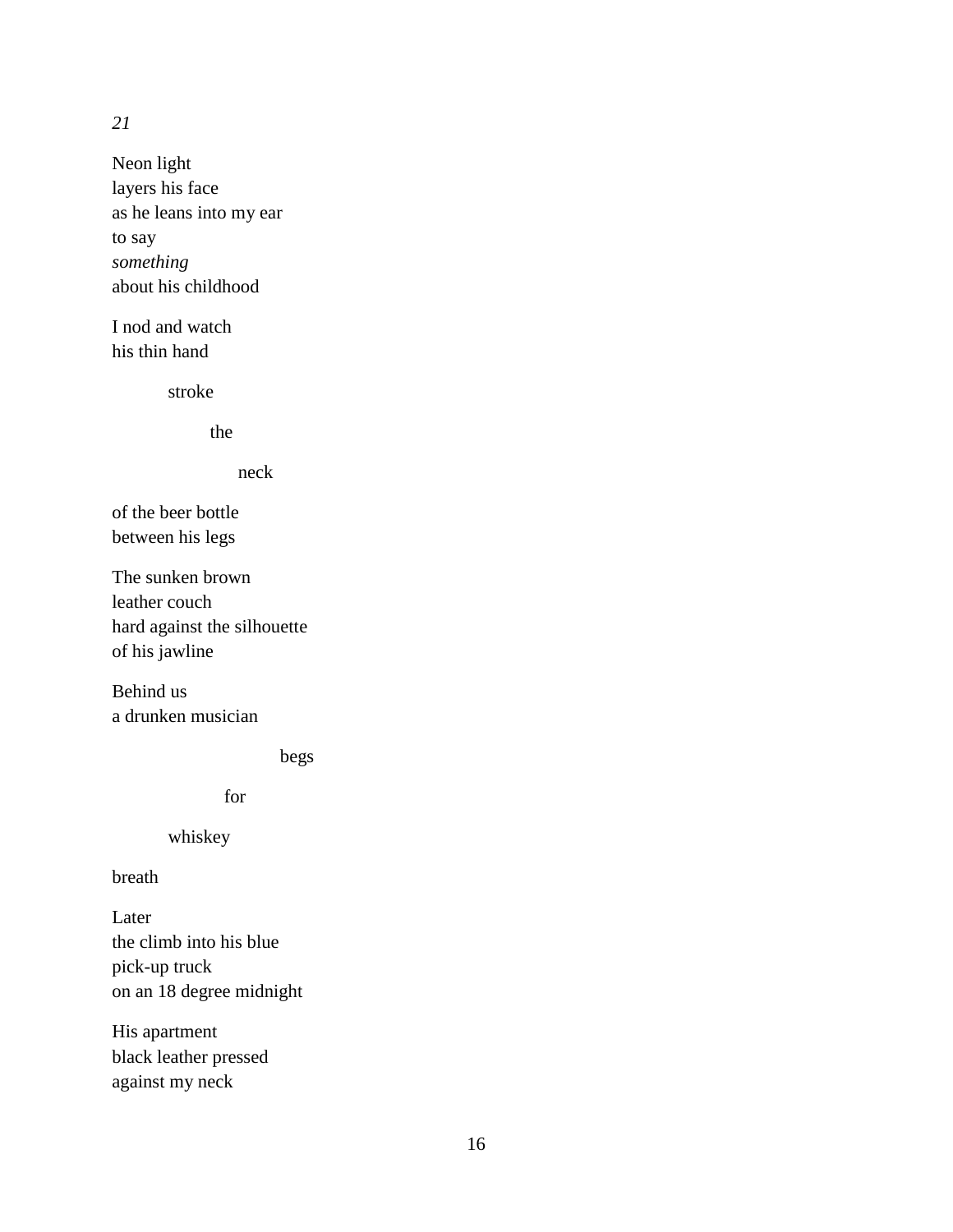I open scattered

knives

and

bottles

on plastic countertops

He stands aside offers me something harder and watches my hands grow up

his

body

like

ivy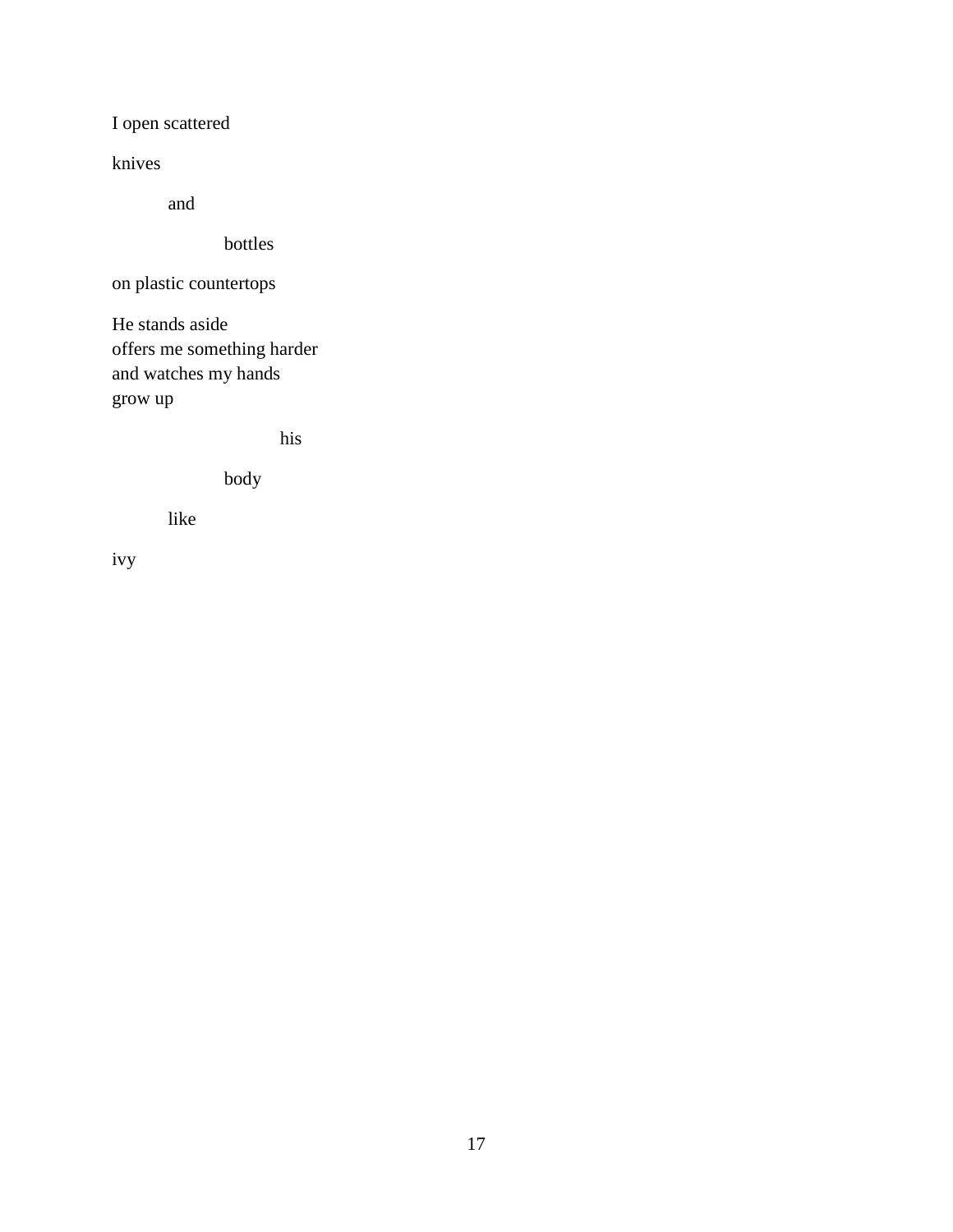# *Gaslight*

He came wearing the skin of a lion and refused to roar until he'd paid for my drink

My hair was fish-scaled

His eyes were gold-slit

I watched him through crinkled lashes and wrapped water bearer fingertips around dripping cold glass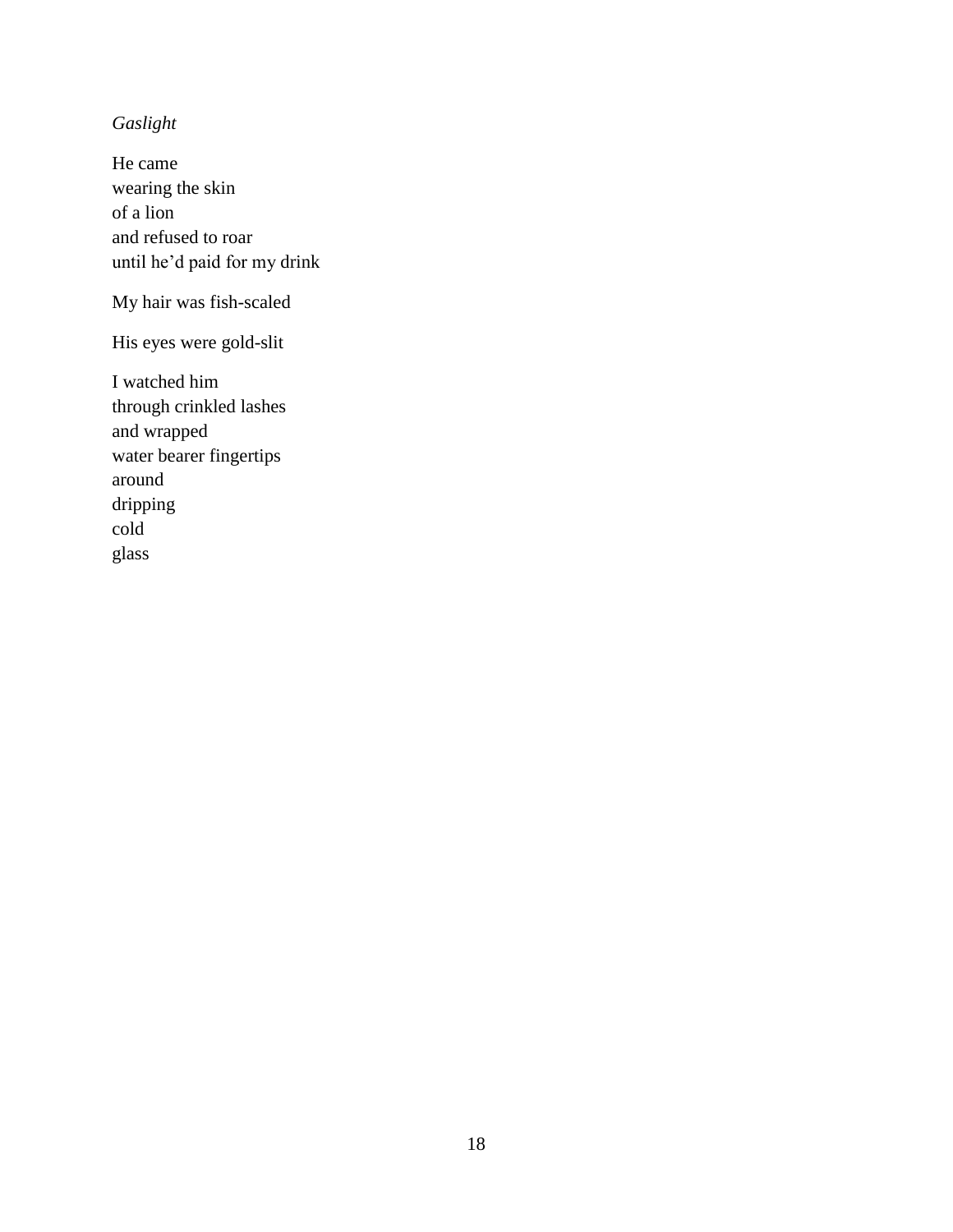# *He Hums My Hymen Hymn*

His heartbeat settles between my shoulder blades as he breaks over my back

I ask what it is to hold womanhood in your hands

His thumbs press into bone cover tongue-pulled blood vessels

I become breath against the bleached skin droplets on his forearms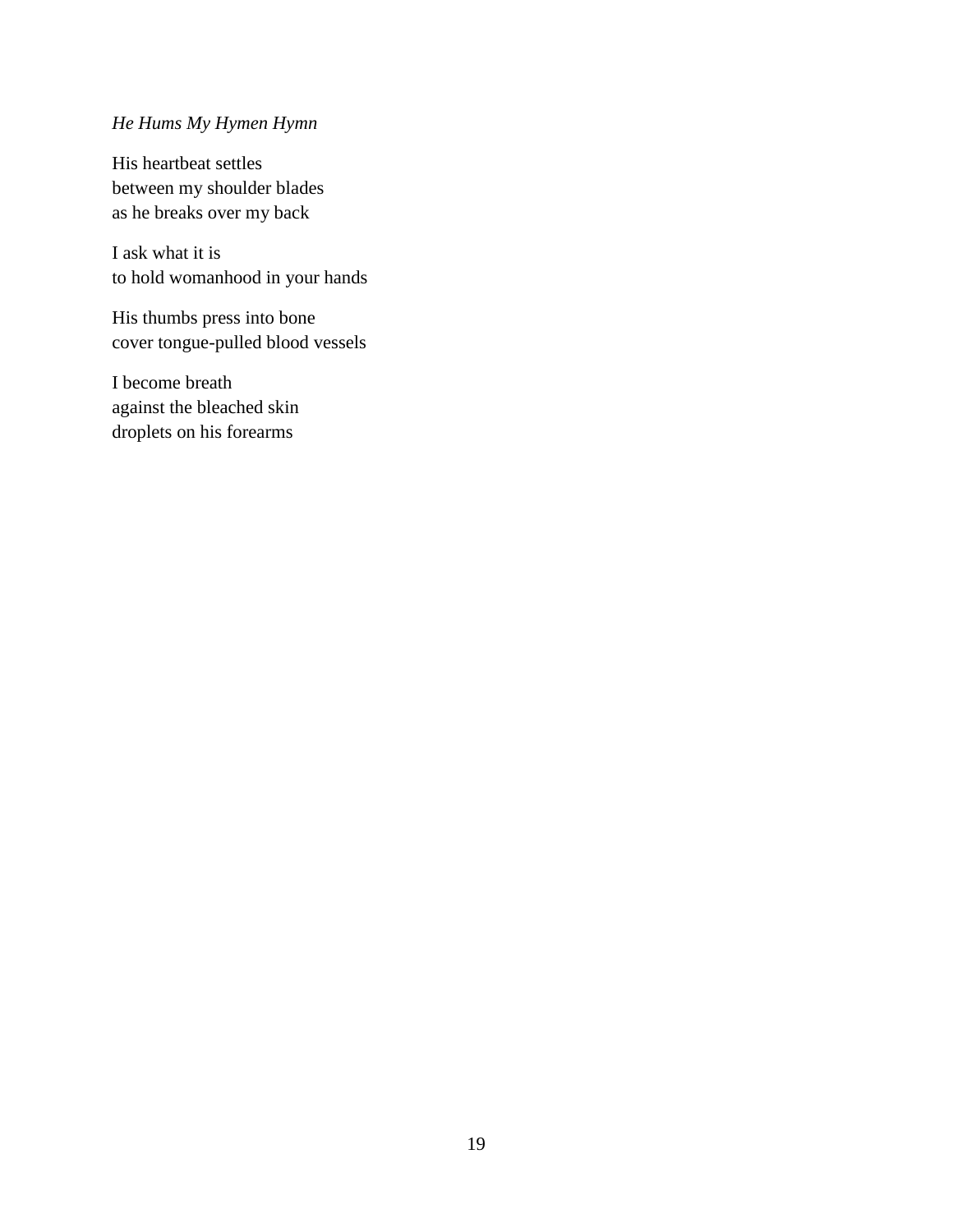*Holy Relics* 

Saint Thérèse body paste the thread of Saint Anthony of Padua bone fragments of St. Francis of Assisi Apostle Paul's fingernail Mary the Virgin's pubic hair I want to peel off his bottom lip and carry it in my mouth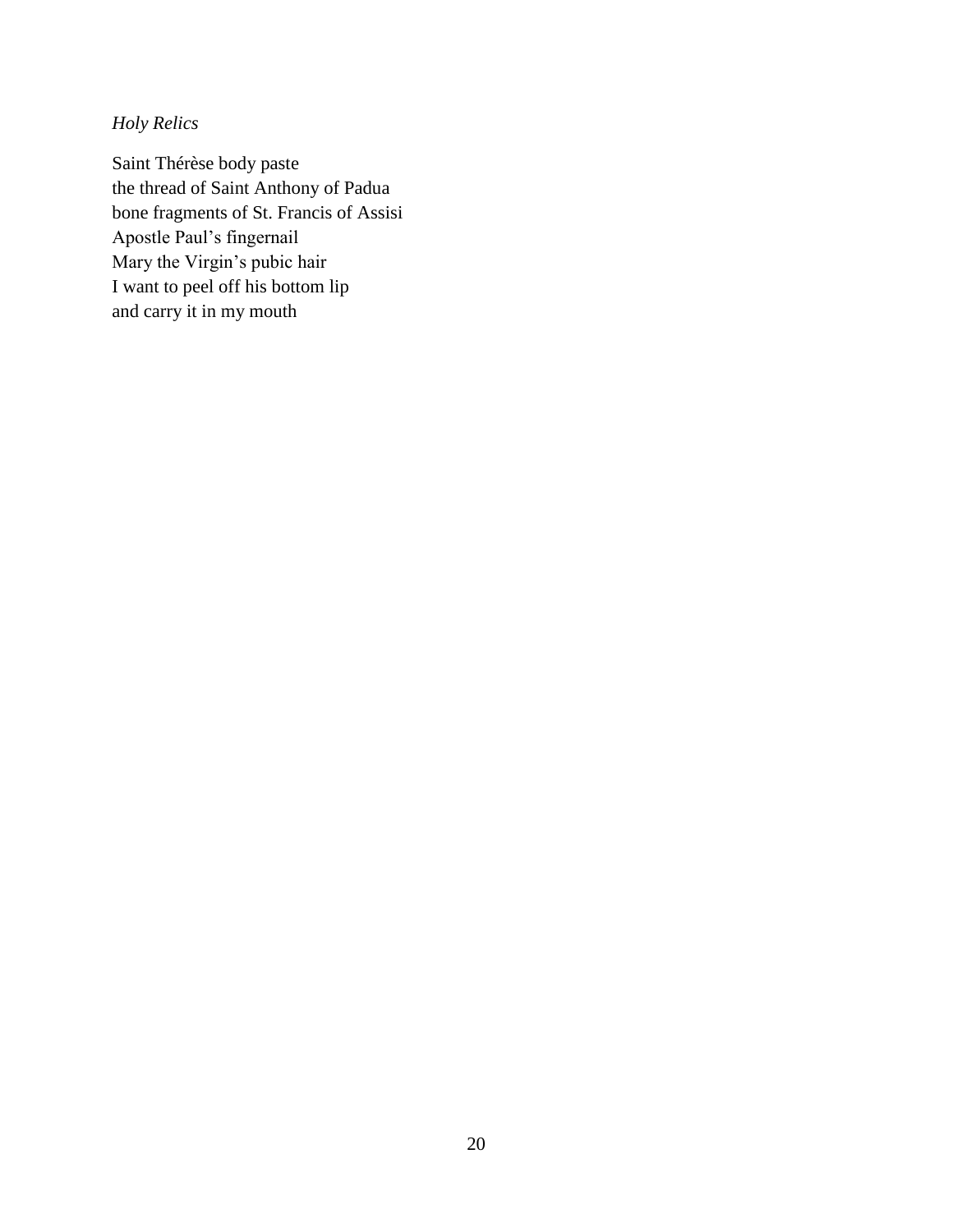# *Night Routine, Option A*

We act as if my staying the night is not a planned inevitability. I say I am too drunk to drive; if I don't, he will cite the two shitty 4% ABV beers and say I am a lightweight. We are not ready to acknowledge our weekend ritual, are always ready to pretend like this is spur of the moment.

He sleeps better curled into the cusp of my hand. I lay still, not wanting to wake him.

*Wind* / weather / *words* / sleep / *a branch scratches the window glass* 

I sit up half-conscious; he rubs my back in the dark silence.

# *Night Routine, Option B*

The gourd of Ursa Major points to my bedframe.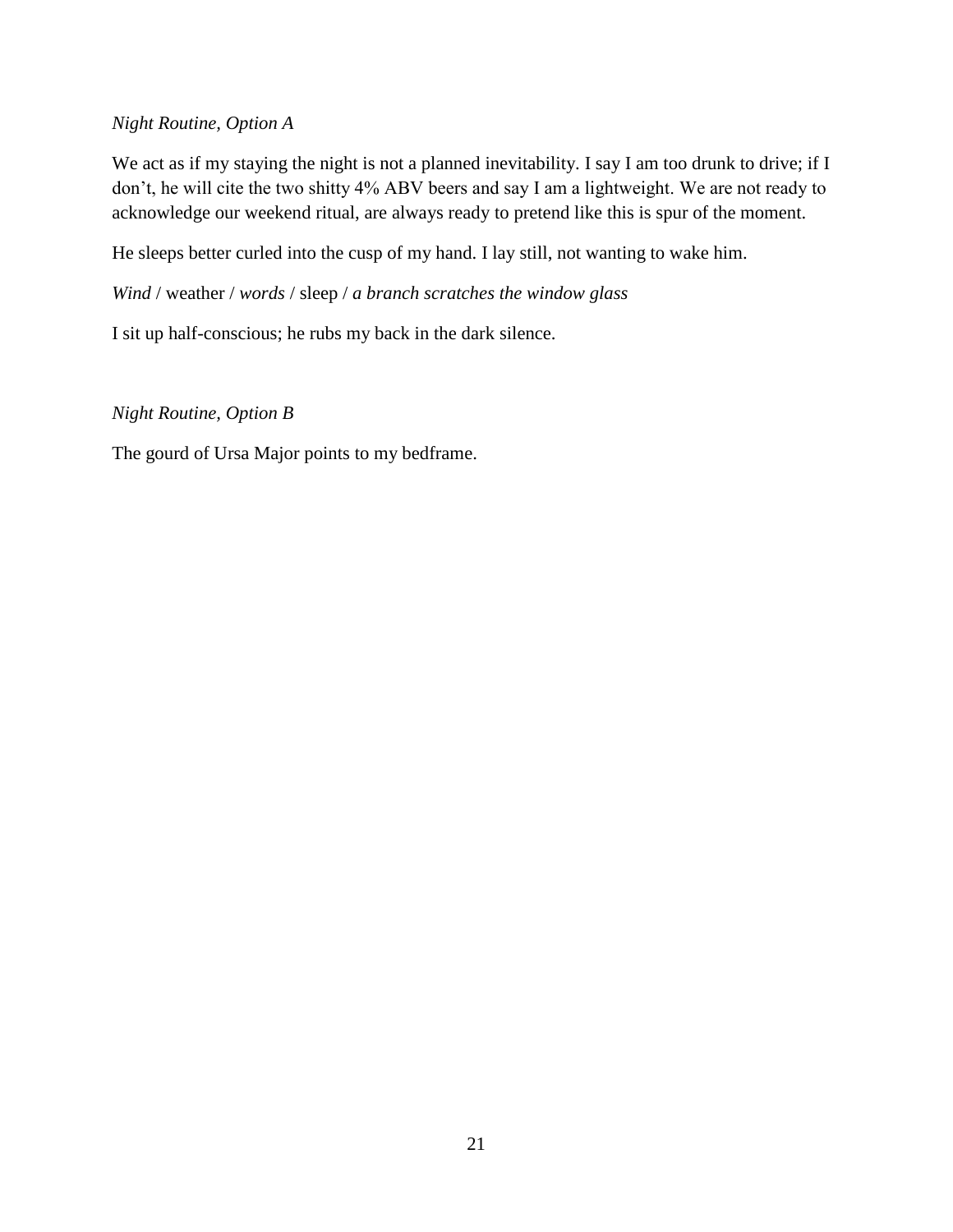# *Morning Routine, Option A*

I'm pushed against the wall, his leg python-like around mine. Some unnamed human instinct synchronizes when our eyelids twitch open. He says he is a *dominant sleeper*, and I say, *That is true*.

He slides out of our tangle, walks naked to the bathroom, and I begin to frantically search for what I came with. I pull my dress back on over my head as quickly as I can and am back under the blankets before he comes back. He peeks at the weather outside his window, and then slides in next to me, eyes closed and arm slung around my waist.

# *Morning Routine, Option B*

I search the popcorn ceiling for outlines and traces. A familiar river current of blue cotton and white dog hair swirls around me. My palms seek out cool patches of vacancy and live inside them for a while.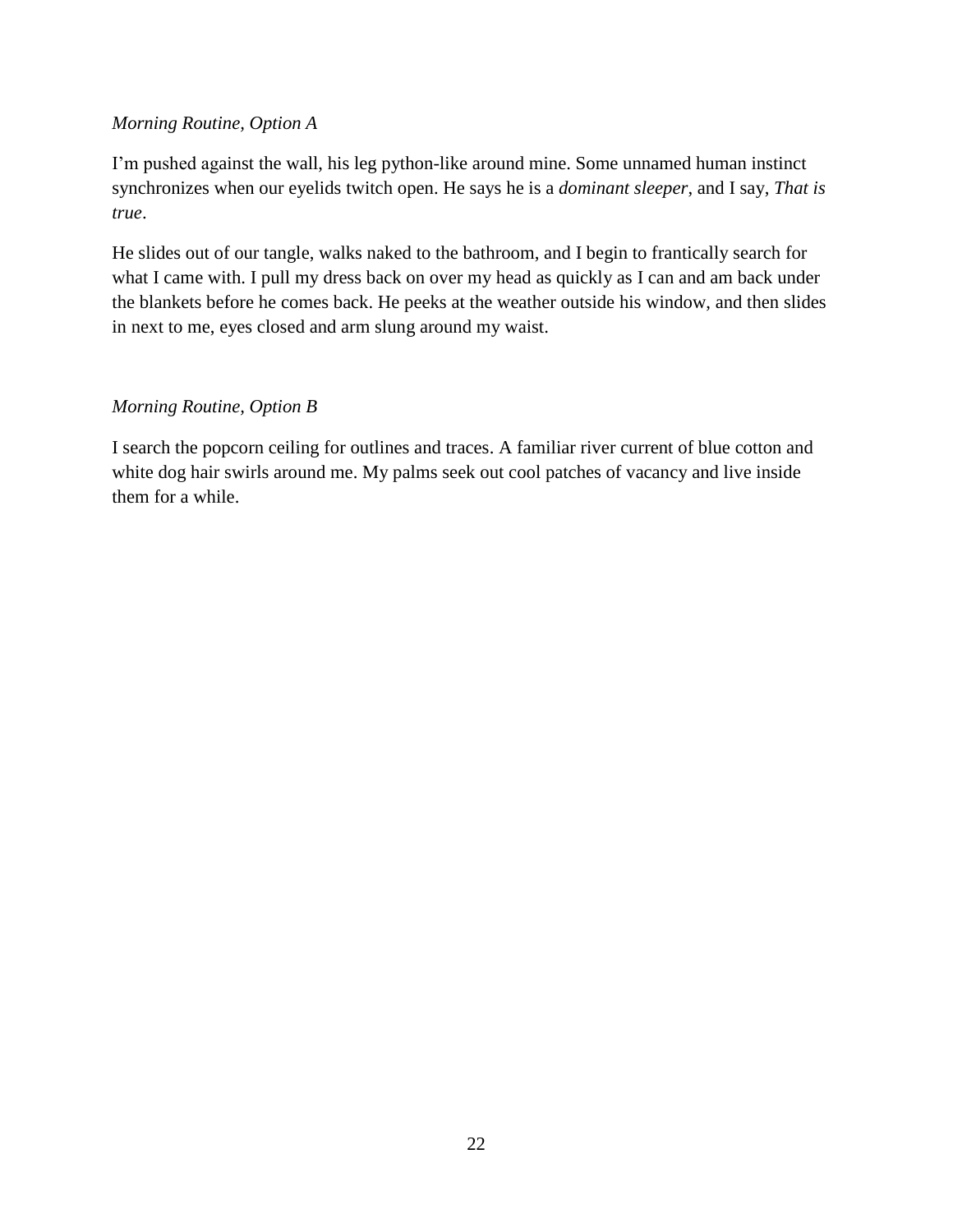# *Poem for my first summer in Kansas (Warm to the touch)*

My washer-fresh dresses were suspended by hooks and doorknobs like ghost children surrounding the bed in my grandparent's small guest bedroom

Lightning bugs flashed in the peripheral like a head rush while fireworks cracked overhead and I lay face down

We were spent in beds that were never ours

Yellow fields waved as I sped down highways that were always between state lines

Cicadas hummed in vibrating trees like my great –grandma Irene's chest when I would press my ear against her as she sang hymns in her son's church

Believe me I was spent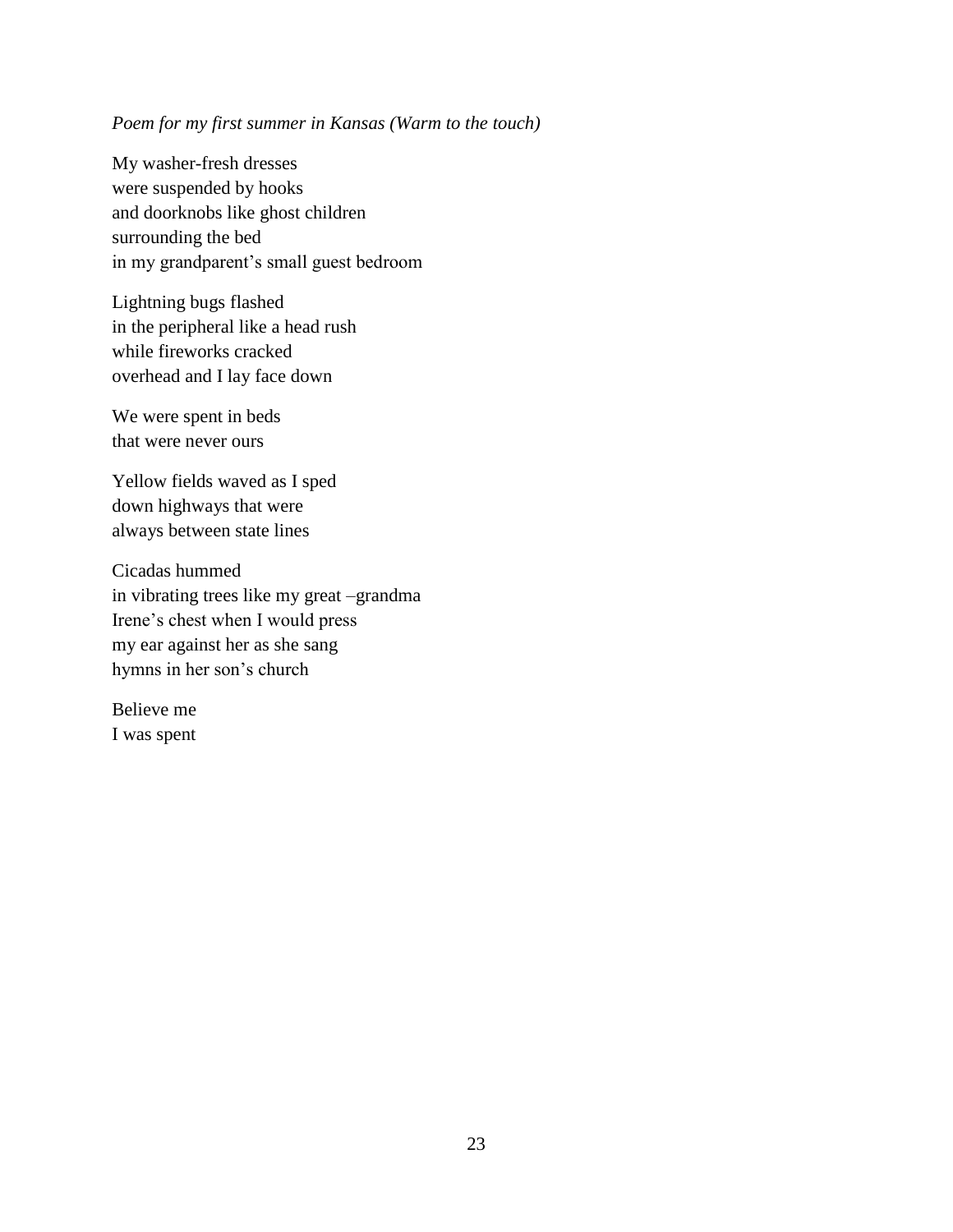## *How to Prepare a Catfish*

The catfish floats in the shallow bucket-water listlessly, body stretching from tail-tip to nose against the white plastic, her companions in death already belly-up. I lean in closer, wanting to catch her eye. She sloshed around for twenty minutes in the bed of a truck under direct midsummer Kansas sunrays, and I wish I could fish-talk her an apology-- not that it would help anything; her fate was sealed the moment she weighed over six pounds.

Under fluorescent kitchen lights, the catfish glimmers as the fisherman pours her into the brushed steel sink and waits. My own breath becomes shallow as the catfish asphyxiates, and I watch her unblinking eyes, opened wide with panic and resignation. Her gills stretch open and laboriously close as the man positions a blade at the base of her skull. Quickly he drives his knife through the skin and pink-white flesh to sever the spinal cord. The man cuts a ring around the head. He removes the dorsal and ventricle fins with blood-oiled fingers. *See*, he says, spreading the fins open like a fan in front of my face. *Look at the spines. They can cut through your skin, easy*.

The man shows me how to peel back the skin from the laceration below the head, then grabs hold of the flap with a pair of pliers. He grips tightly and pulls. The catfish's brownish green skin begins to separate and comes off inside-out. The underside of the skin is shimmering and opalescent. Scales loosen and disseminate, dusting fingers and blood with flaked silver. The man continues removing strips of skin. The air smells like wet salt.

The spine is broken by slowly bending the head back to the tail, then to the stomach, *crack crack crack crack* of bone. The head comes off easy. The man unseams her from tail to chin to open the cavity and pulls out the entrails, then slices through the top midline, careful not to graze the backbone. He separates the fillet from the vertebrae as he works the knife along the ventral. His hands know what they're doing—he grips the knife firmly but the dismantling is gentle. He works like that and I watch with a hand over my mouth.

Finally each piece of channel catfish is laid out. The skin and fins are in a plastic Walmart bag which sags with the weight of blood and carcass. The head, gape-mouthed and scratch-eyed, is tossed in as well.

*It's done*, the fisherman says. *You made it*.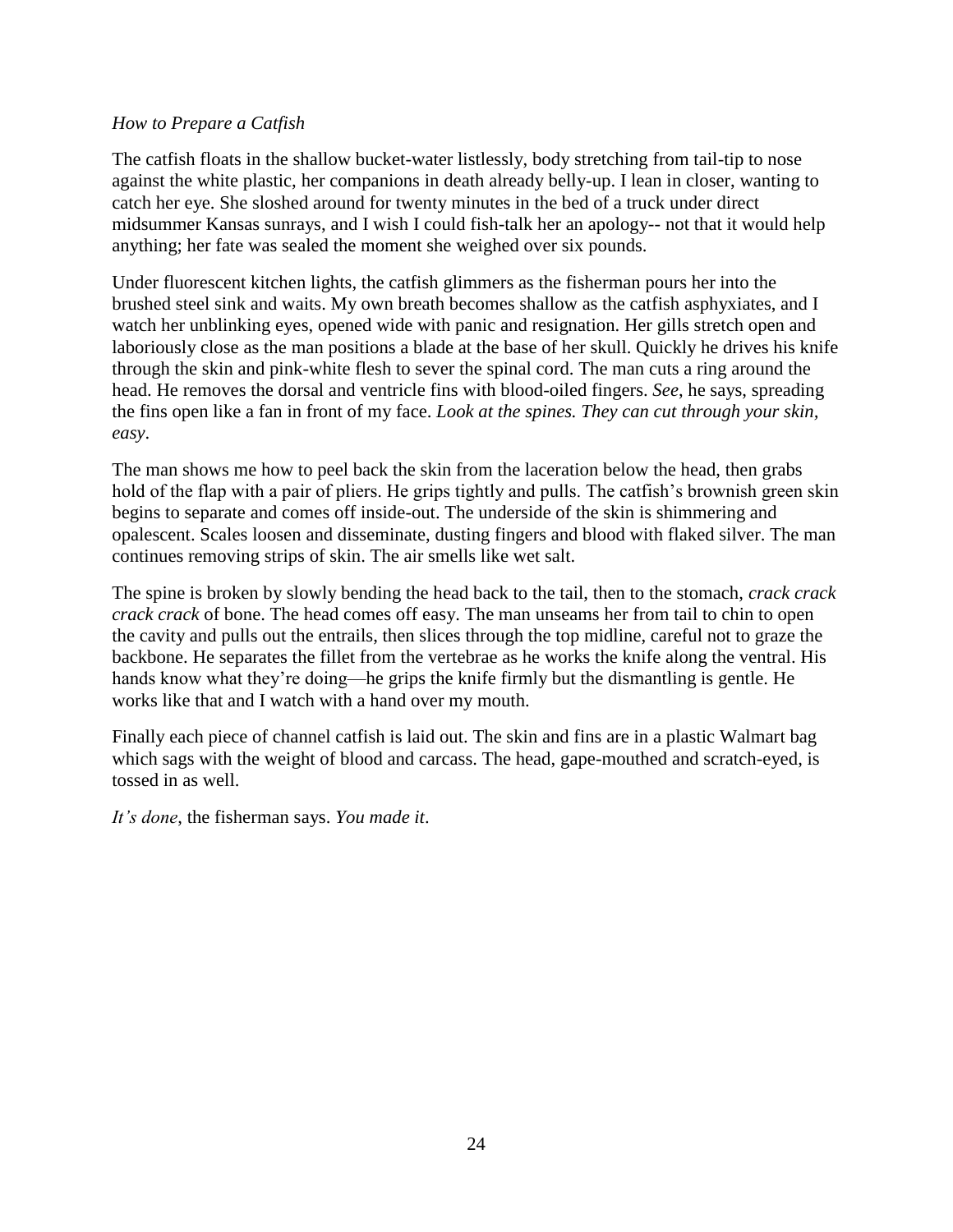*Weight* 

We are an act of scales

The weight of

 breast milk hair on the floor cheekbone morning coffee lullaby spun wool tread-bare tires foreheads slit with ash

There's an Amen in this somewhere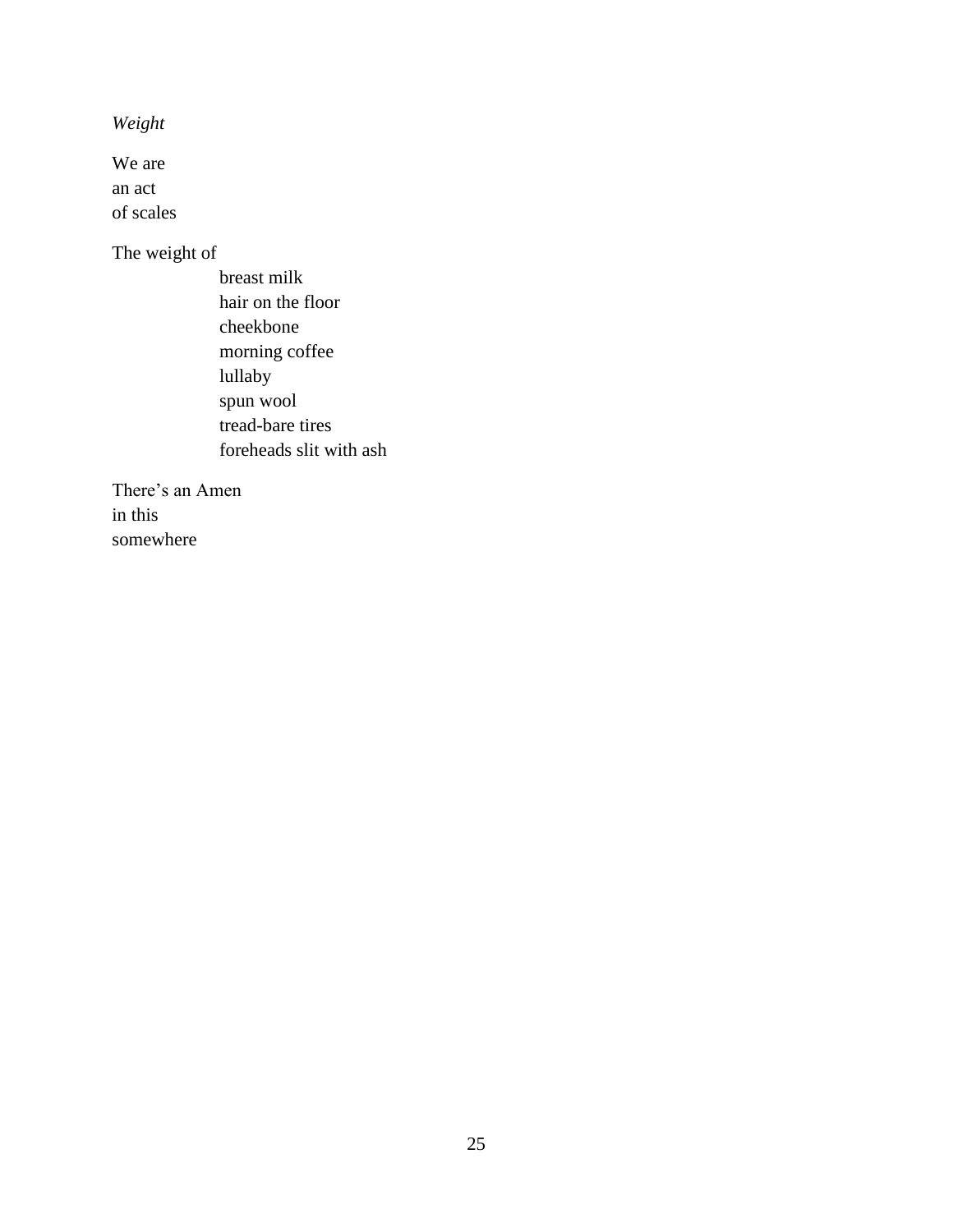## *Plan B*

He slept soundly next to me eased into unconsciousness like he eased into me

When I asked for it in a blushed whisper the pharmacist silently nodded asking only if I *had any questions* and refused eye contact

I wanted to ask How many women forfeited meals for this forty dollars How many women's hands were filled with salt How many women smelled smoke *How many women?* 

He didn't offer to pay for half but I did make him knife open the plastic seams and watch me take it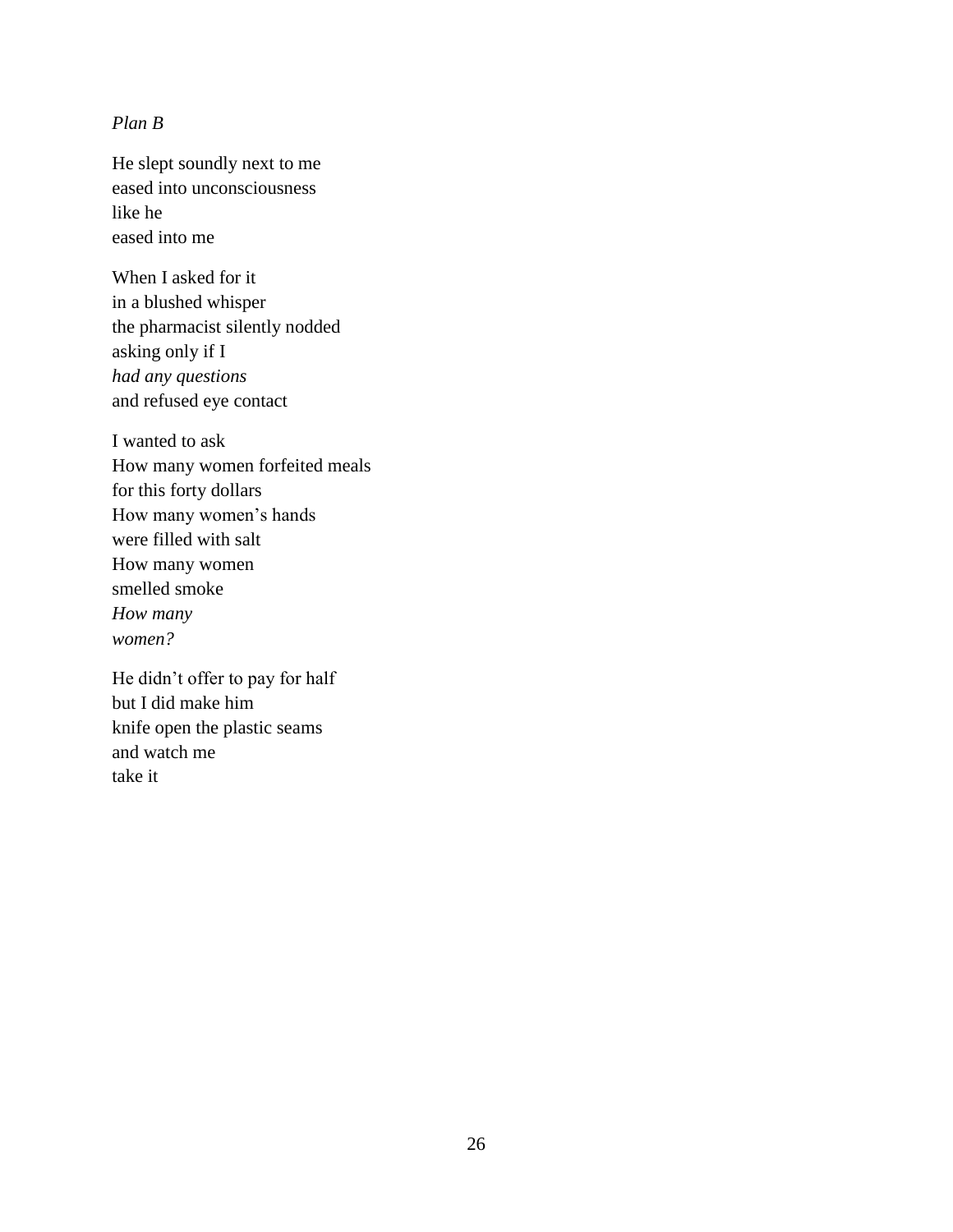#### *Reincarnation*

I wrote our break-up poem hours before I knelt at the altar of his bed bare and said *Friends*

My skin always sticky with grey space

He had to drink to meet on common ground

I had to drink to allow myself the comfort of the carpet

I went off to consume him and now I begin again

We meet as friends

Four hours later

. .. … …. … .. .

reincarnated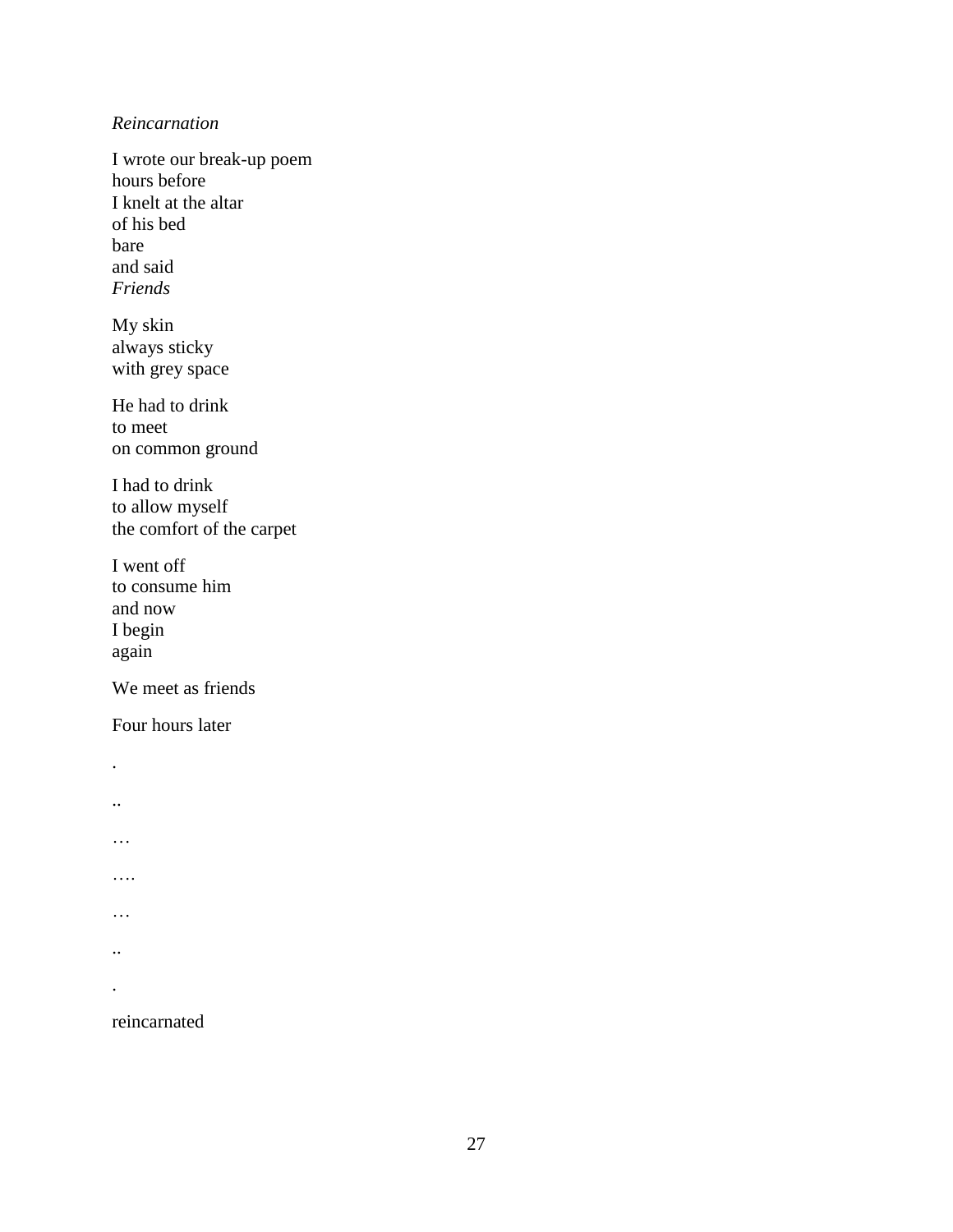# *Kansas City*

They say people dance how they fuck

We moved with the heat of cease-fire all hands and neck

Blue spotlights traced our outlines and the music pumped like the inside of bodies

At 2am we sipped coffee thigh by thigh in a diner and on the car ride home he pulled my face into his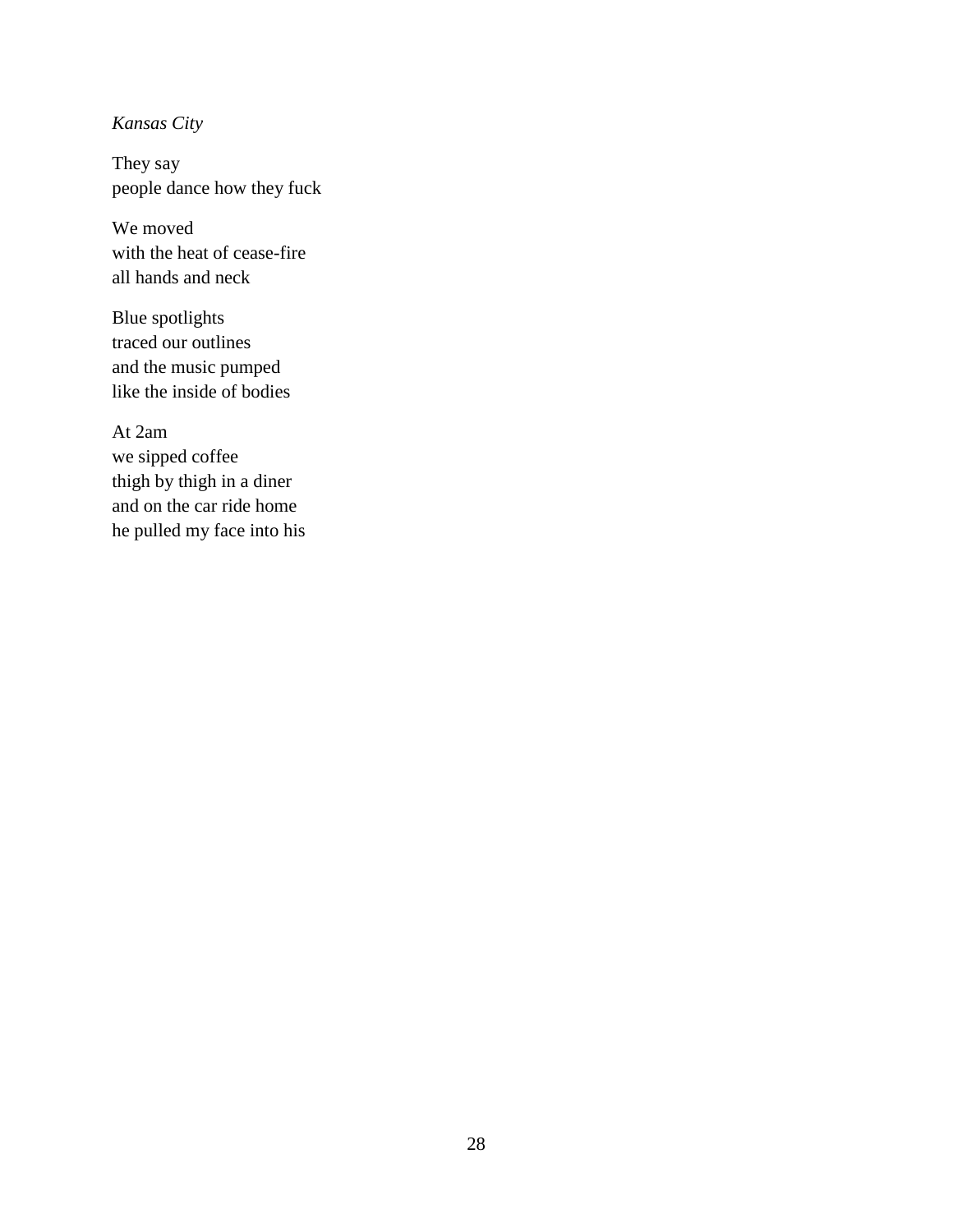# *Choral*

| How<br>to                | is<br>me?                                          | she          | different   |               | and      | similar |
|--------------------------|----------------------------------------------------|--------------|-------------|---------------|----------|---------|
|                          | Off the side of the freeway in pasture-land Texas. |              |             |               |          |         |
| Who<br>feet              | $d$ o<br>are                                       | you<br>bare? | think       | $\mathit{of}$ | when     | your    |
| It's the sin in it.      |                                                    |              |             |               |          |         |
| When<br>I take it black. | $d\sigma$                                          | the          | cherry      |               | blossoms | catch?  |
| How<br>sleep?            | long                                               | does         | it          | take          | you      | to      |
|                          | She was ropey and tough; you are soft and ripe.    |              |             |               |          |         |
| Where                    | $d\sigma$                                          | the          | bluebonnets |               | grow?    |         |

We meet on the underside of the tongue.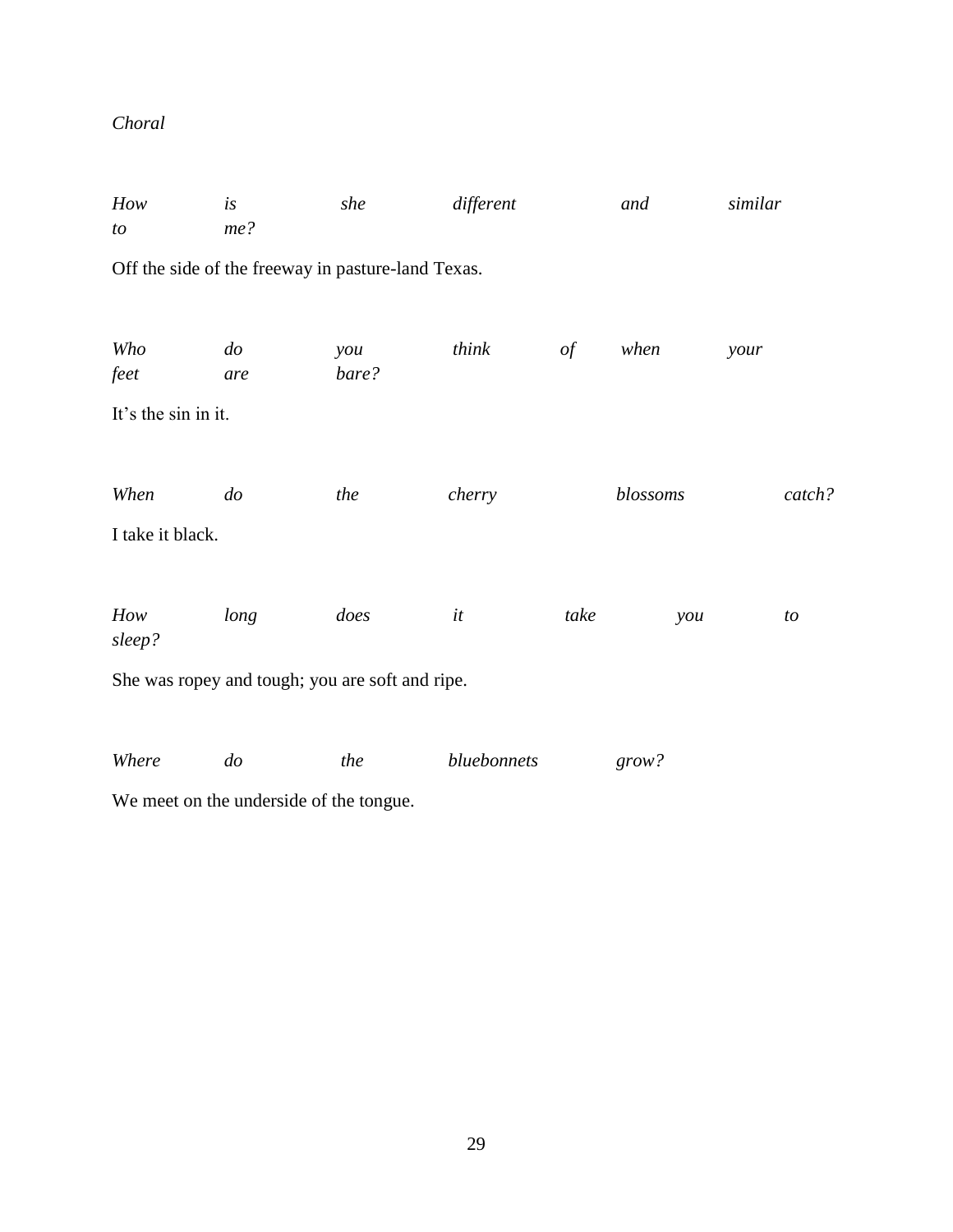#### *Air/Fire*

He said I felt like home his soft breath-voice against my rain drenched Pacific Northwest neck

I felt his hair in my hand the gooseflesh of his river bank spine and tasted his verbs

I drank shots of his cologne mixed with Jack Daniels

Later I leaned into his front doorway chanting

*Don't make this a sad thing This isn't a sad thing Don't make this a sad thing*

My clothes in my arms shirt purse car keys jacket leaving traceless

He stood in the center of the living room palms out afraid to touch my windstorm while I held out hope that he'd throw his sparks in

Fire should leak from the corners of my mouth

He called it *the day we finished the bottle* not the day I walked out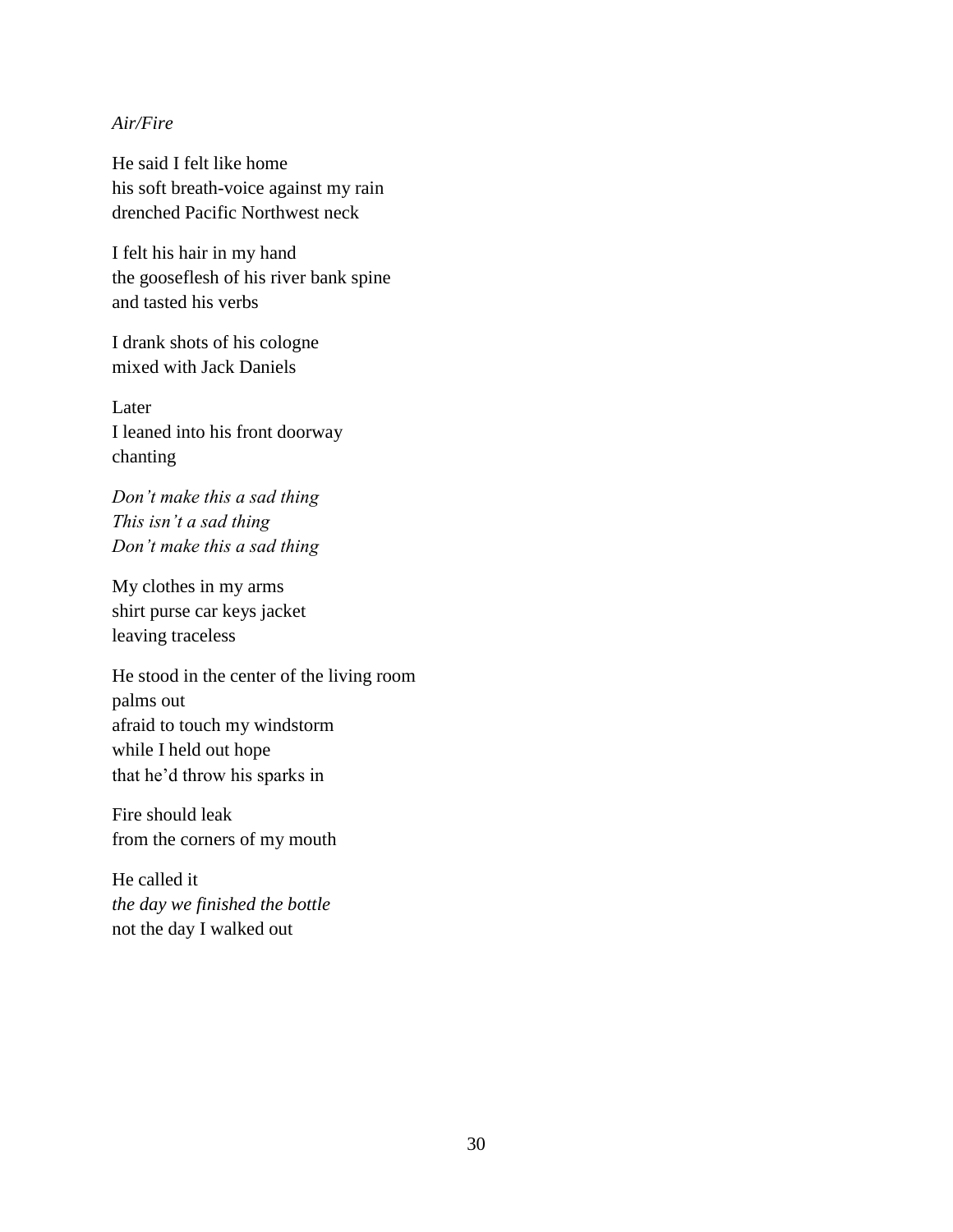# *Break-Up Curse*

I hope you find a rat's nest of my hair in your bed

*L e t i t b e k n o w n*

I hope you're cold

*L e t i t b e k n o w n*

I hope your vocal chords seize with things you'd whisper to me

*L e t i t b e k n o w n*

I hope cotton spun spider hollows nestle into every corner of your bedroom

*L e t i t b e k n o w n*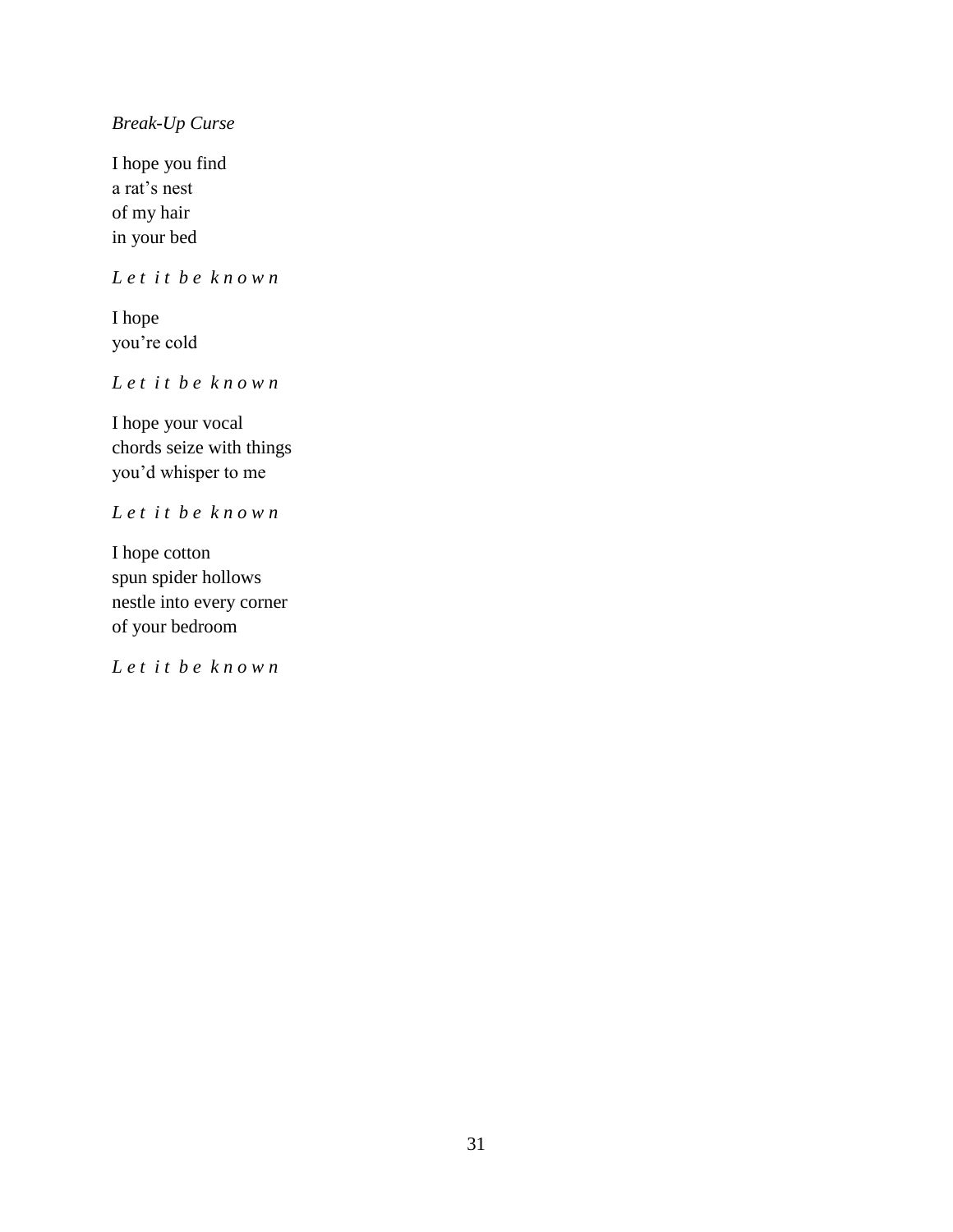# *Prophecy*

I delivered my windstorm words and retreated over state lines through prairie and red clay

I didn't miss his skeleton man finger bones or his hooked cats tongue

He licked the rain I poured

With my finger on his Adam's apple I said *Claws can't sink into tornado flesh*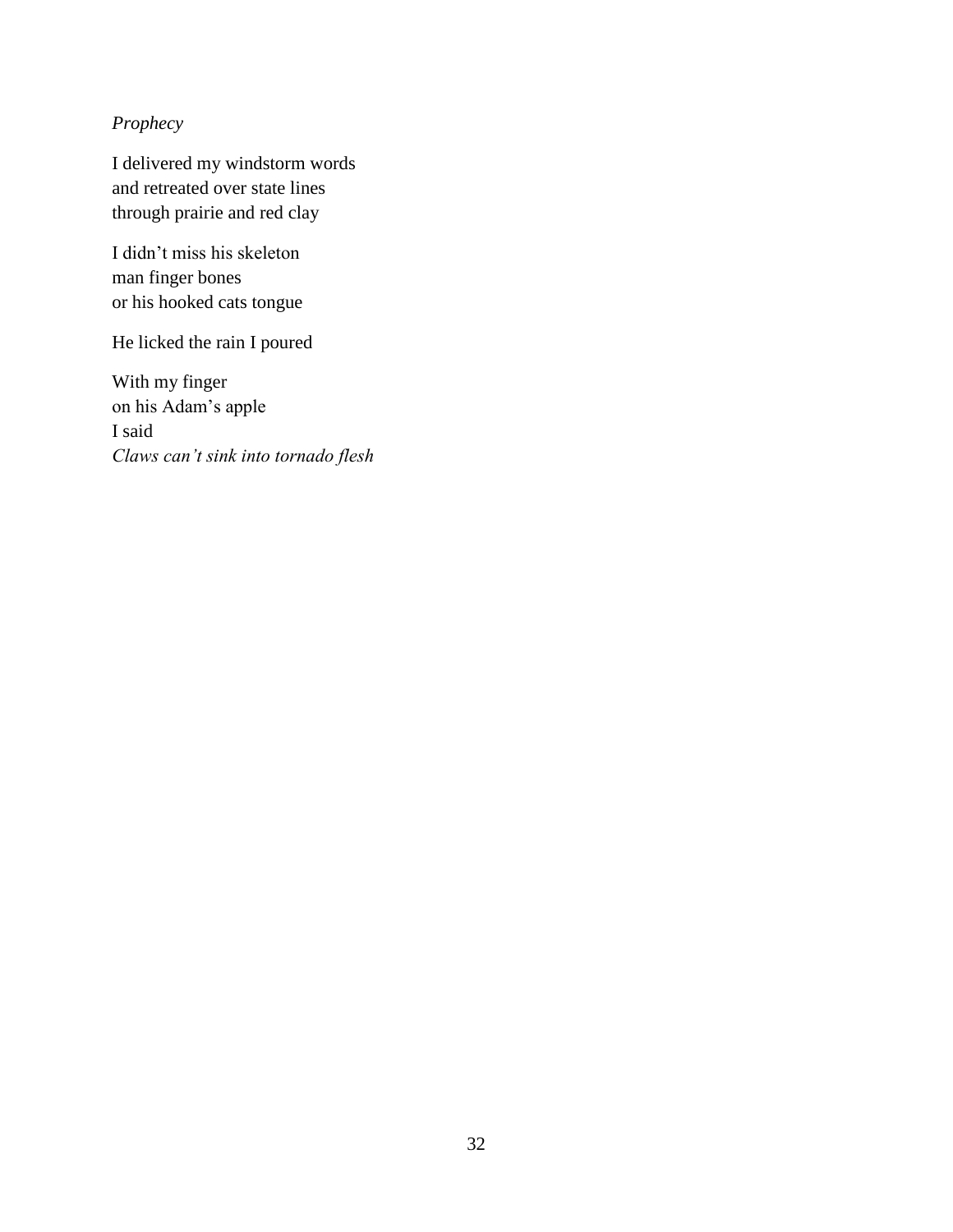### *As the Miles Pass*

163 miles to Wichita and I think about Leos

96 miles to Wichita fingers knotted through my hair

102 miles from Tulsa his lips were lined with black inside more

78 miles from Tulsa I think about bite marks

107 miles out from Oklahoma City and I think about his shock-red handprint yes

50 miles from Oklahoma City the puddles of bruise spilled on my arms please

Yes my index finger against his tongue more

Yes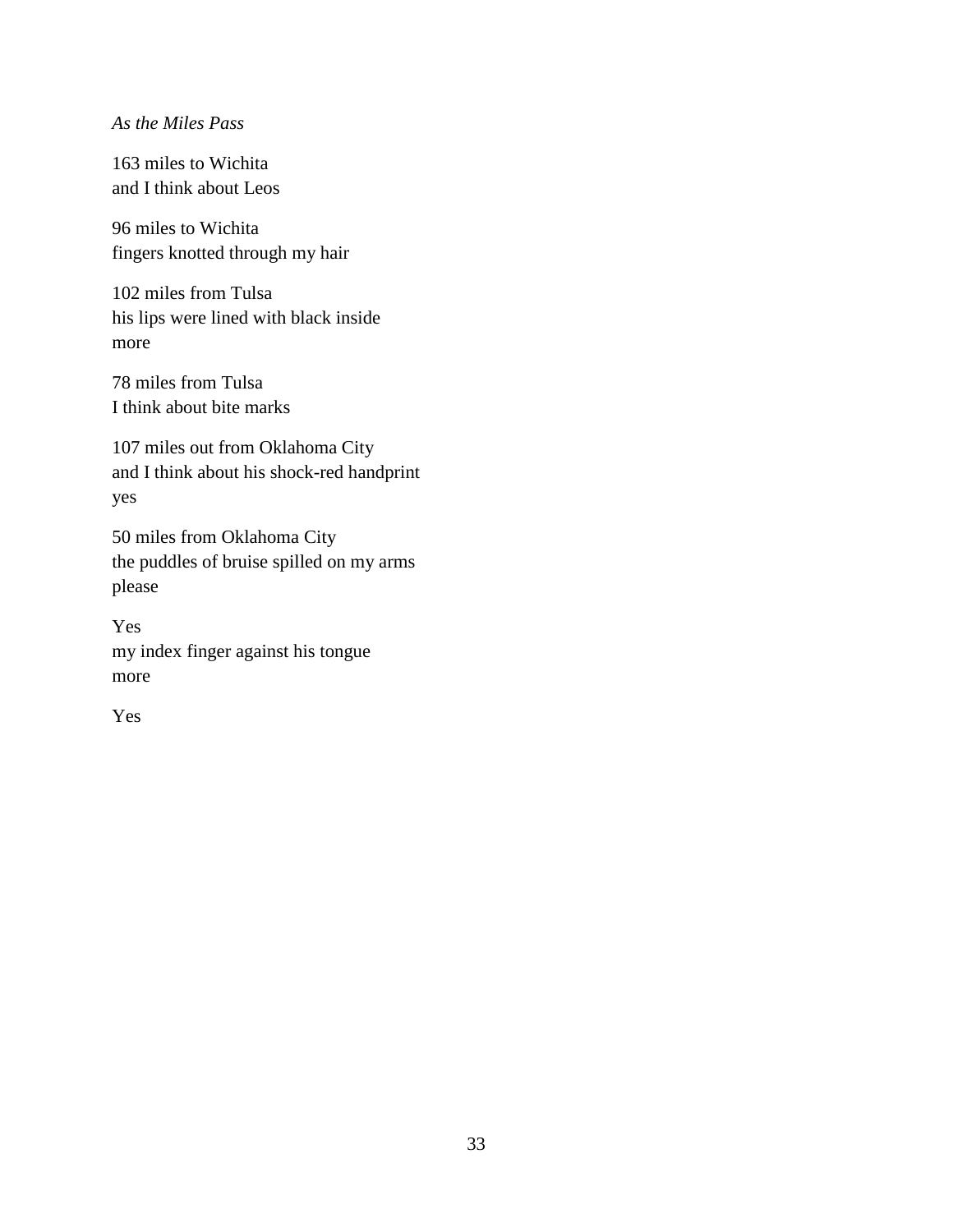# *Oklahoma City Welcome*

Oklahoma City welcomes you with veins of lightning and thunder that shakes your car.

Oklahoma City wants to know what you're made of.

Oklahoma City knows your secrets.

Oklahoma City wants to feel the panic in your chest when it whispers in your ear.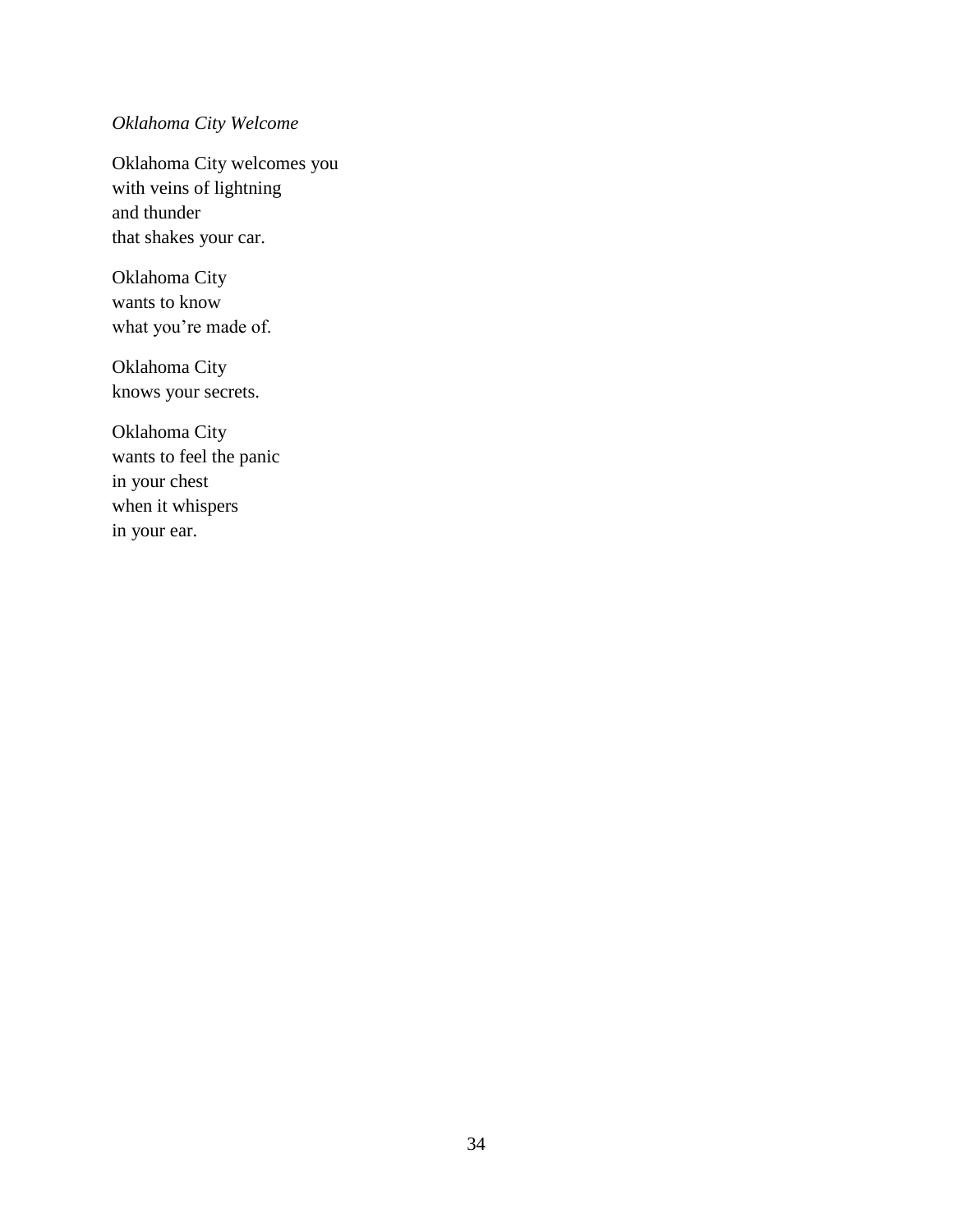# *Payne County*

The darkness beyond this guardrail isn't hollow. Numb hands grip the wheel

as the officer stares into my eyes printed on the slice of plastic.

He wants to know why I'm driving in Oklahoma

from Kansas with Illinois plates and a Washington State license.

I want to know how his eyes refract red and blue,

How he sewed himself so seamlessly into this skin. Twenty over,

slip of paper, free to go. I crawl from the roadside and watch darkness overtake his cruiser

as I slide back into night's dark embrace.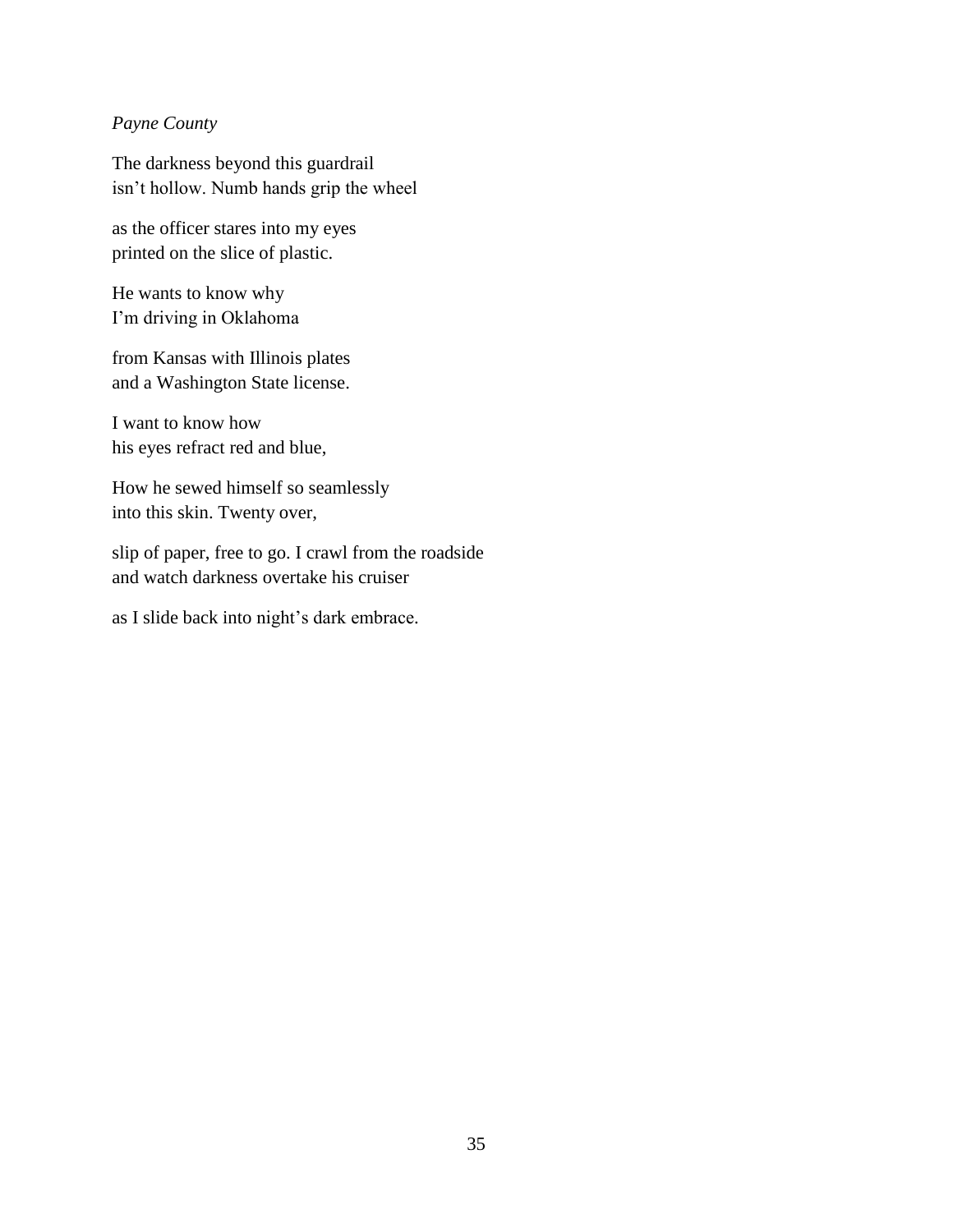*On Ancestry* 

Her grandfather or her grandmother's grandfather was pressed dry under oil drums his sweat salted skin sutured to bloodwet Enid soil Splintered ribs bite the organs Red earth fills his mouth His blood and her blood and her blood courses through the vaults runs with the oil The oil is blood is vein-flow is Oklahoma is inheritance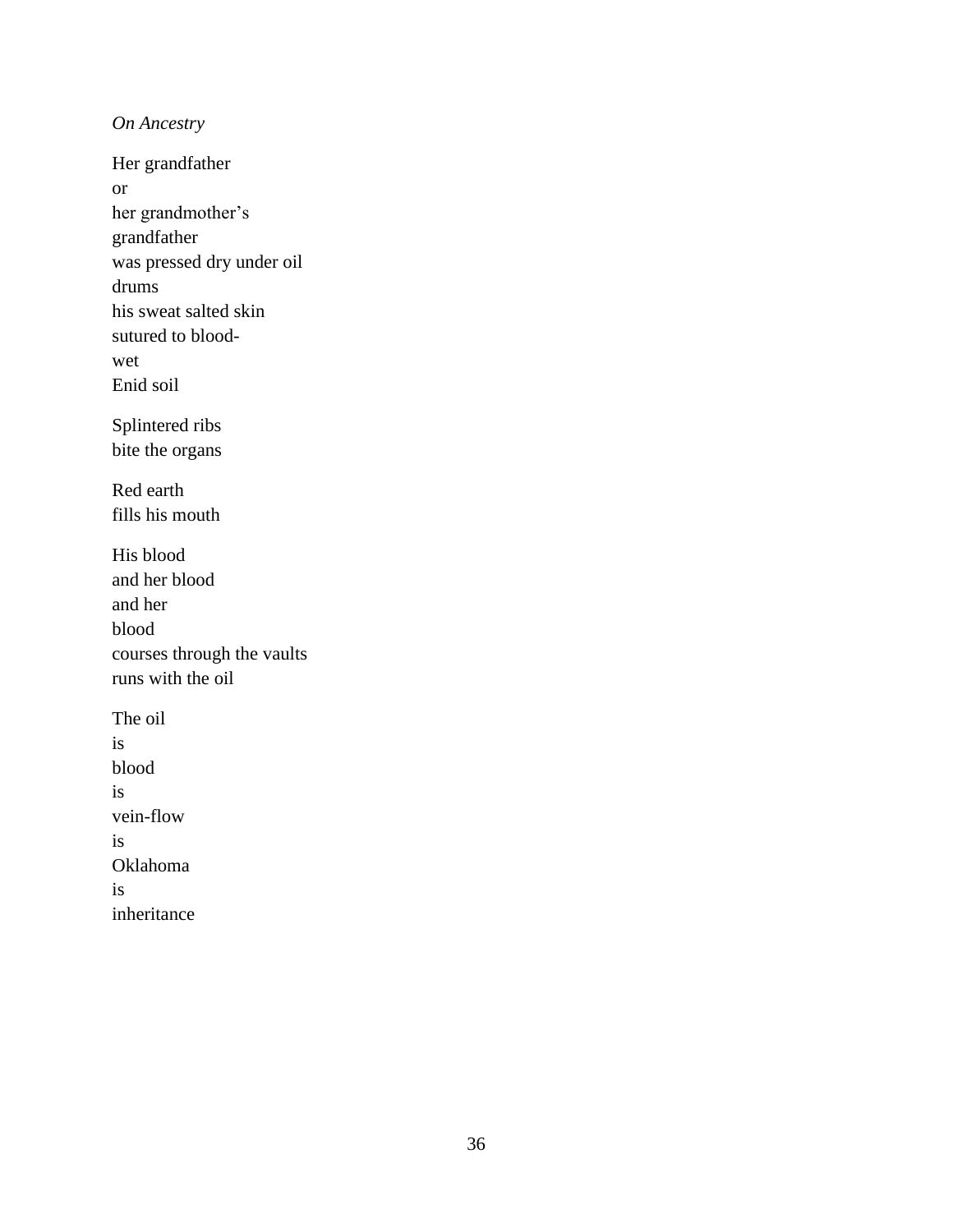#### *SHUT*

He asks me to walk with him to the liqueur store to pick up some smokes. I had been hiding in my makeshift room. I put on my best face and say *Okay* even though I don't want to be alone with him. He's family, after all. The store is only a couple blocks down. He talks a lot of coiled speak and I don't say much. His eyes are sharp and too quick, unnervingly slit and painted onto his face. Underage, I try to act natural and examine tiny bottles piled in a large bin. On the way back, he marks a line on the road a block past our grandparent's house and warns me that it's the bad part of town. Points out a house where *bad things happen*. It all looks the same to me. It's dusk now and he's breathing heavily, burnt out from the last OD, *the big one*. Still telling me about the trauma, the old bruises, the lines in his skin. About abandonment. My mom says not to believe a word; my grandma says she doesn't know where it comes from.

I just keep my mouth shut.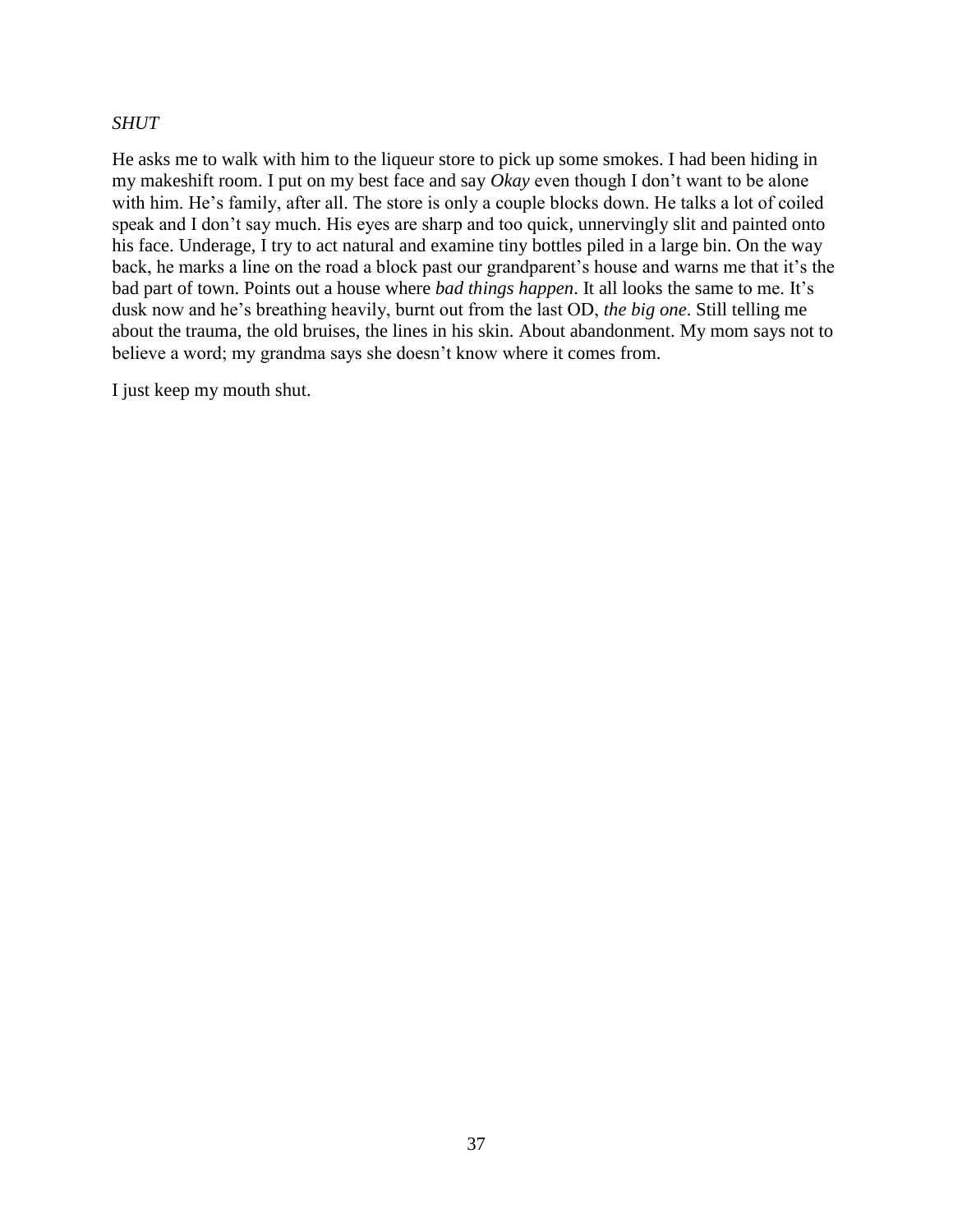# *Bus Ride After Ride After*

Always the same rush out the house with only just enough time to spare Always the same route to and from one big circle get on anywhere like a carousel but instead of riding a unicorn or a dragon I ride a huge metal caterpillar that munches on fossil fuel instead of Rainier cherry tree leaves.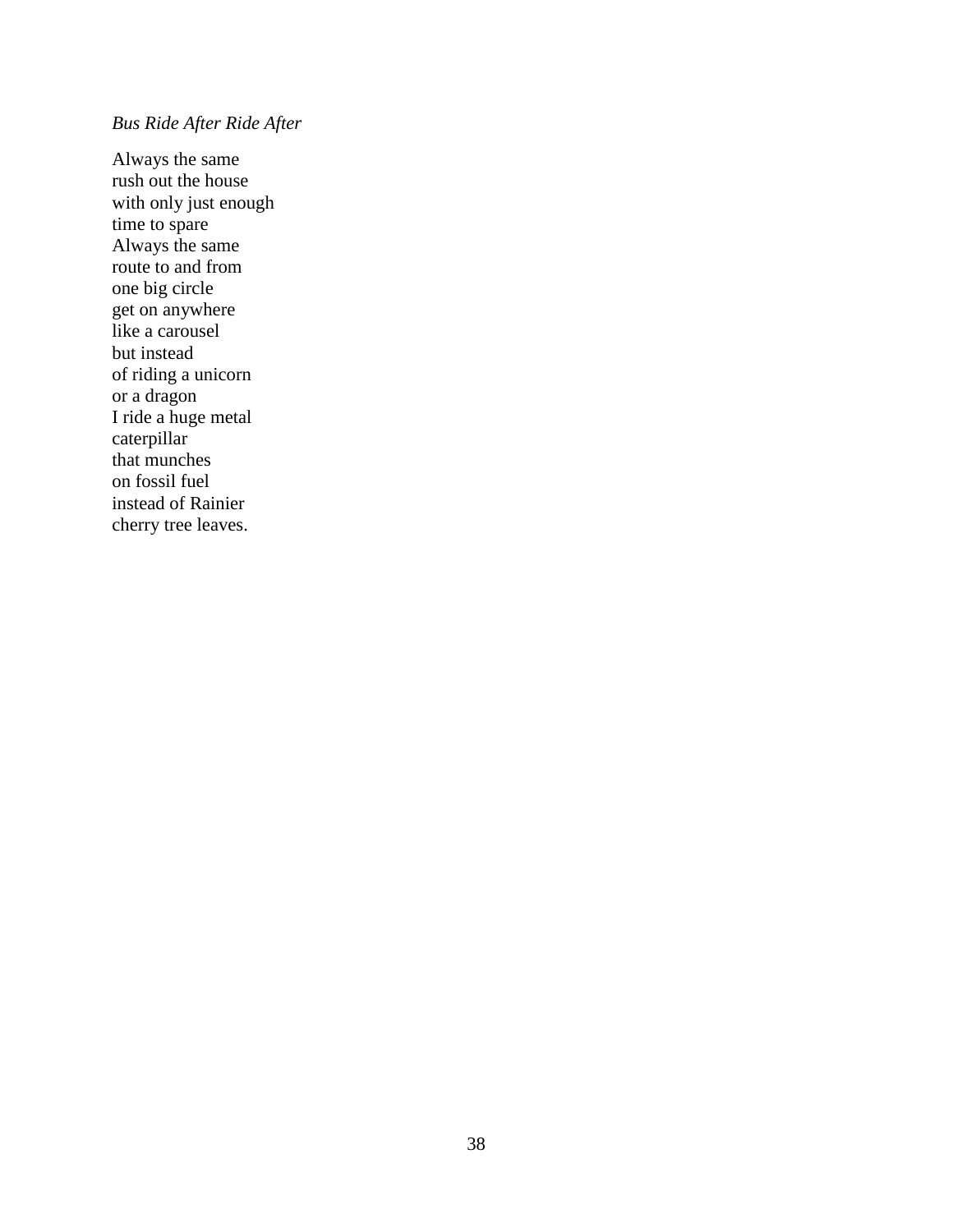# *Collect me*

see me as

*a n g l e s* 

#### see me as

*c o l l a r b o n e* 

see me as

*m i r a g e* 

#### see me as

*w a t e r f a l l* 

#### see me as

*g u n m e t a l*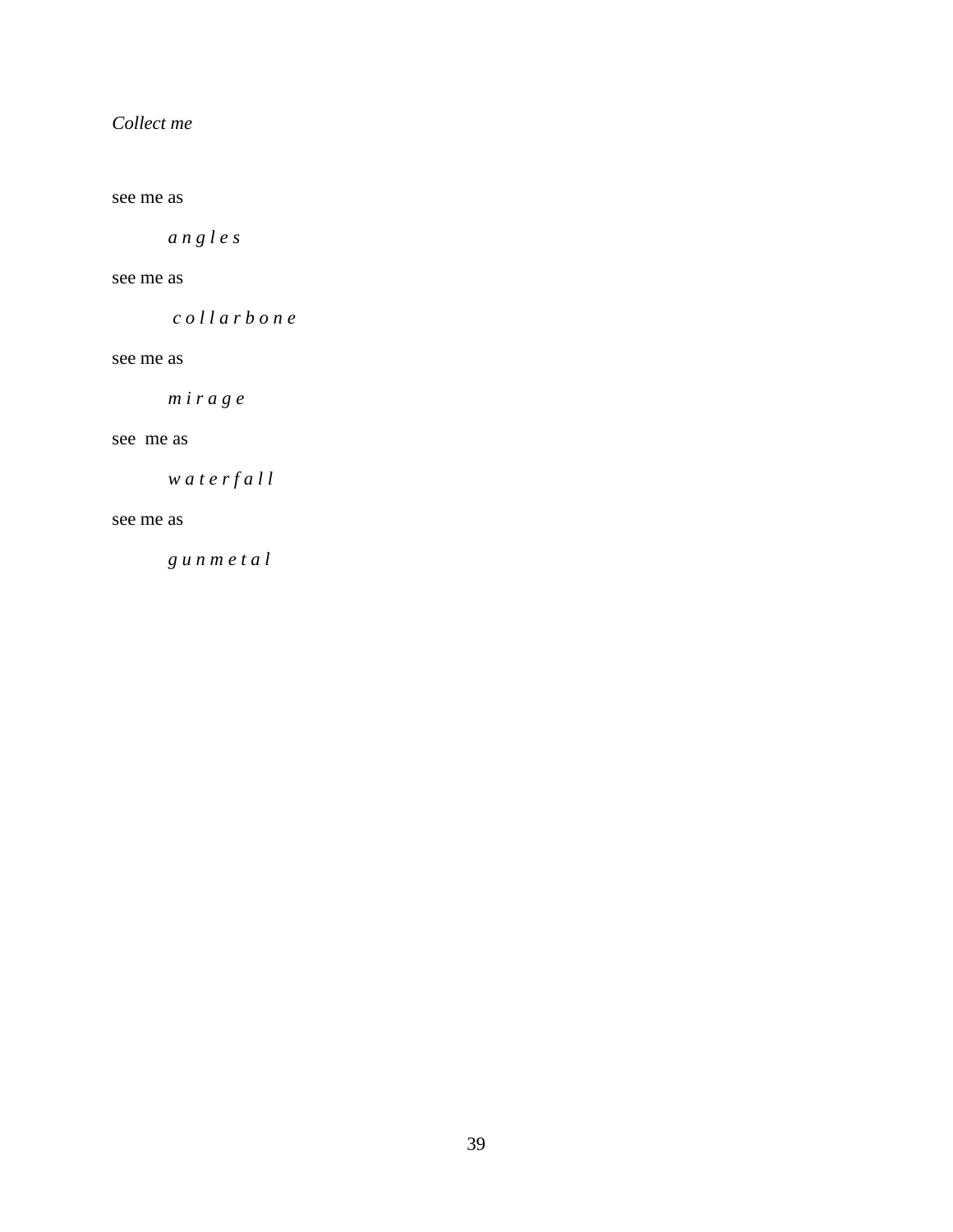# *Under the Cover of Darkness*

Night crawls down my throat and I say I want to feel her clit on my tongue

I sit at 2am on the stairs to my apartment whispering in my best husk into her ear what the night tells me

October's cool hand pushes into me and I push back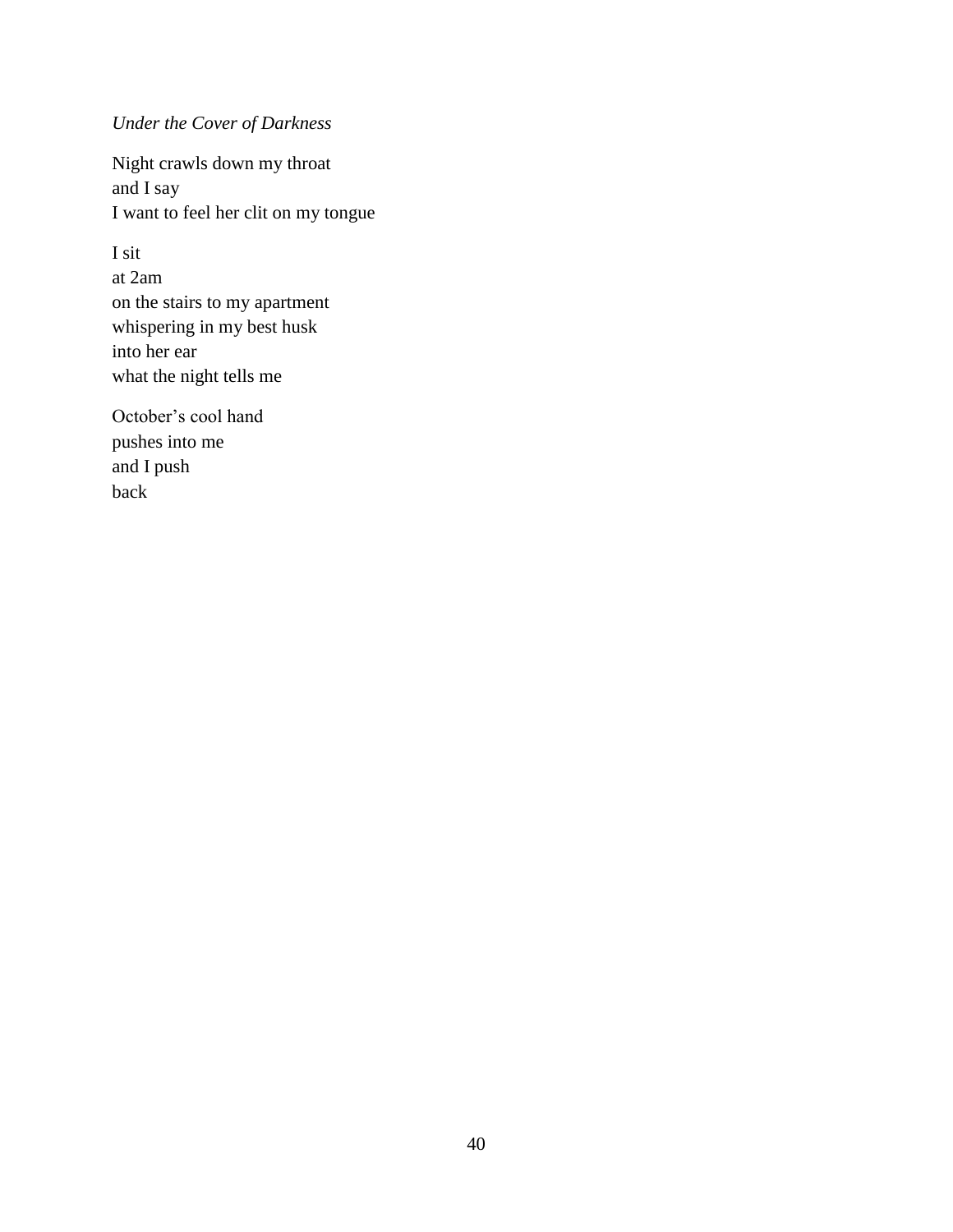#### *Going Down on Kansas*

she breathes humidity into my ear and her fingernails are half-moon darkened with dry soil

once she told me how her fingertips were stolen and replaced with thimbles

her touch is wind-rushed prairie and she kindles me with threads of fire

part of her is always scorched

her chin tilts upward as I feel the cool damp earth inside her and her moan is a coyote howl in deep night

my breath rushes over her sunflower-seed gooseflesh like wind through turbines

the plains of her stomach are marked with wheel-rut stretch marks and marched footprints cut deep

her trails are hidden with regrowth and her breasts leak milk for stolen children

I watch her hawk-flown eyes as I move towards her center and the whites are weather-smoothed grave markers

between her legs a flash-flood of rainwater pools in my cupped palm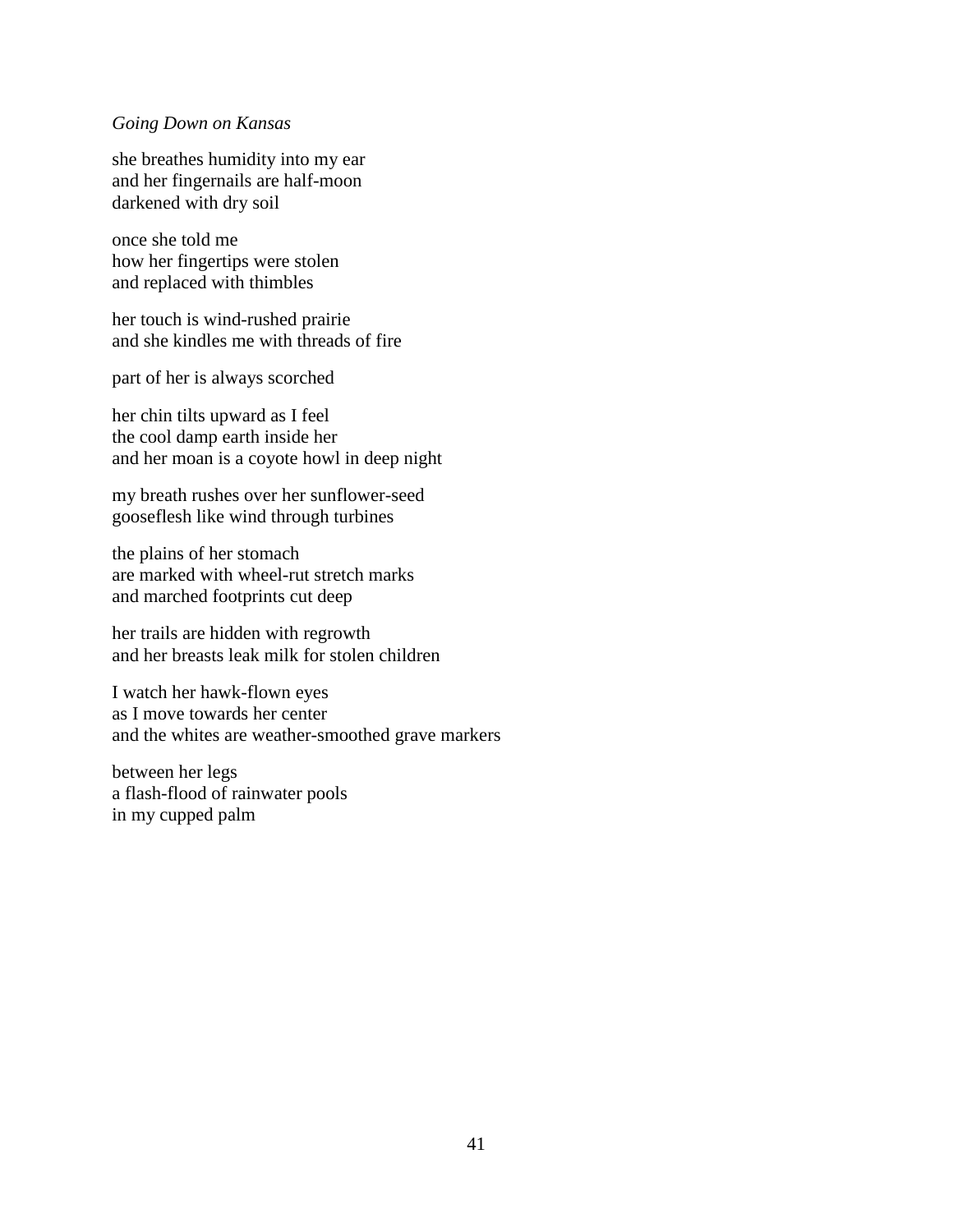#### *Scatter*

You don't see them until they run. In the darkness, their grey-brown pelts melt into overgrown prairie. You can barely make out the faint flash of the rabbit's white tails bounding ahead of you before they disappear, woven into the tallgrass. Dry stems rustle in their wake. You follow their symphony until all is silent again. Your heart beats harder with each step taking you farther away from your warm, safe bed. The silence they leave you with only amplifies your quick and shallow breath, and the sound of the shifting underbrush your weight disturbs.

Scatter. This time the rabbits were right in front of you, waiting until the very last moment to jolt ahead. It's a moonless night; even the light pollution from nearby cities doesn't reach these skies. You already know exactly how they look, though. You've followed them before, but not this far.

Your first clue was a dismembered field mouse you found nailed to a cottonwood tree. Each tiny human-like hand was pierced and the stomach was slit, entrails dripping, blood soaking into the bark. The rabbits have grown larger since then, to the size of small dogs.

Scatter. Still you follow, climbing over a small felled tree. Claw marks are etched kneehigh into the outside of each polished wood door that leads inside your house. You ran your fingertips over each grooved scratch, hoping to read their language. The scratches were barely visible at first, but now splintered wood is spread outside each doorway.

Scatter. You've glimpsed their master before, or at least think you have.

The carcasses of the chickens you lovingly housed and fed leftovers from antique dinner plates were found strewn outside their coop, plucked clean and decapitated, their light glossy feathers stuffed down their naked throats. The heads were gone. Your whole body bristled as you knelt down, sensing his presence behind you, but he was gone, or nearly there, when you spun around with the knife you kept in your pants pocket in hand. All you saw was a streak of dull yellow fur escaping into the hills.

Scatter. You sense that you're nearly there. The rabbits leave less and less space between their stillness and their flight. You wonder if they're scared you'll turn back.

42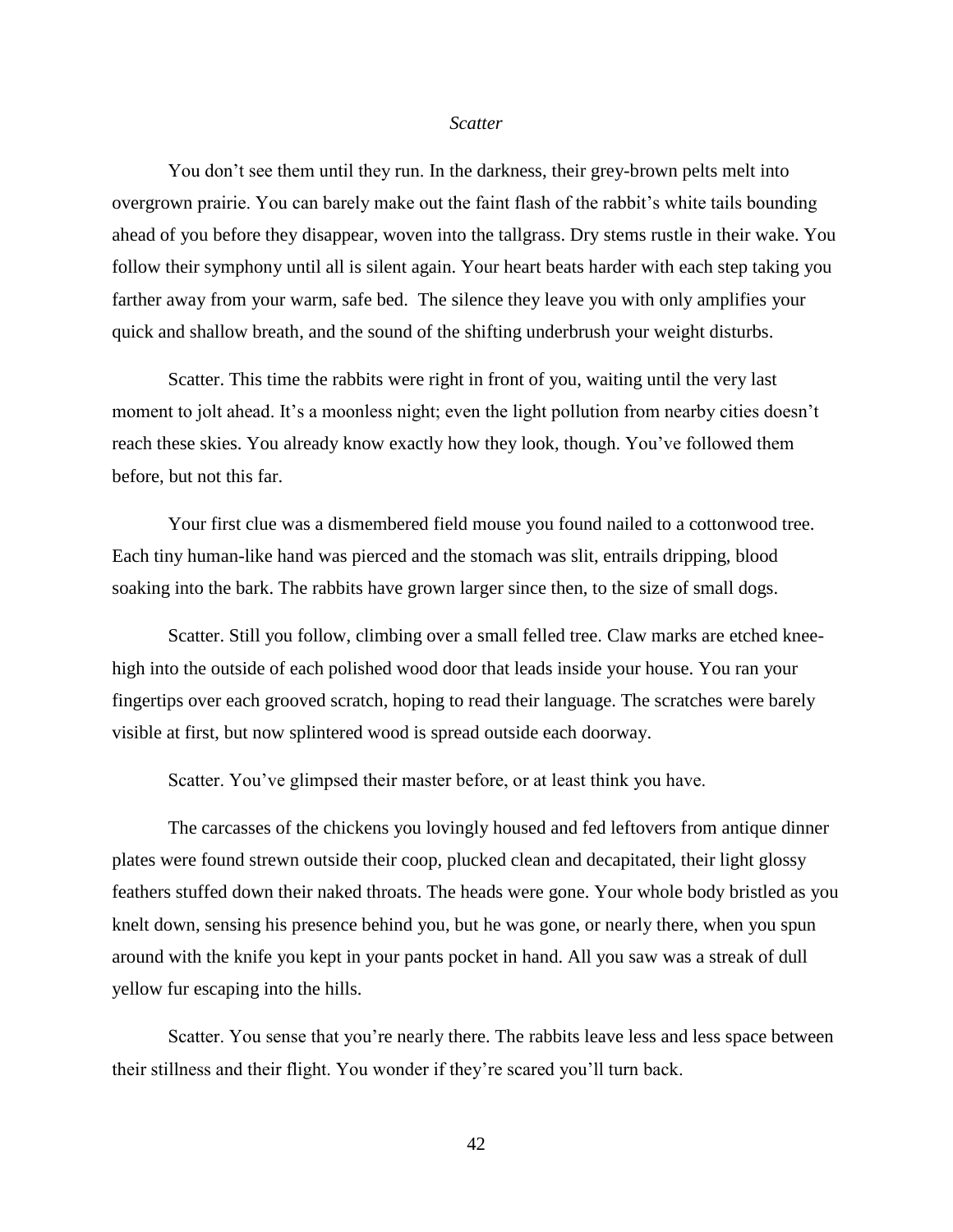#### Scatter.

The darkness begins to redden ahead and you can smell the sharp scent of smoke. The brush you're wading through slowly thins.

Scatter.

Yips and animal calls slice through your ears. You hear a wild drumbeat pound. Your body is warm, almost fever-hot. You see movement in a clearing, shadows seizing and breaking through the trees. Entranced, you are compelled to come forward.

A huge bonfire roars in the center of the clearing. Around it, the animals dance in a crowded circle. A bald eagle with the legs of a man convulses, screeching, as smooth skin begins to show under thinning feathers. Wings spread; feathers fall to the ground and into the cracking fire, revealing human arms. A bobcat pulls fistfuls of grey hair from her body with human hands and wails as a white-tailed deer-man knocks into her in a frenzy of mutation. Standing on its back legs, a fox rips open the seams of its skin, and a naked woman steps out. She throws the fur onto the ground. Snake skins tangle and disintegrate underfoot. Howls, screeches, flapping, and gnashing converge into crescendo.

Through the smoke, King Coyote sheds his pelt. One of the rabbit-women pulls you in. King Coyote stands naked, arms raised, and howls into the moonless night sky.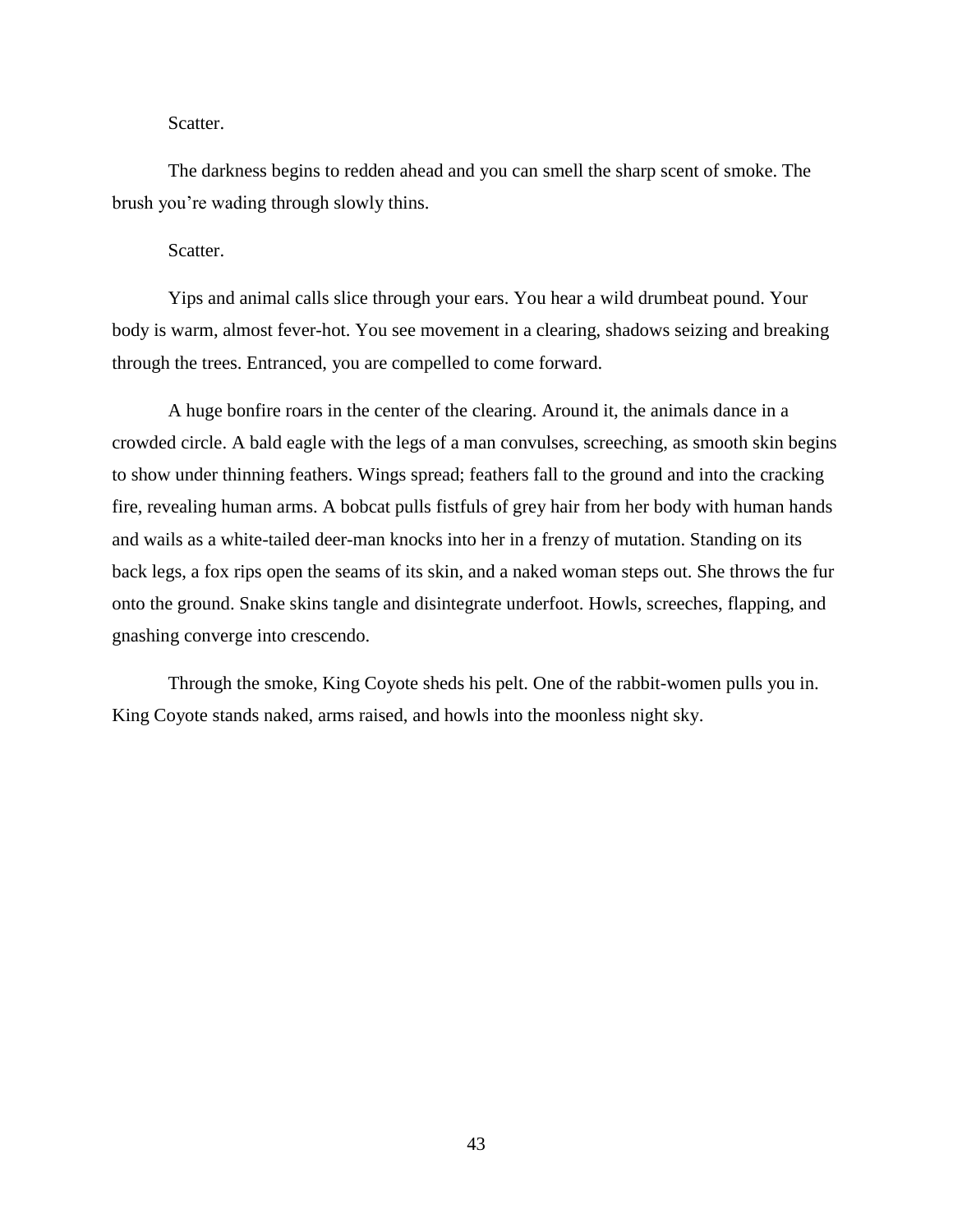## *In the Field*

crop circles cow bones uprooted in the till roots fine as hair shirt fibers knot through soil crop rotation buried layers oxidized wheat penny wrapped in gold threads pants buttons deeper downed meadowlark skeletons sun-bleached human teeth lengths of iron chains rusted bullet shells below shards of glass against flint arrowheads horse shoe belt buckle deer mandible as sickle in silt loam bird bone earring ceramic beads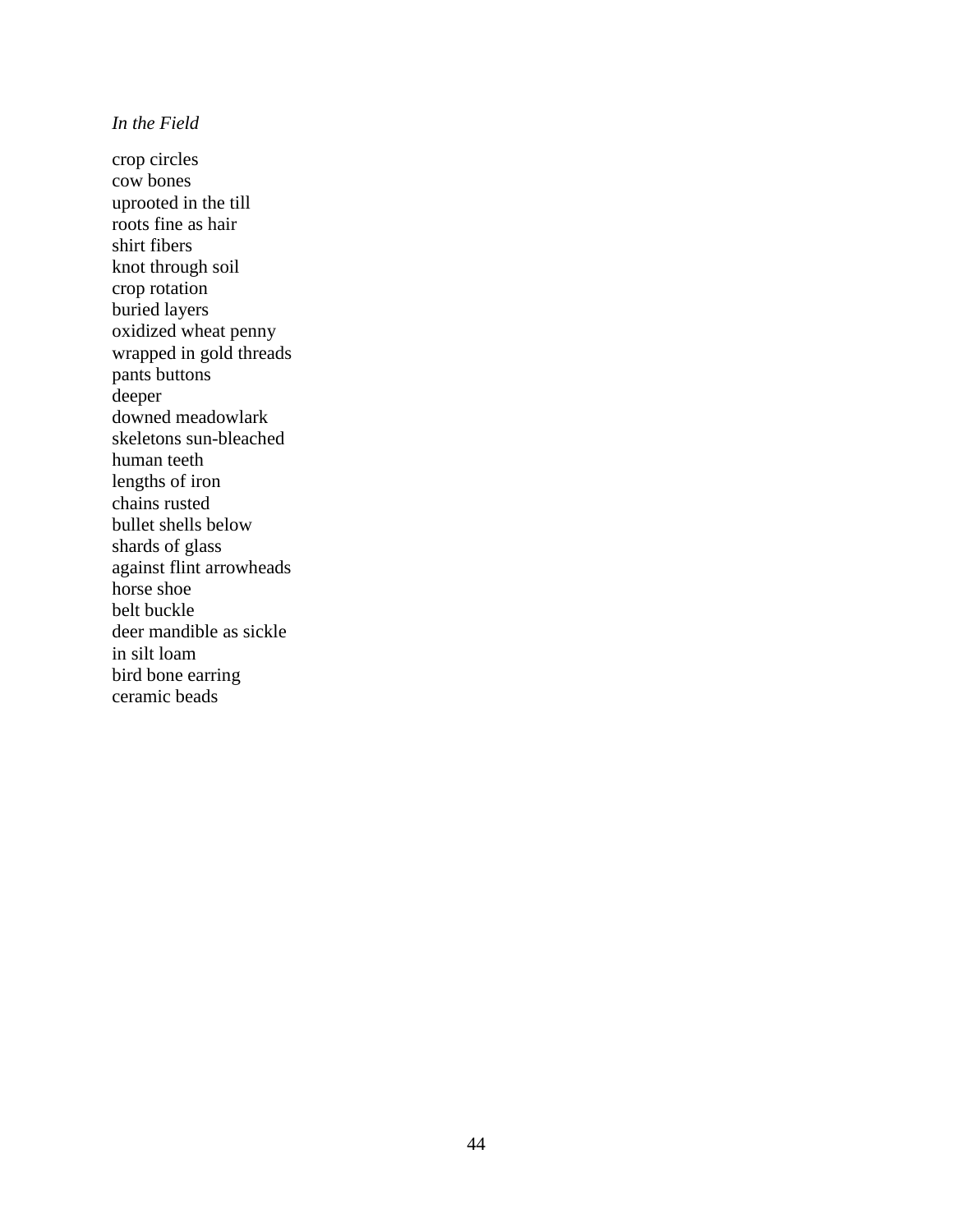# *Skein*

we move move like fire catching soft tinder she moves her tongue like

wings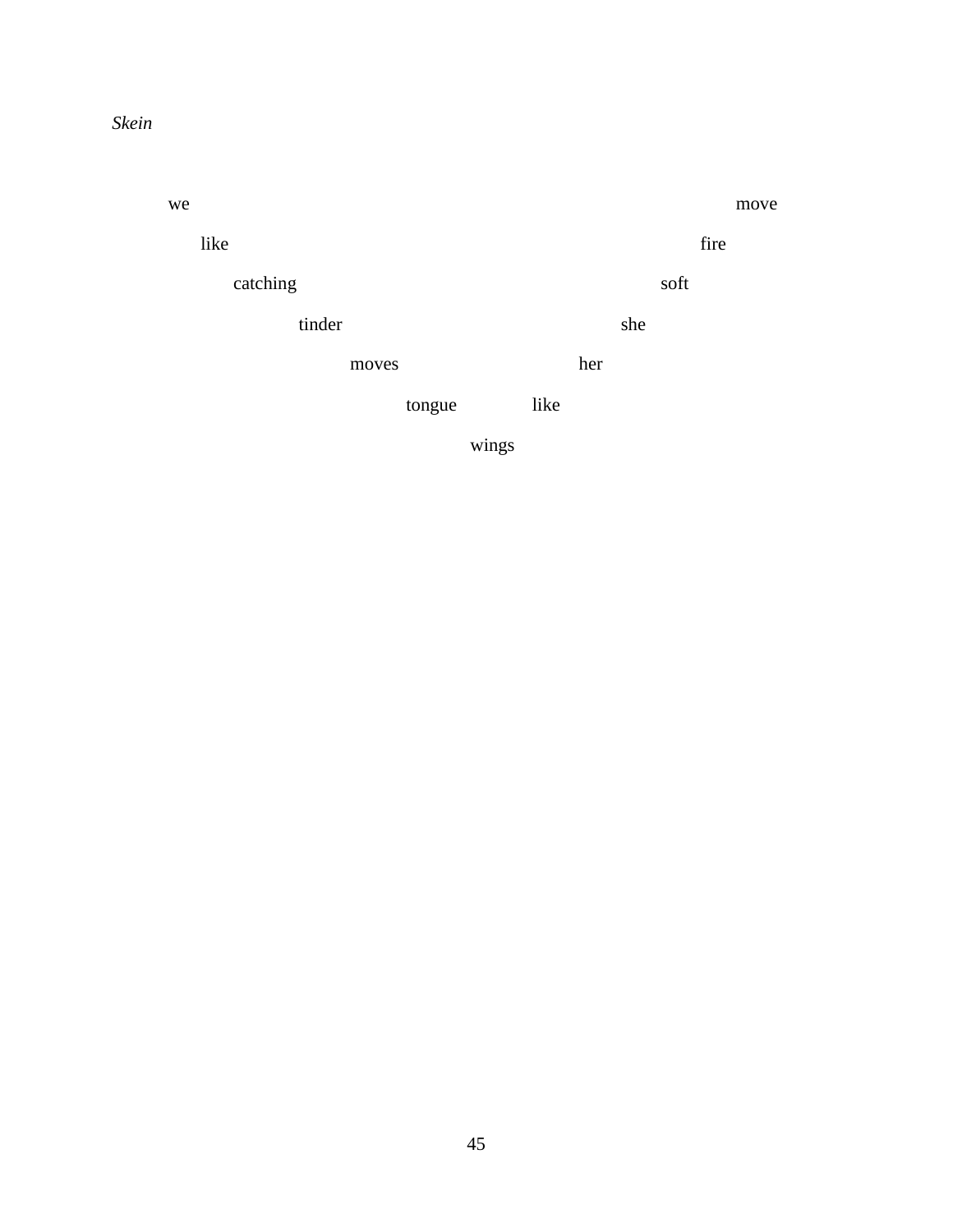*Thanksgiving with Family in OKC*

I try to remember how many times my 3 year old cousin opens the guest bedroom door unexpectedly, but lose track quick. We gently ignore my 9 year old cousin asking how we met. I stall for time to avoid giving green to my 35 year old cousin, fresh out of prison in Dallas. I try to count how many hours my 82 year old grandma leaves ham and turkey out on the counter and how many hours I should wait until warning about foodborne illness. I try to calculate how many miles from Oklahoma City to home, to my other home, and to my future home. Each equation begets a different solution.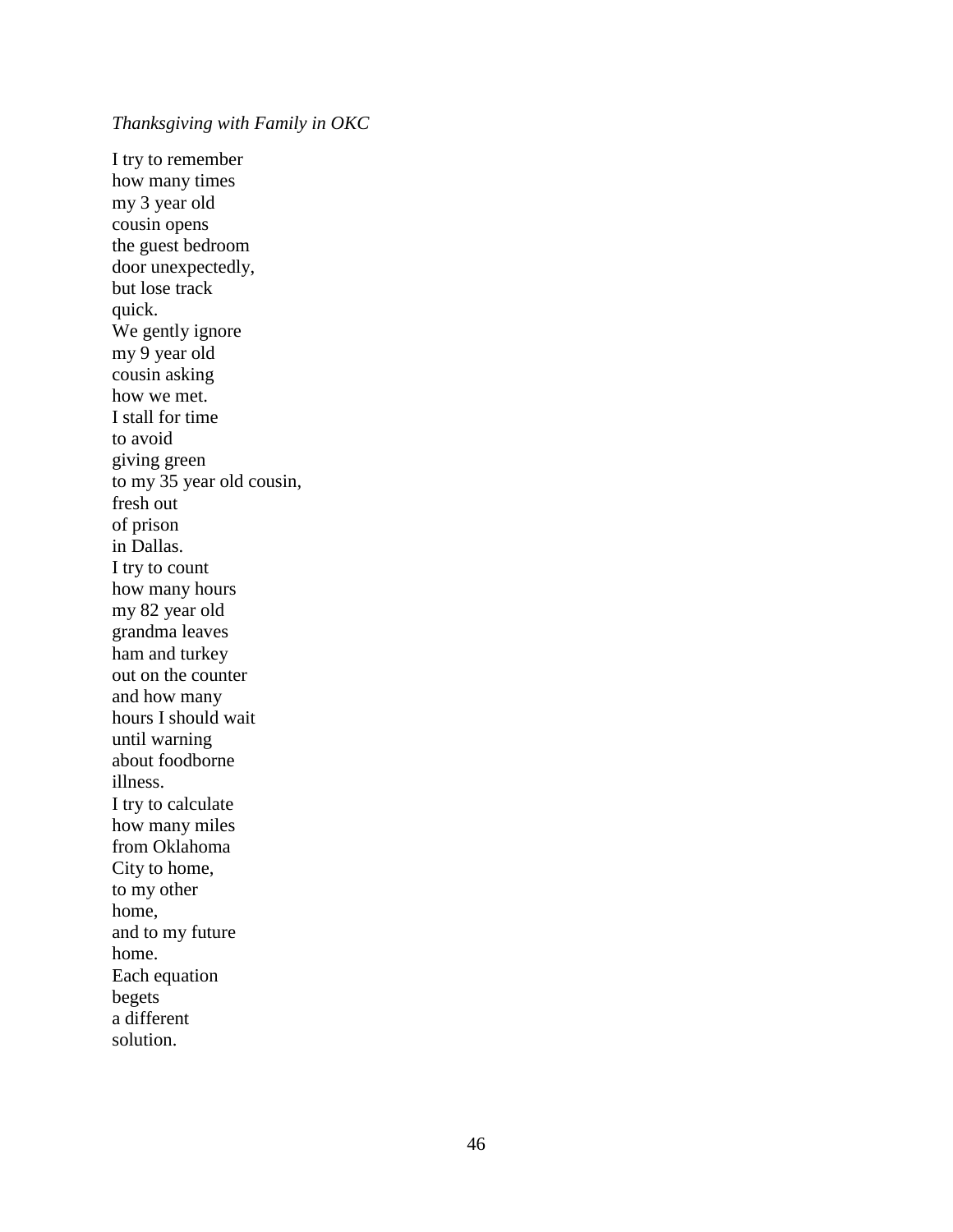## *Men or women?*

He leans into my face eyes drowned in grey water and howls *Come on, what's the secret here?* as he limps after us.

He is an old coyote who has gnawed through his leg to escape a steel-jaw leghold trap. He leaves a trail of blood mixed with foam from his lips smeared on the carpet of the casino.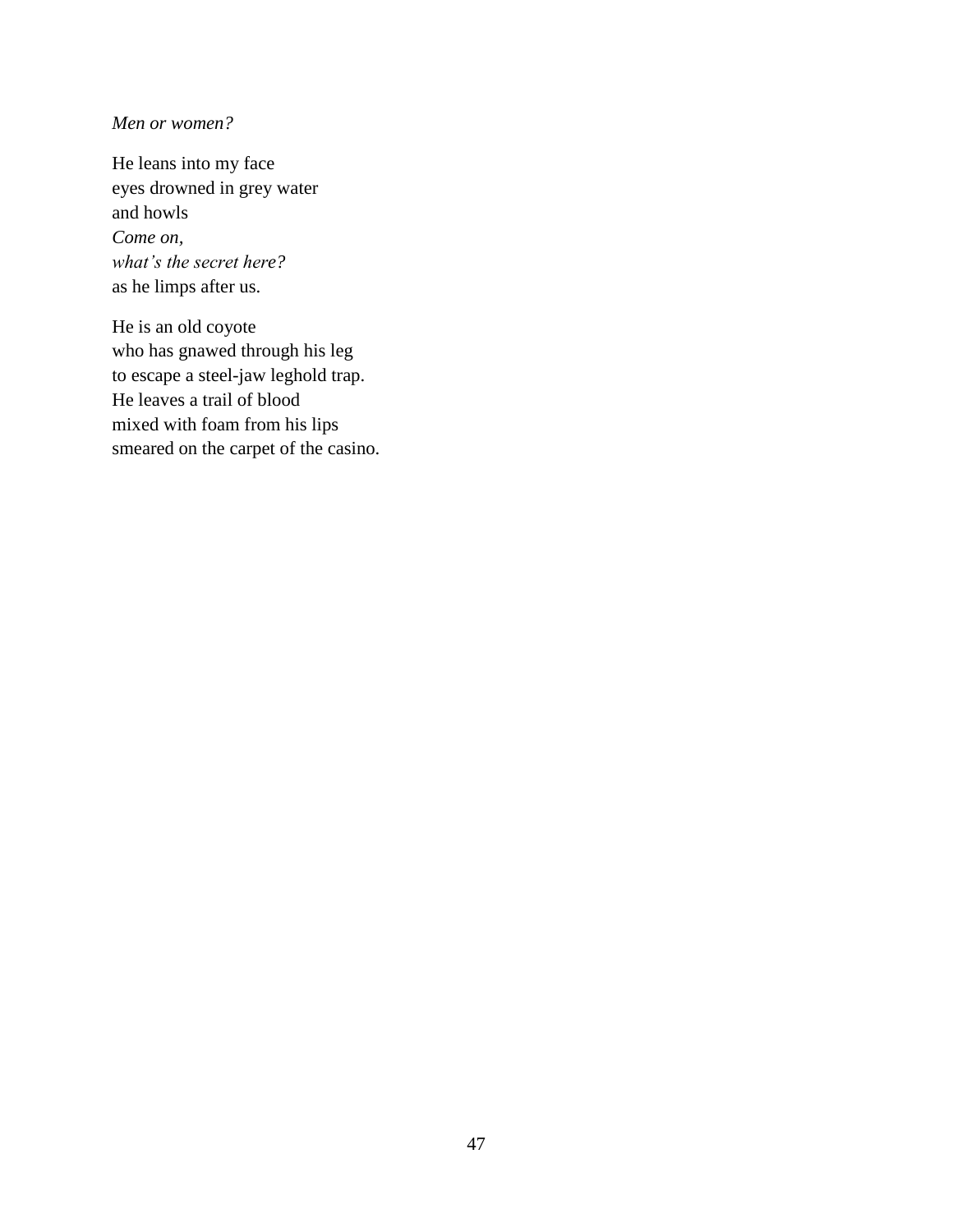## *Lorde Says*

In the car you tell me about the old man behind you at Starbucks who looked you in the eye and called you 'Sir' three times.

You say you felt like you had to take it.

I quote Audre Lorde: *Your silence will not protect you.* You: *But it won't get me beat up, either.*

I didn't hear the cashier at Qdoba say it; I vowed to listen harder. The server at Little Saigon called you 'Mr.' but corrected herself quickly-- 'Ms.'

I would have said something, I promise.

You've already been touched by so many unwanted hands.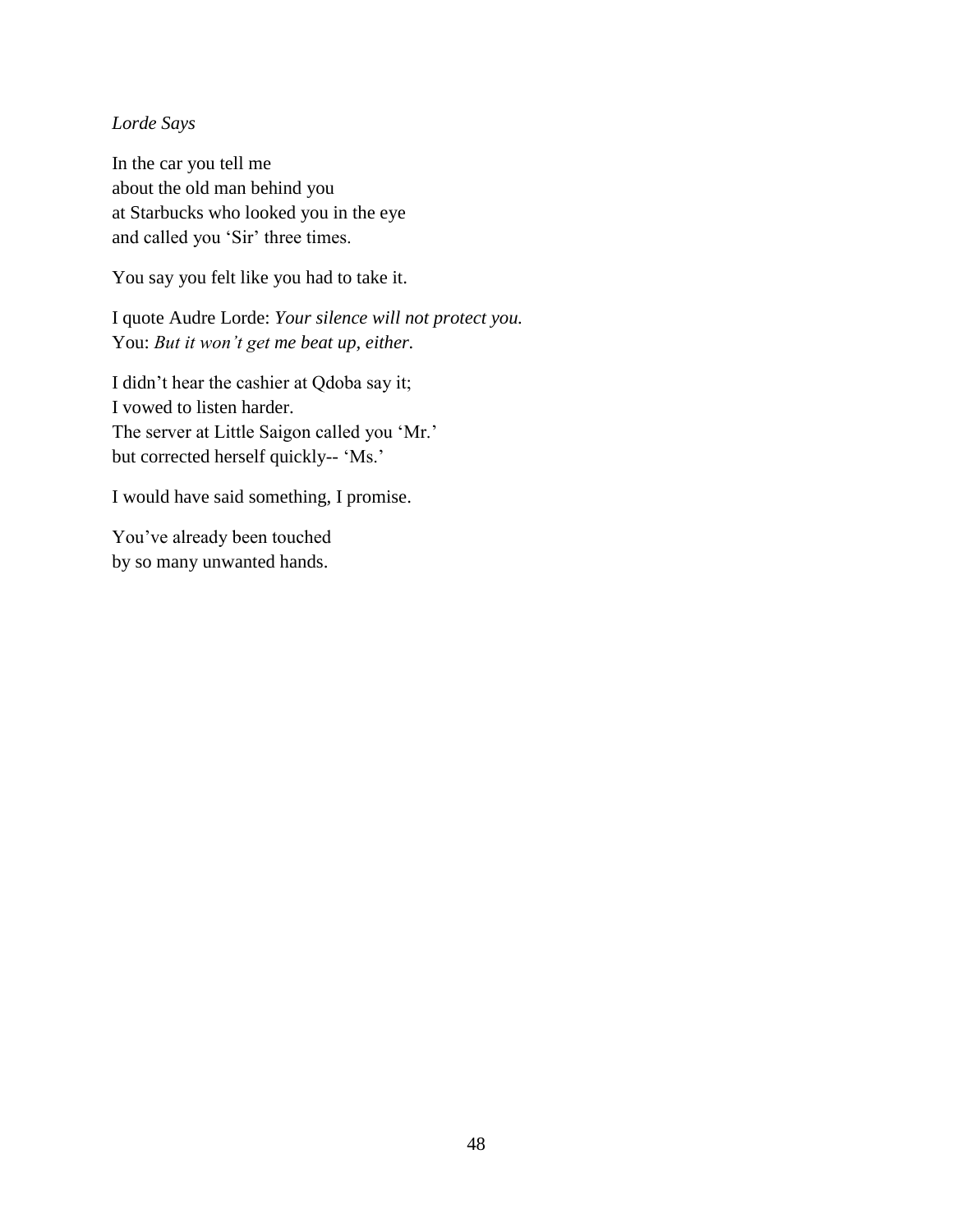*Growing Up* When I was young elementary school aged I would say that I wanted to be a boy because it would be easier. I was the only girl who played soccer at recess despite the boys only kicking me the ball once. I wore boys skater shoes as a mark of pride and fierceness. I made my conservative mom nervous. She asked if I *really* wanted to be a boy, like an *actual* boy. I said *No, but it would be convenient.* Once a boy taunted me on the field, pulled the collar of my shirt and looked down at my bare still-flat chest. I never told anyone, although the scene replayed in my head daily. I waited for it to slowly fade to black. You were forced into long braids, and all kinds of other hairstyles you hated. You were silenced when others assaulted your femaleness. I was the first person you ever told about it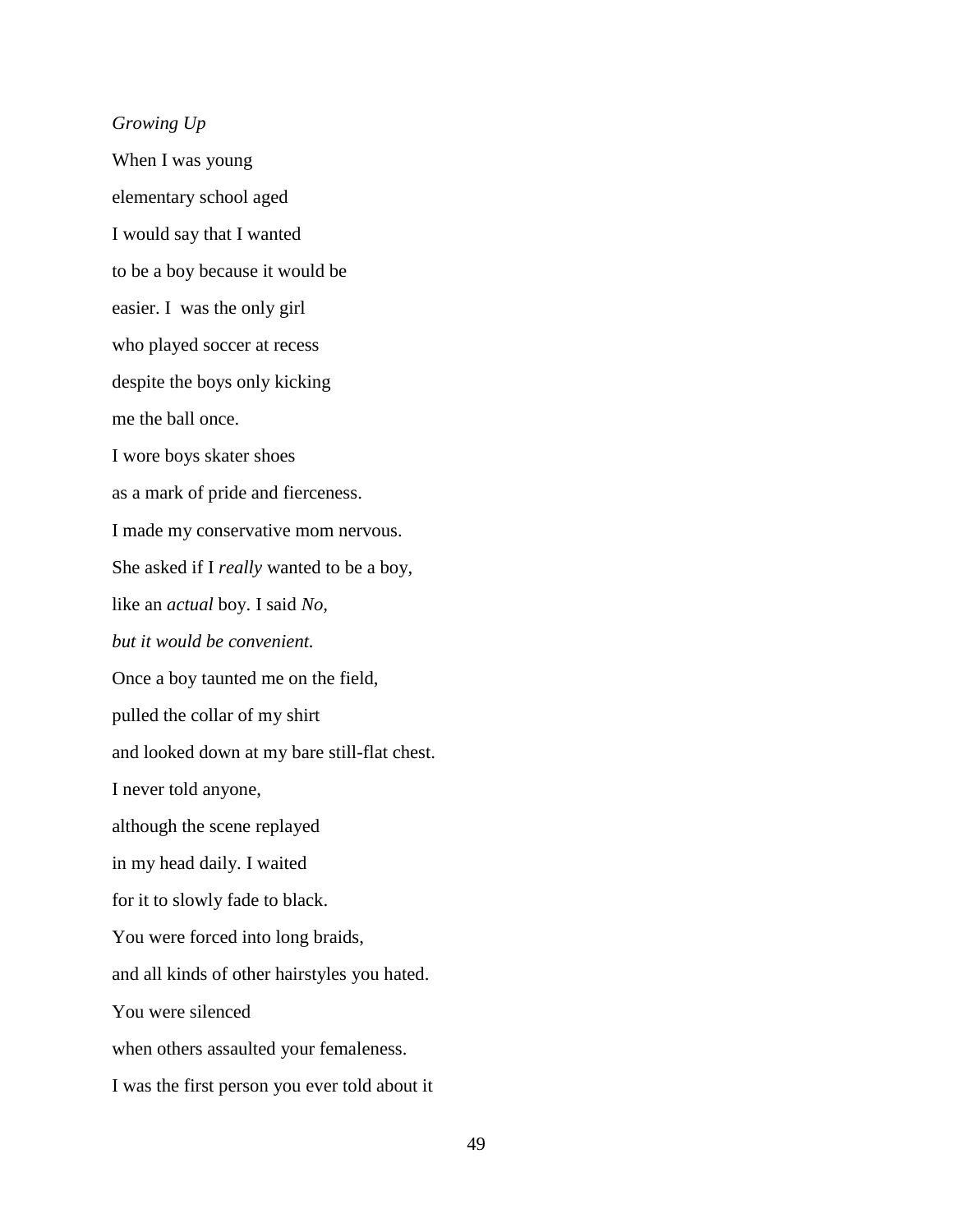when we were on the precipice of a nasty breakup. We cried on my balcony until the early morning. Now look at us. I wear dresses daily, somewhere in that liquid space between bisexual and straight; You wear men's clothes, and sheared your hair short. A kid asks whether you're a boy or a girl. We kind of blossomed in opposite directions, didn't we?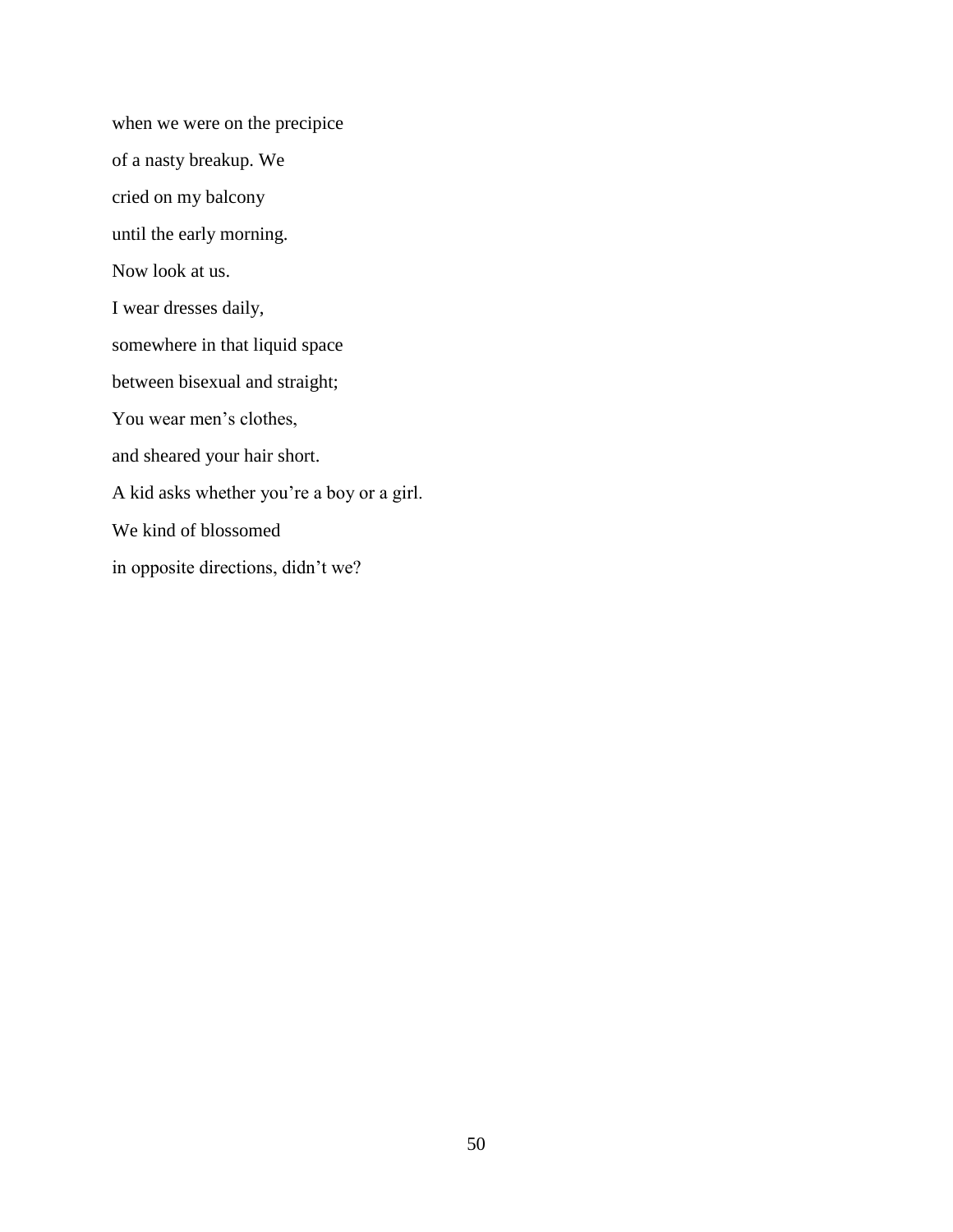#### *Straight Men at the Bar*

Straight men at the bar just love you, don't they? Maybe it gives them some sort of pleasure when they ignore the obvious signs that you're not into them, or maybe it gives them a hard on when they try to flirt with me right in front of you. Remember that guy on my  $22<sup>nd</sup>$  birthday who kept wandering over getting too close because he didn't see another man around to claim me? As if you weren't even there, standing tall and broad, hard-eyed. Maybe they get off on it when you finally see red and they call you the angry black butch bitch who overreacted. Remember that time last New Years when that other guy cried after you finally yelled at him to leave you the fuck alone after he asked you to dance three separate times? How you wondered if his eyes worked, if he was blind to your men's clothes, or if he's just into being dominated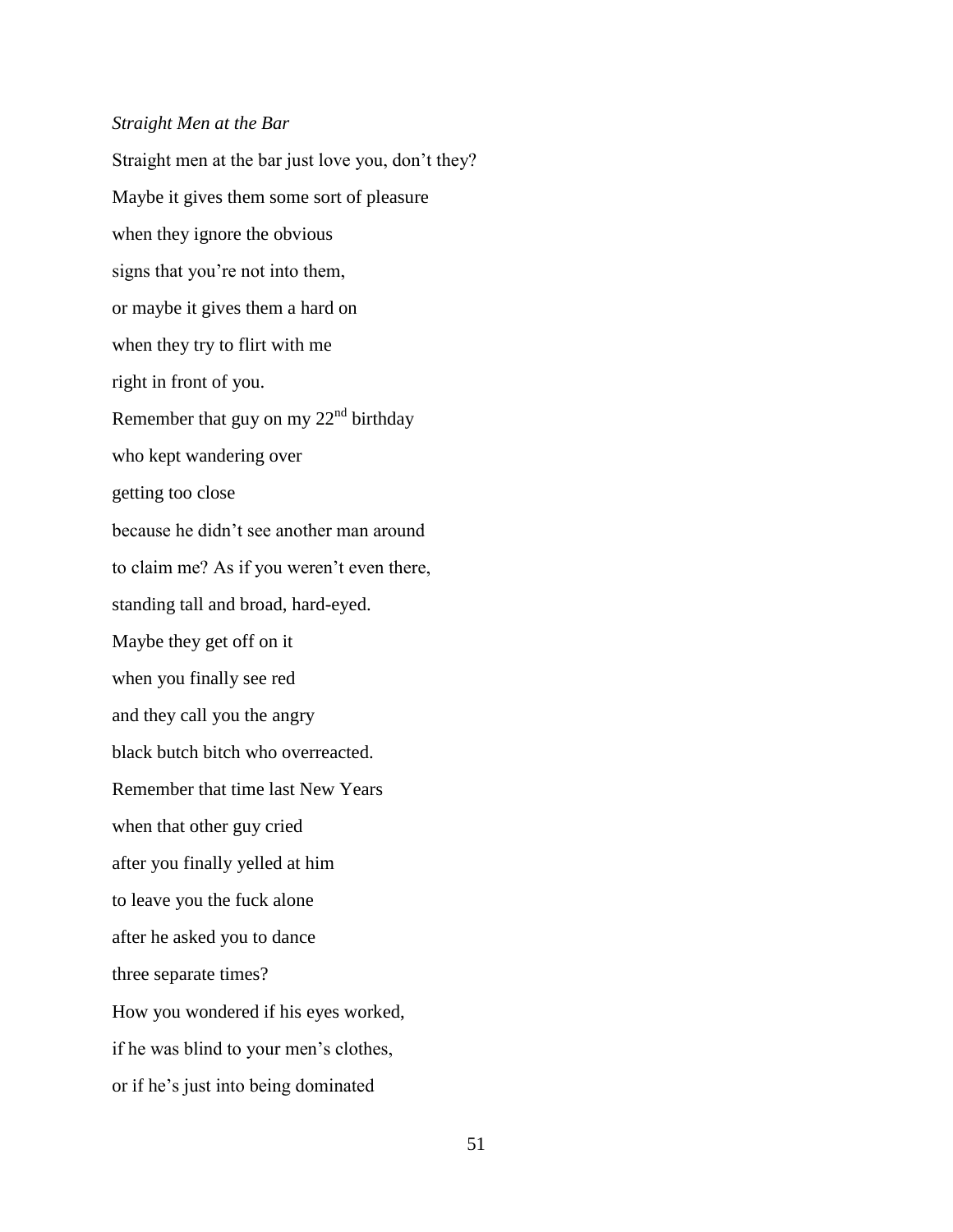by masculine women. Remember your  $28<sup>th</sup>$  birthday when the man at the Sandbar stood watching me dance with you then tried to grab my hips the moment we were separated? Do you think they're intimidated by you, a woman daring to walk like them, daring to not demure to them? Do you think they're scared because you don't need a dick to be powerful?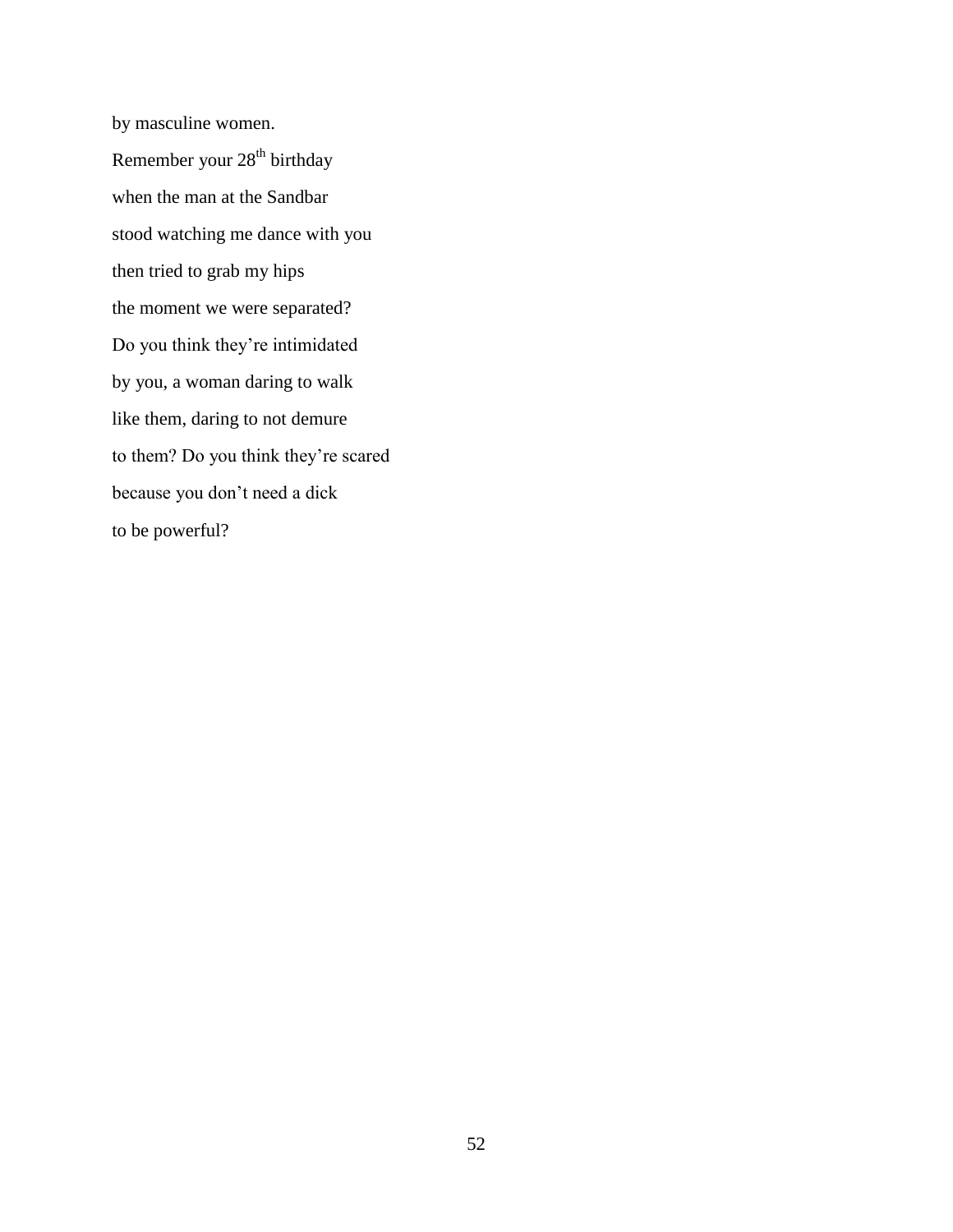## *Cheap Seats*

I bought our tickets two days before. The student at the ticket counter said: *I gave you the best of what's left.* Cheap seats.

Black velvet runs down my arms gold drips upon my breast as we climb the last balcony and count for our seats.

My date is dressed in bicycles. polished chains grow from her shoulders; spokes from her arms poke the woman to her left. Blue hangs from her neck.

I tell her: *This is revenge for all the basketball games you've made me watch.*

She tells me: *I'll do anything for you, including watch ballet.* 

Tchaikovsky starts.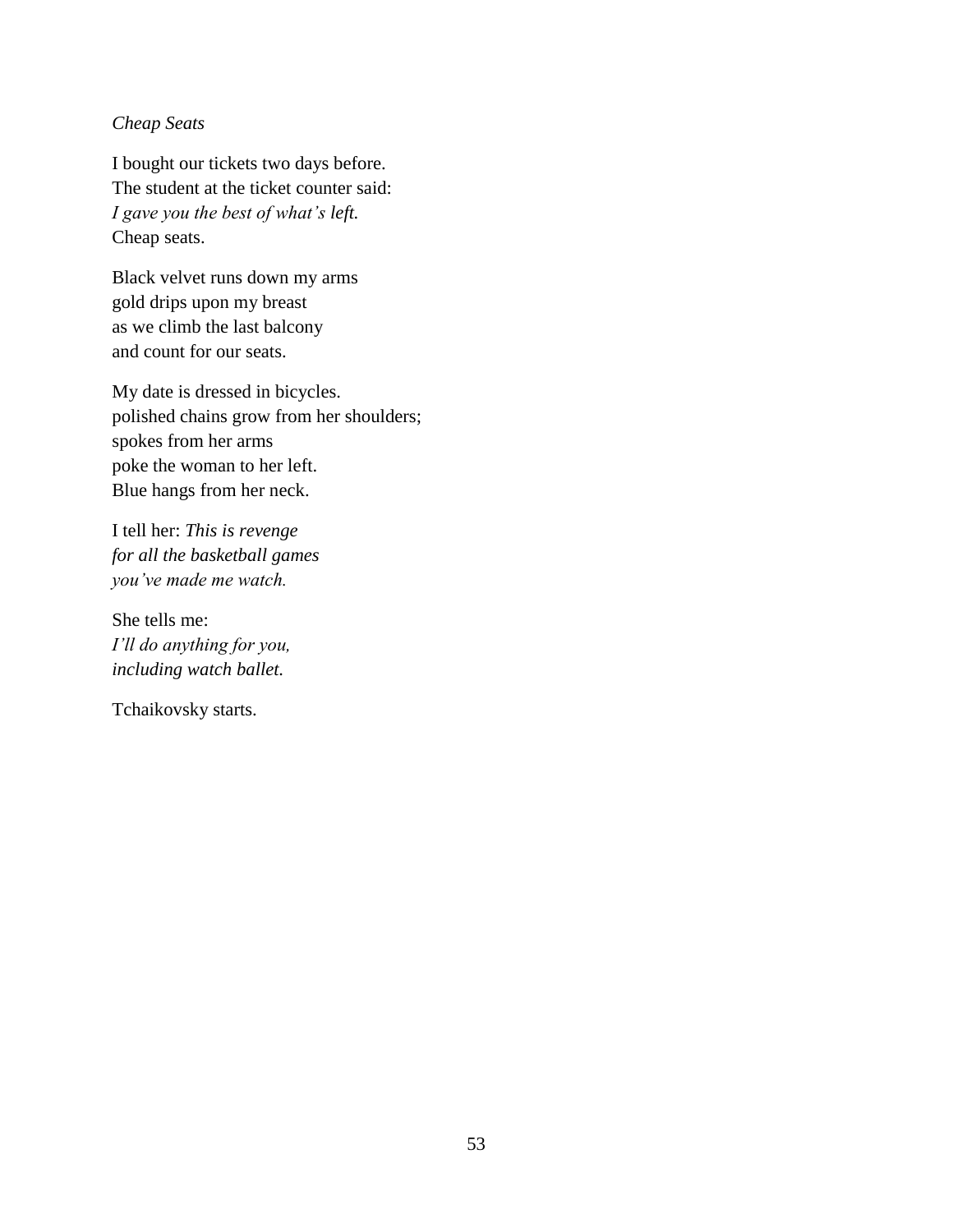#### *How to Summon Monsters*

Scatter tangerine peels on the floor / Smear poplar pollen on the walls / Draw salt circles / But never close them / Light bergamot-scented incense / Carry coffee beans in every coat pocket / Bathe only in lakes, rivers, or streams / Collect the feathers of birds killed by wind turbines / Walk alone at night and peek into windows / Let red bookbinding rot / And peel off in your palms / Sniff out wolf dens / Trim your hair with fire / Steal candles from churches / Listen for flesh decomposition / Wear snake skin as a scarf around your neck / Fill a stranger's car with poisoned November Sparrows / Speak only in voices you don't want to hear / Catch trout with your hands and eat them raw / Bury a Bible in the wood / Suckle black cats to your breast / Scream when touched / Tattoo yourself using pine needles / Sever dog leashes / Carve curses into oil drums / Swallow bone marrow / Cut telephone lines / Replace wine with silt / Burn corn crops / Levitate in abandoned houses /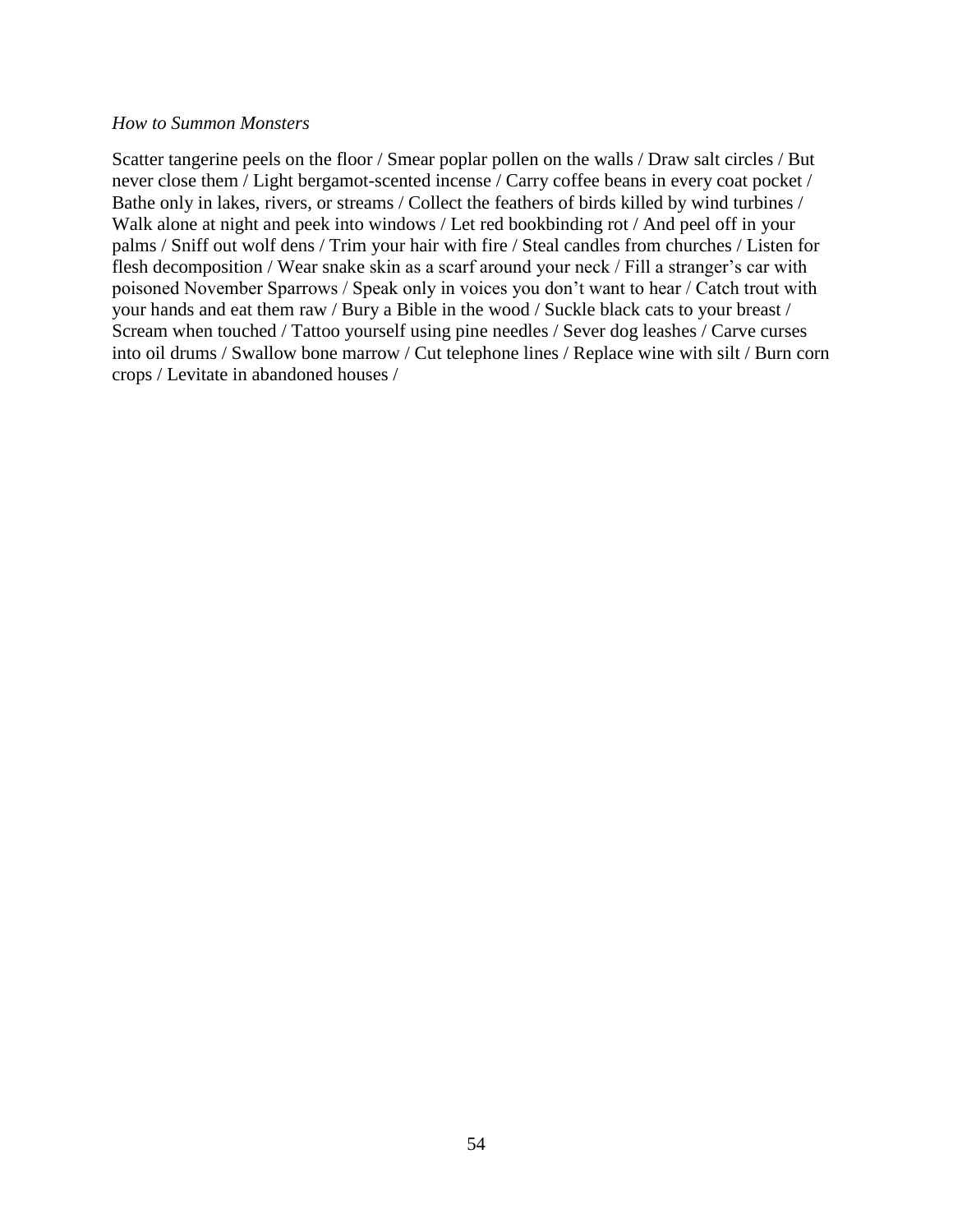#### *Prairie Witch*

she is summoned wood ripped from roots smell of burning bluestem candlelight newly placed in windows crawl through tallgrass brush hipbones thistles embedded in spine hands drip with rain body upturned in the field corn husked maggots inside fetus in the yolk unsilenced scream slips through keyhole missing rosary beads found inside baby's lips shake bedposts rip sheets hollyhock sprouts from her neck unhealed skin still slit hearth fires will not catch food turns to soil in the mouth foam drips from dog's jaws welts burned in skin incense crucifix mumbled prayers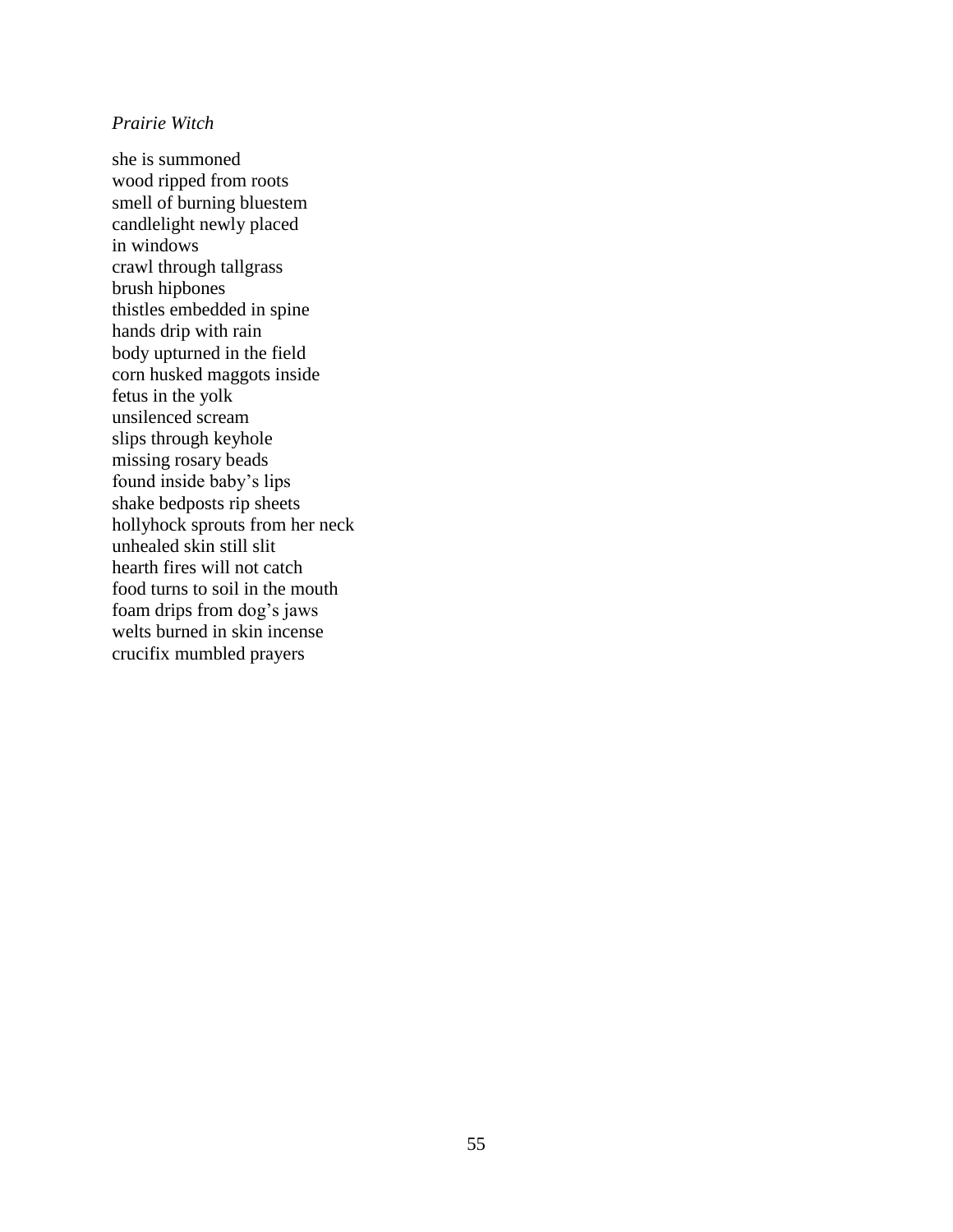## *Run, Coyote, Run*

Coyote leaps in front of my car and lopes several feet ahead of me- a blur of clay brown and black-flecked fur illuminated under the headlights following him down the middle of the dark single lane road

Coyote's bushy tail swishes side to side as he runs and his pointed ears are piqued ahead. He leads me to a fork and as I turn right Coyote looks back at me and sewn into his skin is the face of a man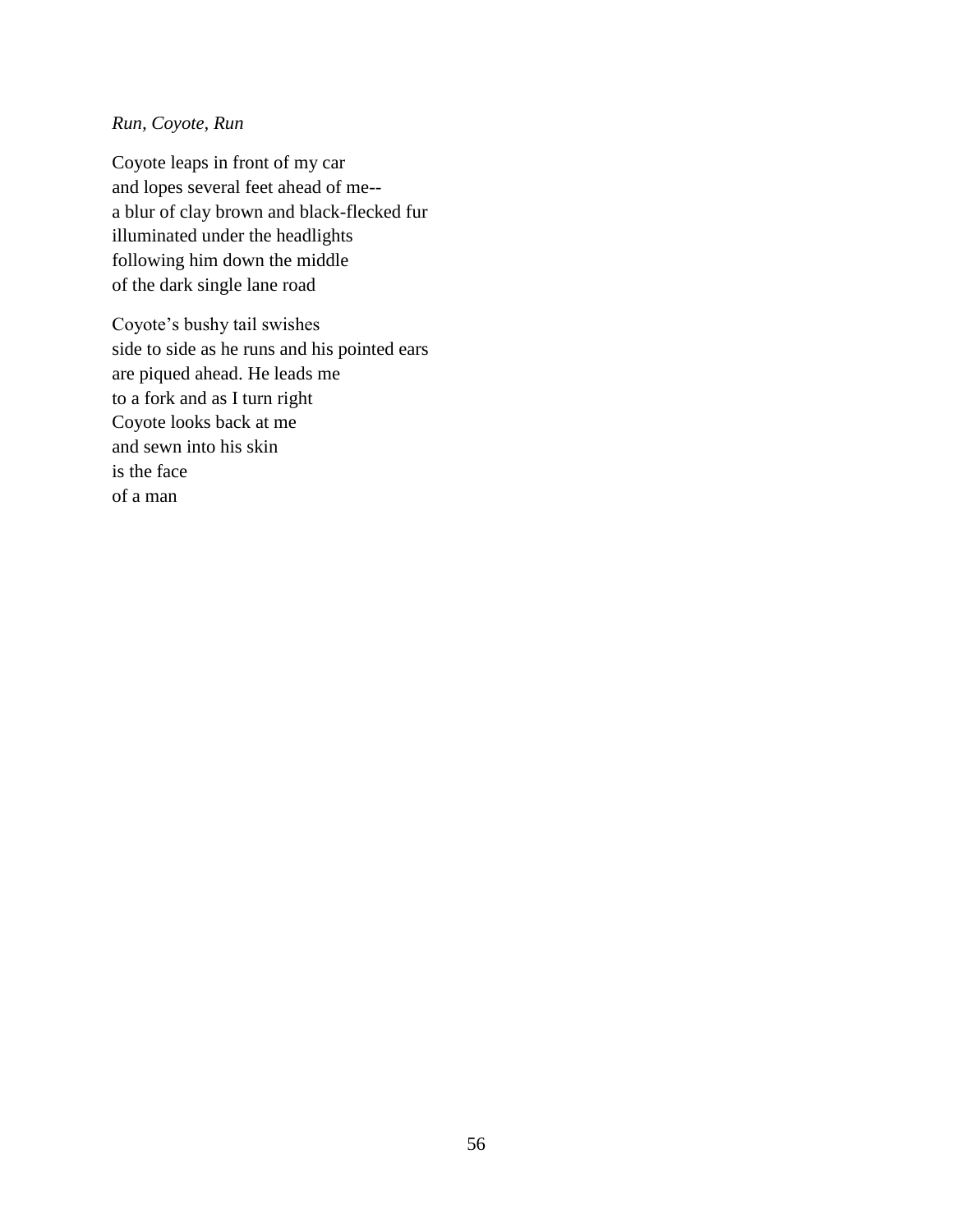*Flying into Kansas City at Midnight* 

Porch lights float in weightless star fields

*I'd like to be the first to welcome you to Kansas City International Airport.* 

> To what are you coming home?

Phosphoric bruise like tattooed constellations inside your hand

> *The local time is 12:07am and the temperature is a humid 88 degrees.*

Why does this feel like home to you now?

> Freeway traffic like shimmering silver snake scales twisting through crystal

*Please remain seated with your belt fastened until the fasten-seatbelt sign is turned off.* 

> Is it because you can see the stars here?

*Thanks for flying Alaska Airlines. We hope to fly with you again soon.* 

Or because you can't?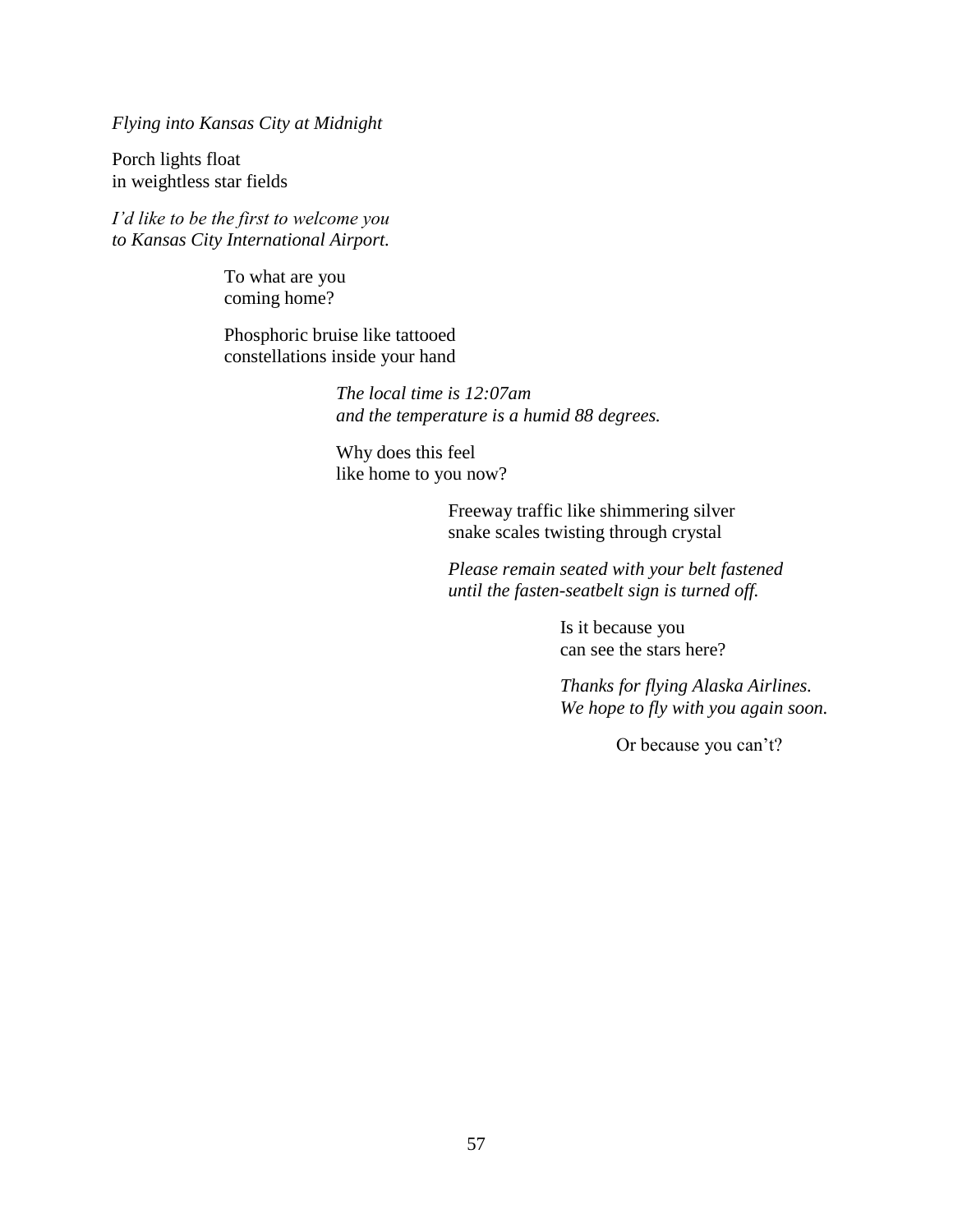# *Lost in Kansas City*

A homeless man sleeps on a park bench while I search for Aquarius in battered metal

A shattered bottle of cheap vodka whets an aisle of the convenience store tile

At the theatre wood-carved cherubs dance above my head while I pretend to be anywhere but here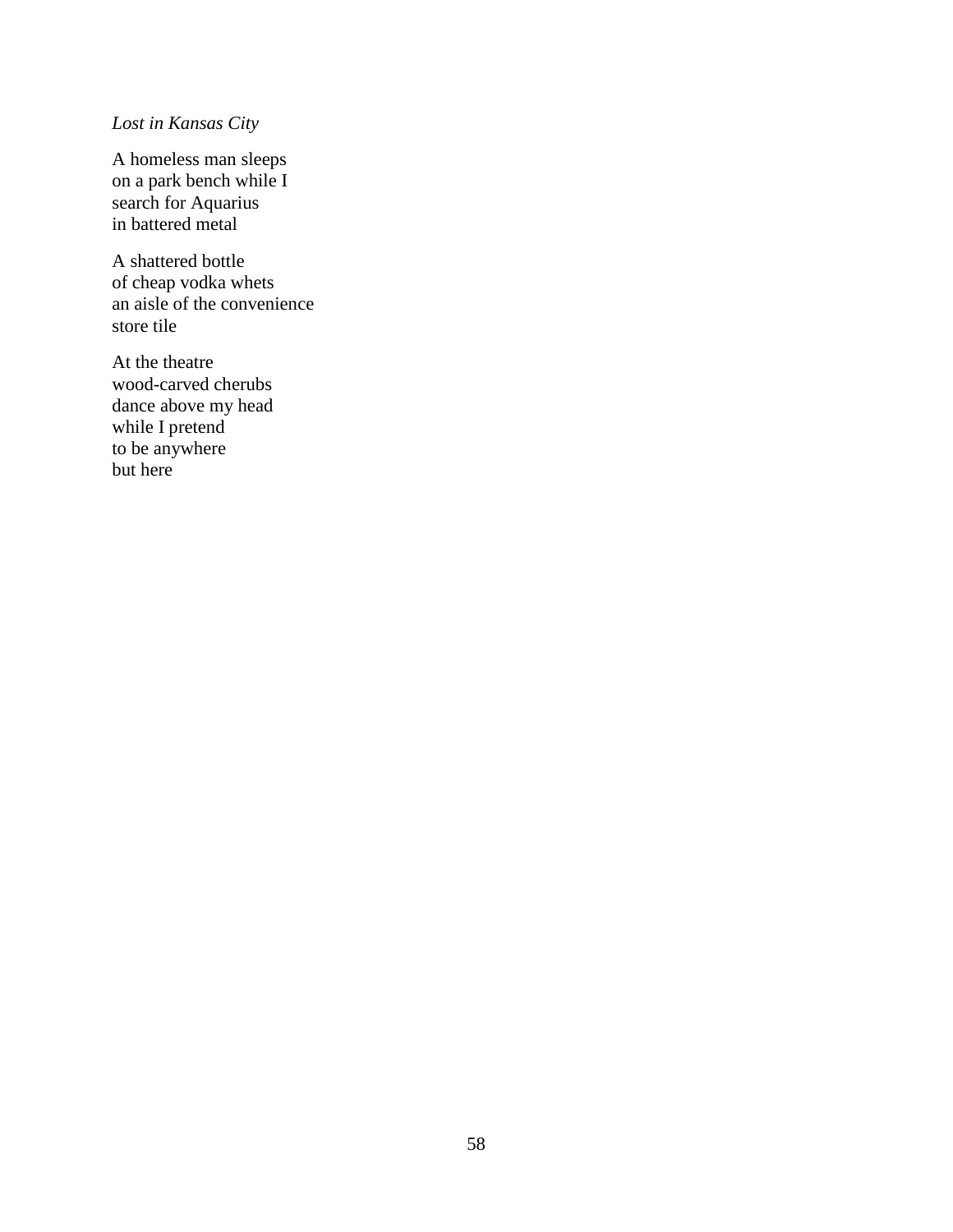Line Poems

my defense mechanism: don't touch me

------------------------

her defense mechanism: please touch me

how could you do this to me

please do this to me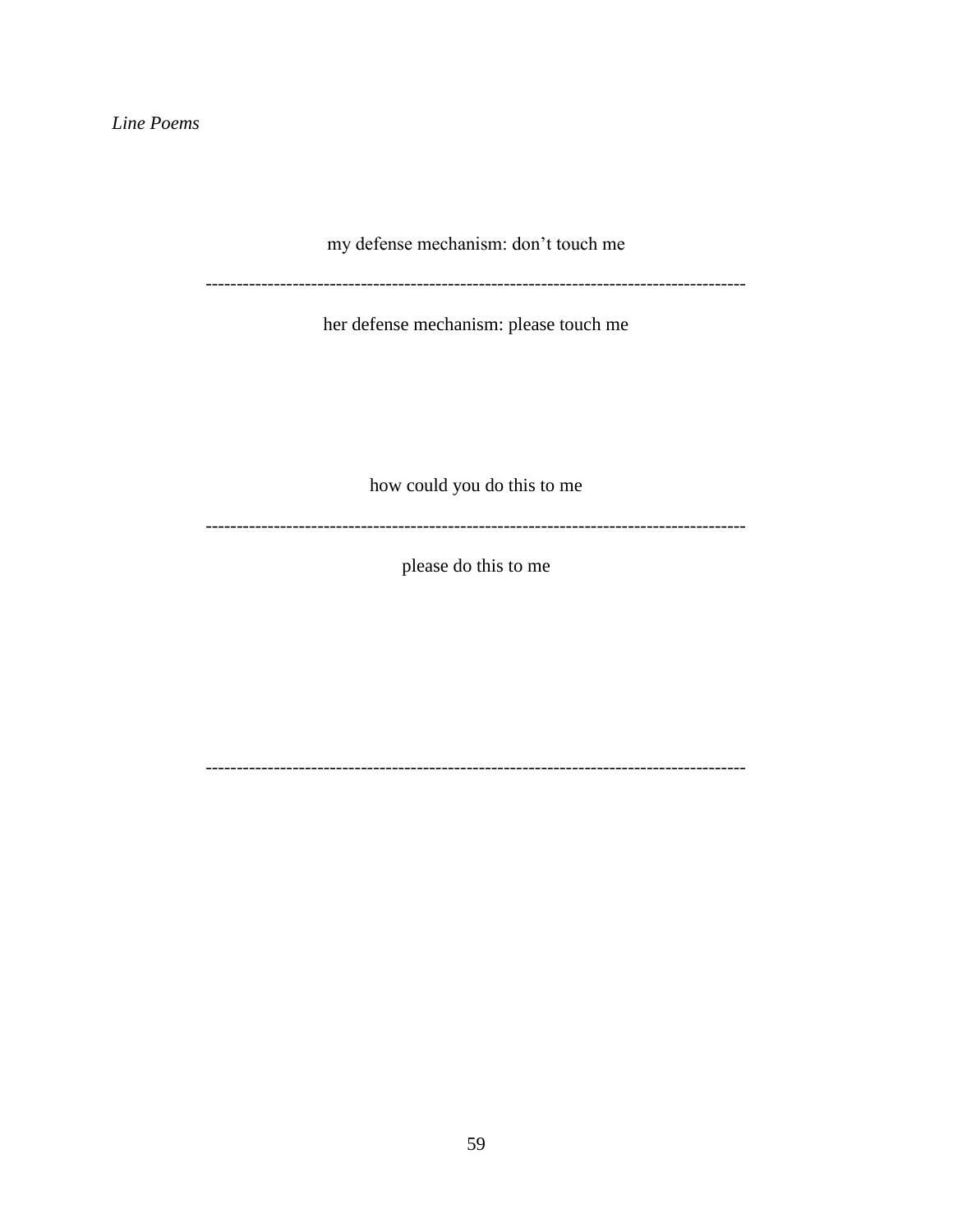#### *Scenic Prairie Hills*

John swings open the door to his brand new craftsman, nestled into the scenic prairie hills of rural Northeastern Kansas, with a bottle of top-shelf whiskey in one hand and a dog leash in the other. He pulls on the leash as he walks in, but Border Collie, Marnie, plants herself on the porch, front legs outstretched, and refuses to step over the threshold. After spending a minute trying to call and coax her, John yanks at the leash, swearing. Marnie yelps scuttles backwards, yelping and thrashing to escape her collar, but John doesn't stop until he has jerked her into the living room and slammed the door behind them.

John's furniture is placed haphazardly throughout the lower level; stacks of cardboard boxes with handwritten sharpie labels wait to be sorted and unpacked, his California King mattress frame is in pieces in the dining room, and his favorite worn leather armchair is directly in the center of his living room. From a box marked *Glassware*, John procures an Old Fashioned glass and pours himself a double before taking a seat.

He gulps down the remains of his glass and pours another. Early spring rain has started to fall outside. Marnie is nervously pacing in circles around the armchair, emitting a high pitched whine. Now John thinks that maybe he shouldn't have fought to keep her in the divorce. He sips his whiskey, listening to the whining and the rain. Marnie finally slinks off after a while.

This house had been a dream of his since he landed his first big promotion at Cross Chemical—a large plot of land with access to a lake overflowing with catfish, not a neighbor in sight. Of course, his dream at that time was to share his bounty with his wife, now ex, Catherine. Even thinking about that woman makes him want to drink. At least he'd made her sign a prenup.

John thinks about his work at Cross Chemical. He'd done good for that company, no matter what anyone says. Profits were up. The CEO was happy. He was the best thing that had *ever happened* to them! But everything is different these days. The old ways of the industry are on the outs. Gone is the era of the government minding its own goddamned business. So what if John's signature had found its way onto a document authorizing the illegal dumping of chemicals into some already-disgusting river on the other side of town? No one ever swam there anymore, anyway. Time for another drink.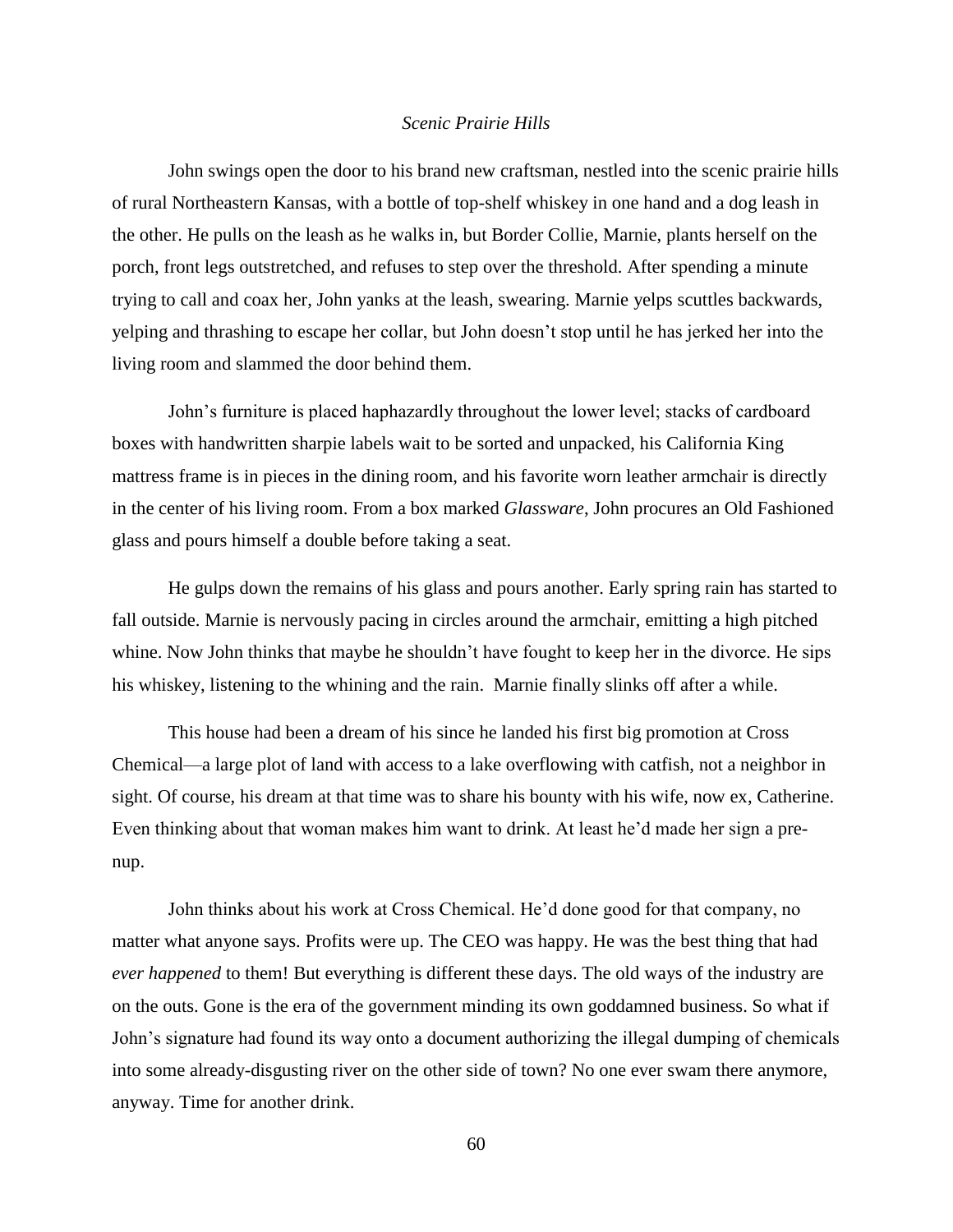The rain is stronger now, and day has gone dark. Lighting flashes illuminate the dimly lit room. John absently takes a sip from his refreshed glass and spews the liquid in a mist into the lap of his khaki pants, sputtering. He stands up, retching. His glass falls to the floor and shatters. He kneels down to examine the pool of liquid on the hardwood. It looks like muddy water. A dead waterbug floats in the middle. John swipes a line through it with his finger. A layer of grey silt has settled on the bottom.

Suddenly Marnie lets out a ear splitting howl from the kitchen. John leaps up and stumbles over a box trying to get to her. Marnie is aggressively snarling at an item in the center of the kitchen floor. John slowly approaches. The item is a small cross made of sticks. Hands shaking, John picks it up and examines it. Something wafts to the ground. John looks over and when he recognizes what it is, he's paralyzed with fear. On the floor is a lock of John's hair, chestnut brown and streaked with grey, tied together with a thread.

A clap of thunder shakes the house and the lights cut out. Marnie growls low in the darkness. Hackles raised and ears pinned back, she stalks into the living room and John follows. Marnie growls at the large bay window. The darkness outside is near impenetrable. Slowly, John begins to make something out—he sees familiar shapes, a slight shift of movement, as he inches his face closer to the glass pane. His eyes focus and quickly, instinctively, he screeches and flies backwards. John lunges behind Marnie as lightning cracks, illuminating a dark human-like figure standing right outside the bay window. John sees long hair thinned with rain, a body swirling with indistinguishable shapes moving inside. The figure stares in. Lightning flashes. The figure slowly raises her arm, pointing directly at John. Marnie turns toward him.

Marnie snarls and stalks towards John, raising her lips over yellowing canines, fangs snapping and fur bristled. John screams as he tries to get away, his arms raised in defense. Marie's eyes are crazed, rabid. Her eyes suddenly roll back in her head, only the whites visible. Foam from her mouth falls to the floor. Marnie lunges on top of him, tearing into his chest. Past the dog's shoulders, the witch stands inside the house. Her arms are held out to each side as if she's crucified. John feels no pain but screams as watches Marnie gnashes into his stomach, pulling out a piece of stringy digestive track. The witch reaches down and runs two fingers across a pool of John's blood, then sucks her fingers into her mouth

61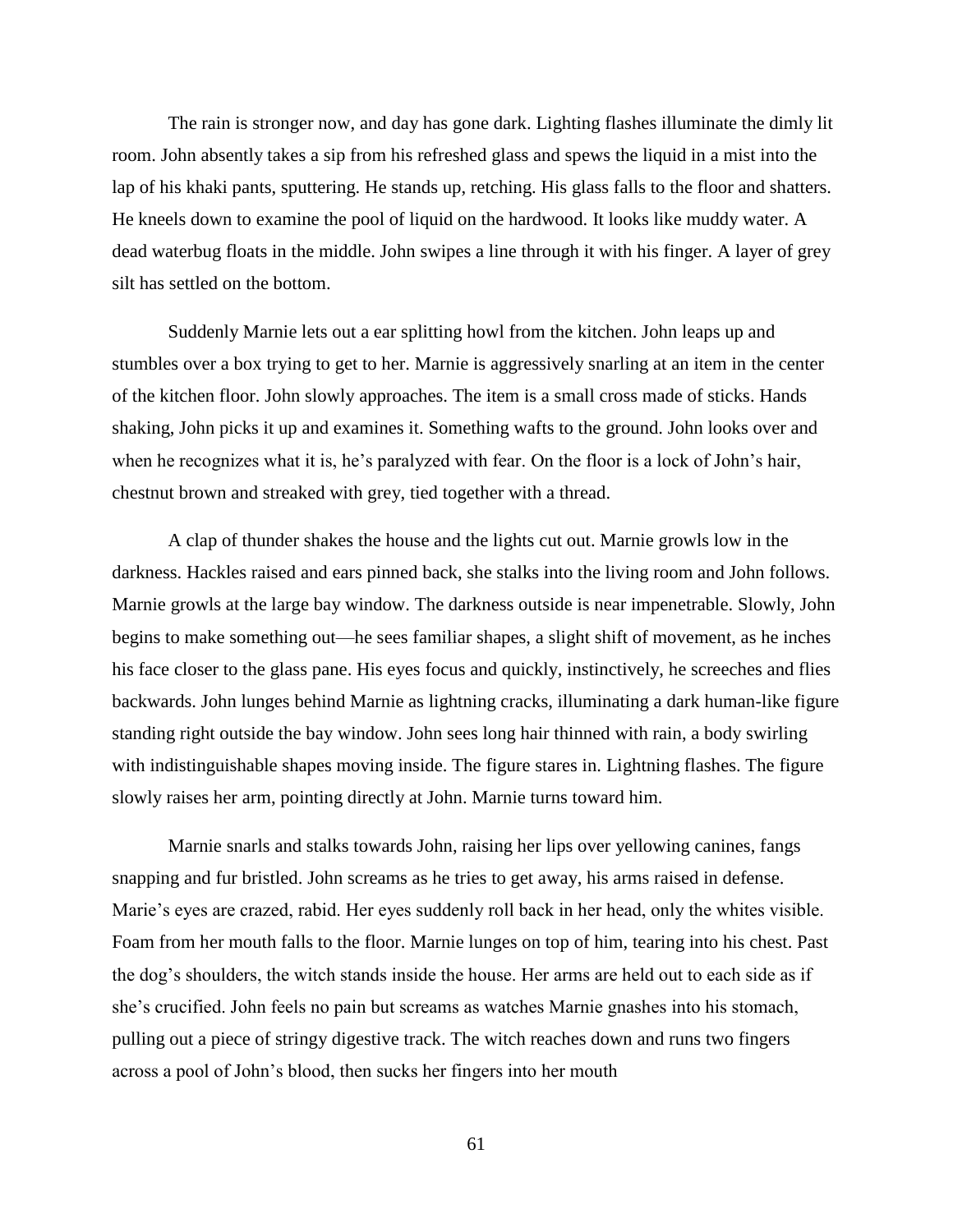## *for now*

gas light filtered through stained glass meter run through beyond the horoscope printed on the backside of the mattress or the wet brown leaves at the bottom of the jar. who do you slide into? who watches? cloudy clear crystal I can sink my teeth into and slide across the mouth. lights flashing on the freeway and sirens. who they come to collect burst down the door to reveal the holy space, cosmos churning in afterbirth perpetuity.

I said *I see it* but I lied.

fortunes told and cast dog bites and dirt underfoot into what I told you heavy hanging from my back. you asked and I sleep best with fire on my nightstand. witch hazel falling from mouths leaking salt water inside the well water for drinking. oxygen inside wrists bubbling like molars in gums.

how long can it last? we go searching.

I'm not ready I'm not ready I'm not ready